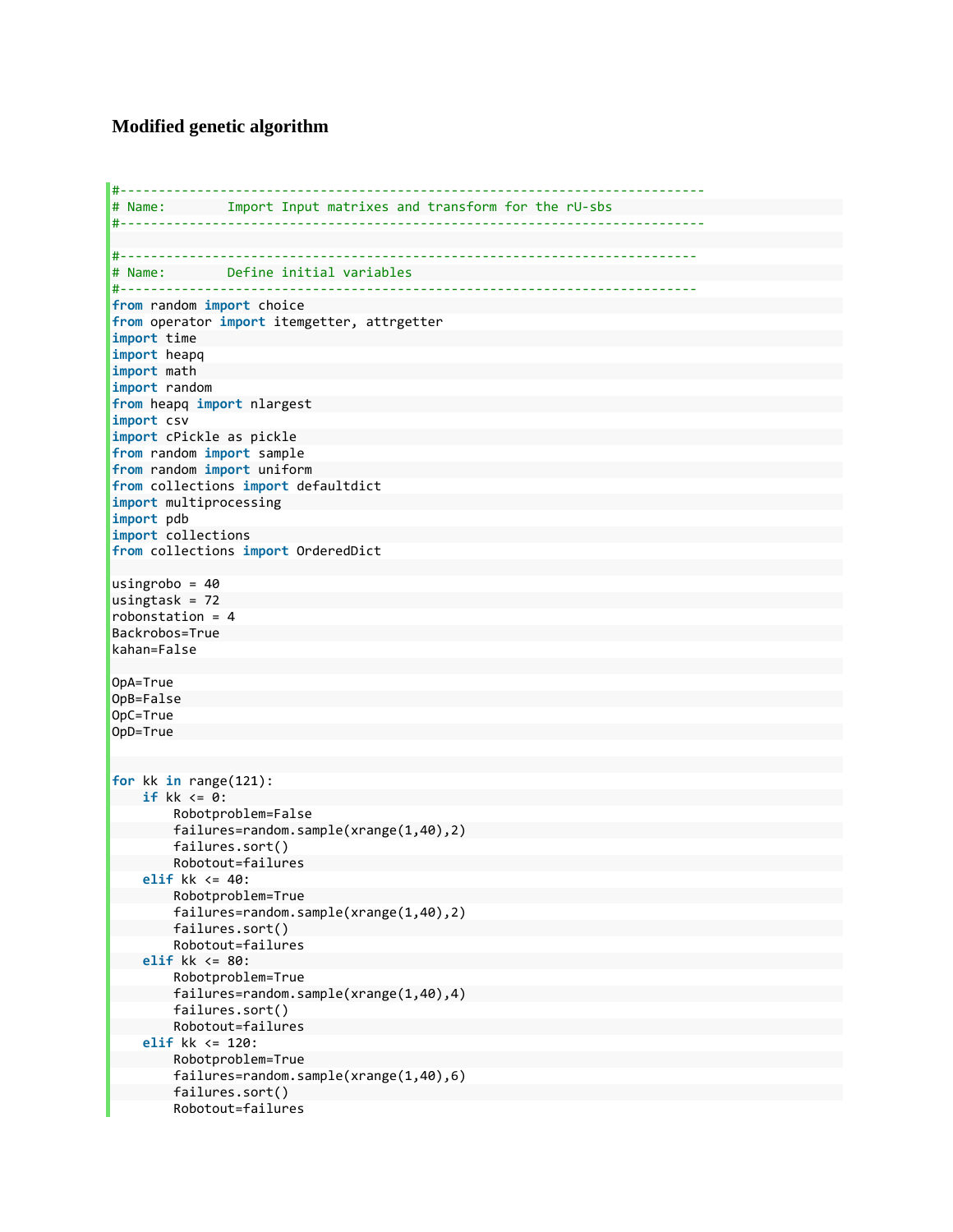```
    if Robotproblem:  
                 mrchecker=[]  
                 for l in Robotout:  
                          mrchecker.append(l)  
    exForb1 = [1,3,5,7]  
exForb11 = [33,35,37,39]<br>exForb2 = [2,4,6,8]
   exForb2 = [2, 4, 6, 8]exForb22 = [40, 38, 36, 34]    exForb3 = [5,7,9,11]  
    exForb33 = [29,31,33,35]  
        exForb4 = [6,8,10,12]  
    exForb44 = [30,32,36,34]  
    exForb5 = [9,11,13,15]  
    exForb55 = [25, 27, 29, 31]    exForb6 = [10,12,14,16]  
        exForb66 = [26,28,30,32]  
        exForb7 = [13,15,17,19]  
    exForb77 = [21,23,25,27]  
    exForb8 = [14, 16, 18, 20]    exForb88 = [22,24,26,28]  
    opA=False  
        opB=False  
    opC=False  
        opD=False  
    opAB=False  
        opAC=False  
    opAD=False  
        opBC=False  
    opBD=False  
        opCD=False  
    opABC=False  
        opABD=False  
       opACD=False  
        opBCD=False  
        opABCD=False  
        OpAtest=False  
        OpBtest=False  
        OpCtest=False  
        OpDtest=False  
        Mrep=False  
        Mrep1=False  
        Mrep2=False  
        Mrep3=False  
        Mrep4=False  
        Mrep5=False  
        Mrep6=False  
        Mrep7=False  
        Mrep8=False  
        Mrep9=False  
        Mrep10=False  
    Forb1 = []Forb11 = []
```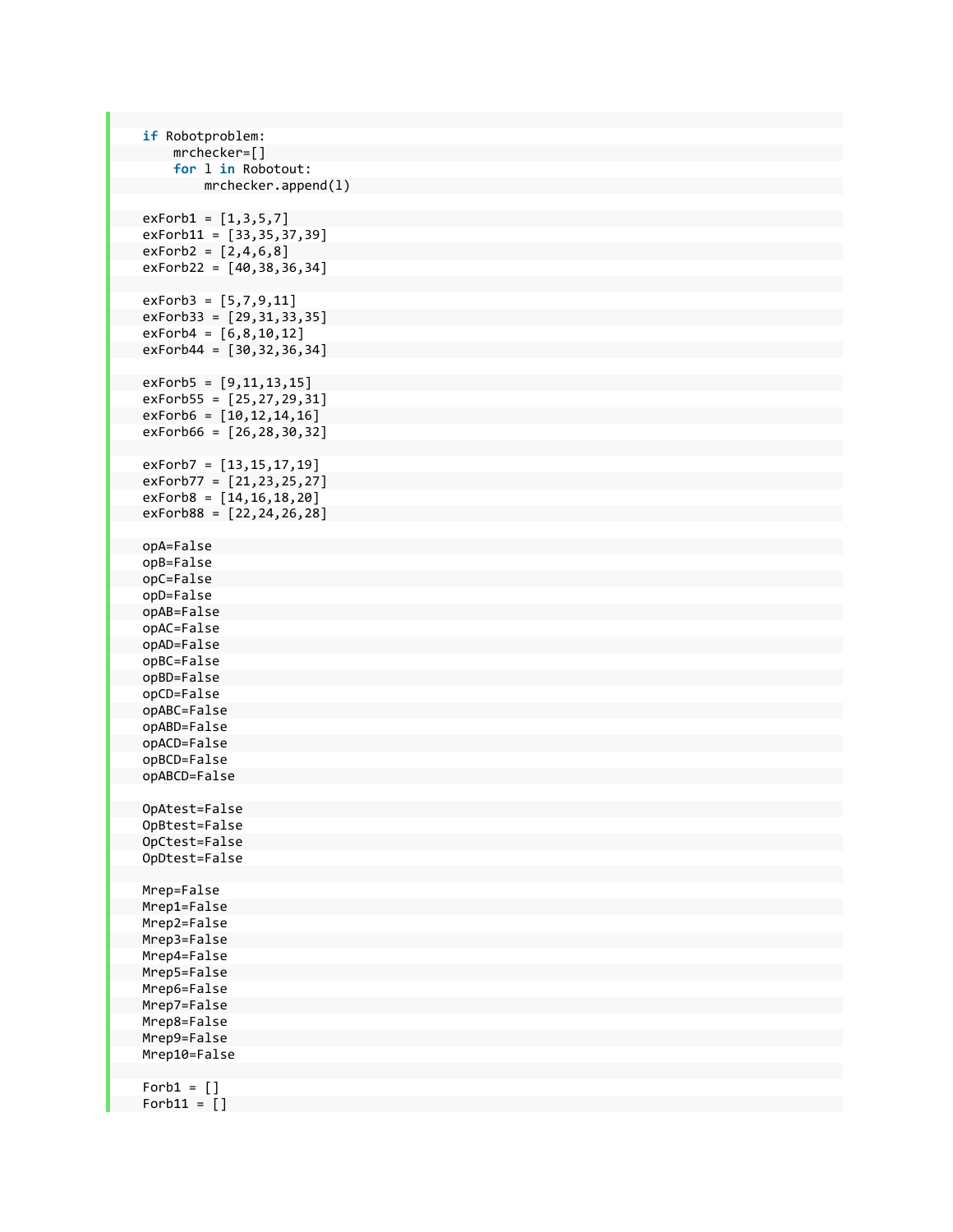| $Forb2 = []$                          |  |
|---------------------------------------|--|
| Forb22= $[]$                          |  |
| $Forb3 = []$                          |  |
| $Forb33 = []$                         |  |
| $Forb4 = []$<br>Forb44= $[]$          |  |
|                                       |  |
| $Forb5 = []$                          |  |
| $Forb55 = []$<br>$Forb6 = []$         |  |
| Forb66= $[ ]$                         |  |
|                                       |  |
| $Forb7 = []$<br>$Forb77 = []$         |  |
| $Forb8 = []$                          |  |
| Forb88= $[]$                          |  |
| $a1=0$                                |  |
| $a11=0$                               |  |
| $a2=0$<br>$a22=0$                     |  |
| entertwiceA=False                     |  |
| enteronceA=False                      |  |
| $b3=0$                                |  |
| $b33=0$                               |  |
| $b4=0$                                |  |
| $b44=0$<br>entertwiceB=False          |  |
| enteronceB=False                      |  |
|                                       |  |
| $c5=0$<br>$c55=0$                     |  |
| $c6 = 0$                              |  |
| $c66 = 0$<br>entertwiceC=False        |  |
| enteronceC=False                      |  |
|                                       |  |
| $d7=0$<br>$d77=0$                     |  |
| $d8=0$                                |  |
| d88=0                                 |  |
| entertwiceD=False<br>enteronceD=False |  |
|                                       |  |
| if Robotproblem:<br>$list1111=[]$     |  |
| $list1112 = []$                       |  |
| $list1113=[]$                         |  |
| $list1114=[]$<br>$lis2221=[]$         |  |
| $lis2222=[]$                          |  |
| $l$ is2223=[]                         |  |
| $lis2224=[]$<br>$l$ is3331=[]         |  |
| $l$ is3332=[]                         |  |
| $l$ is3333=[]                         |  |
| $l$ is3334=[]<br>$lis4441=[]$         |  |
| $lis4442=[]$                          |  |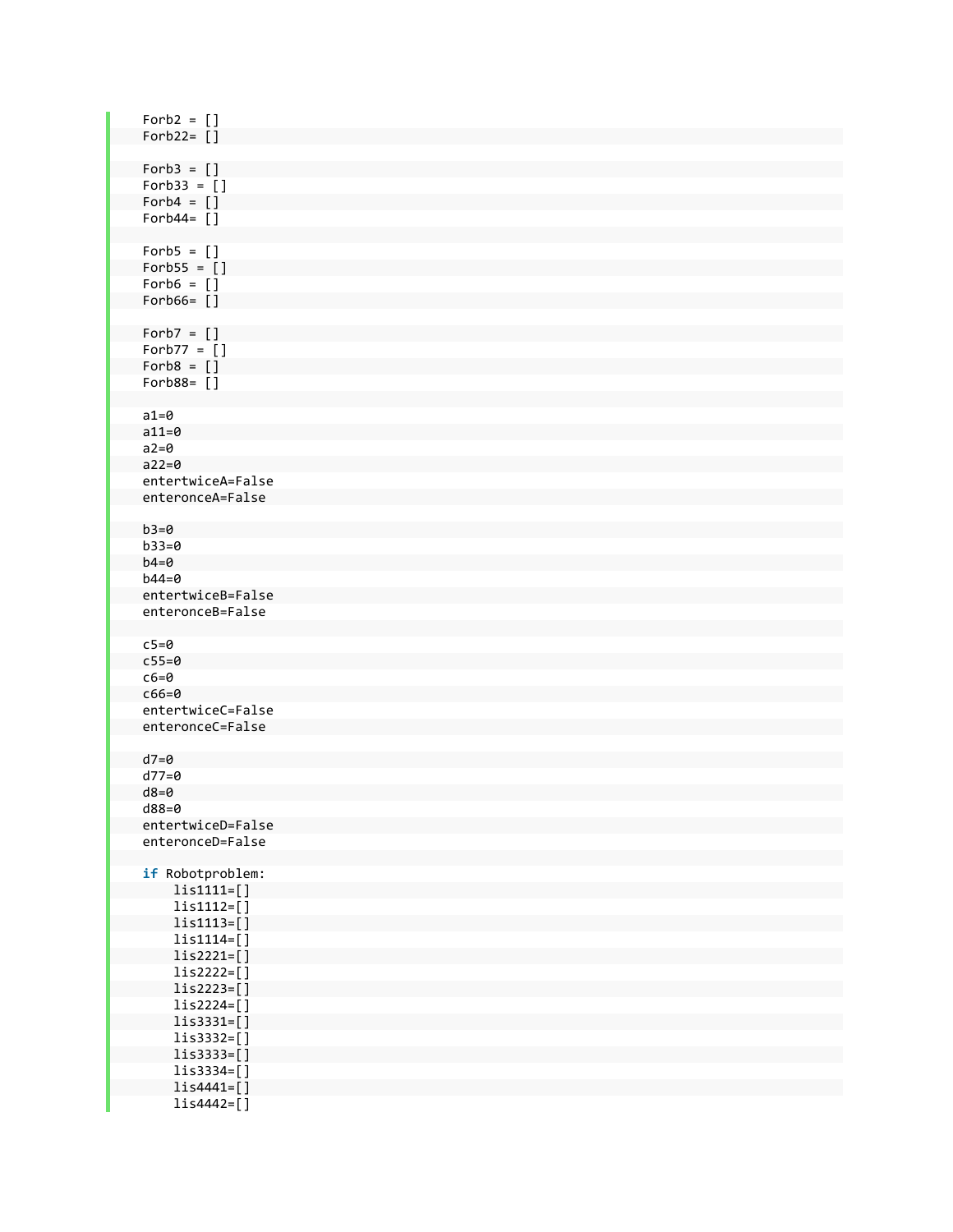| lis4443=[]             |                   |
|------------------------|-------------------|
| lis4444=[]             |                   |
| $l$ is5551=[]          |                   |
| $l$ is5552=[]          |                   |
| $l$ is5553=[]          |                   |
|                        |                   |
| $l$ is5554=[]          |                   |
| $l$ is6661=[]          |                   |
| $l$ is6662=[]          |                   |
| $l$ is6663=[]          |                   |
| $l$ is6664=[]          |                   |
| $lis7771=[]$           |                   |
| $lis7772=[]$           |                   |
| lis7773=[]             |                   |
| $lis7774 = []$         |                   |
| $l$ is8881=[]          |                   |
| lis8882=[]             |                   |
| lis8883=[]             |                   |
| lis8884=[]             |                   |
| $l$ is9991= $[]$       |                   |
| lis9992=[]             |                   |
|                        |                   |
| lis9993=[]             |                   |
| lis9994=[]             |                   |
| lis10111=[]            |                   |
| lis10112=[]            |                   |
| lis10113=[]            |                   |
| lis10114=[]            |                   |
|                        |                   |
| if Robotproblem:       |                   |
| $mrca = []$            |                   |
| $m\nc b = [ ]$         |                   |
| $mrec = [ ]$           |                   |
| $mrcd = \lceil \rceil$ |                   |
| if Backrobos:          |                   |
| for h in Robotout:     |                   |
| if OpA:                |                   |
|                        | if h in exForb1:  |
|                        | Forb1.append(h)   |
|                        | mca.append(h)     |
|                        | $a1=1$            |
|                        |                   |
|                        | OpAtest=True      |
|                        | if h in exForb11: |
|                        | Forb11.append(h)  |
|                        | mca.append(h)     |
|                        | $a11 = 1$         |
|                        | OpAtest=True      |
|                        | if h in exForb2:  |
|                        | Forb2.append(h)   |
|                        | mca.append(h)     |
|                        | $a2 = 1$          |
|                        | OpAtest=True      |
|                        | if h in exForb22: |
|                        | Forb22.append(h)  |
|                        | mca.append(h)     |
|                        | $a22 = 1$         |
|                        | OpAtest=True      |
| if OpB:                |                   |
|                        | if h in exForb3:  |
|                        | Forb3.append(h)   |
|                        | mcb.append(h)     |
|                        | $b3=1$            |
|                        | OpBtest=True      |
|                        |                   |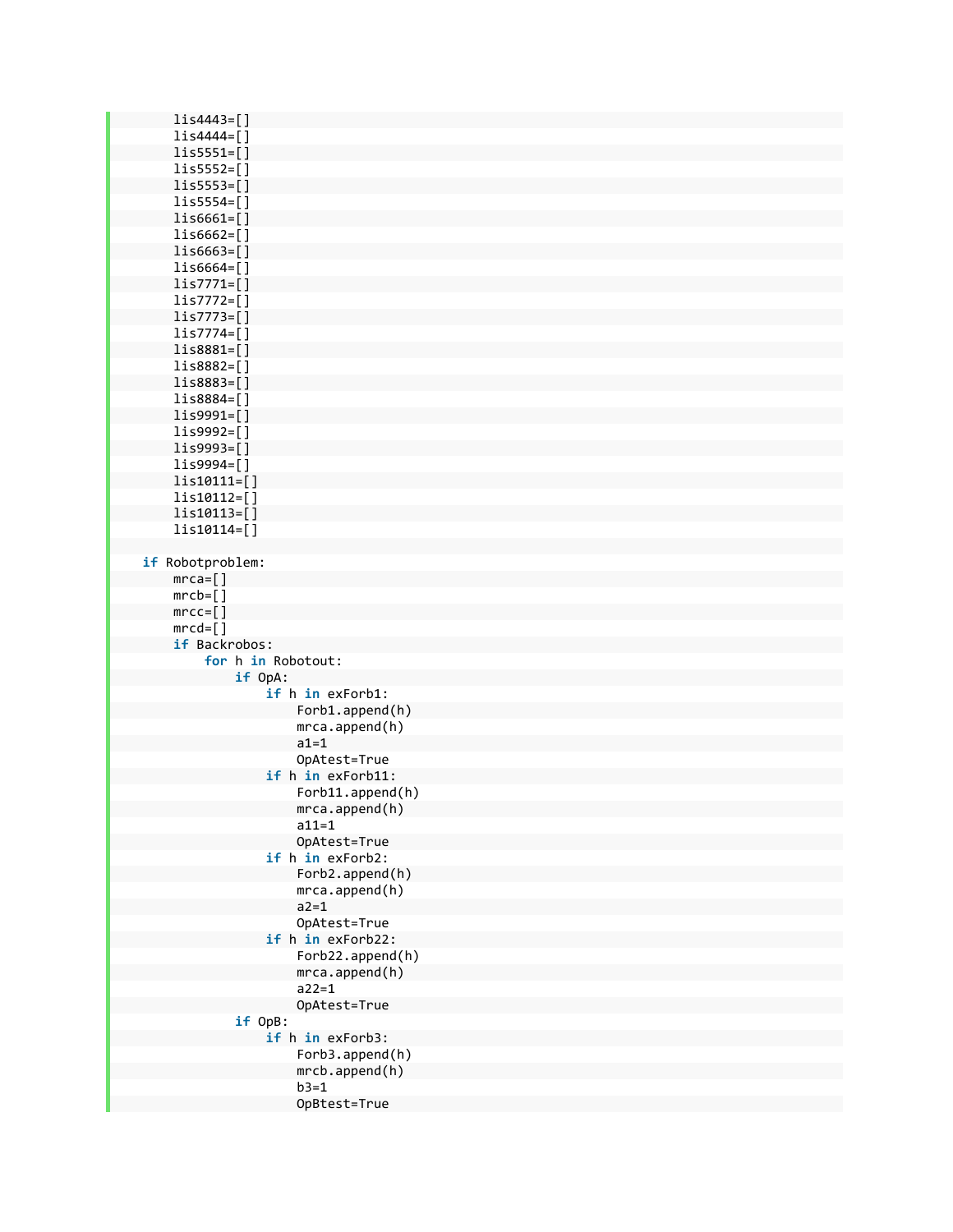```
                    if h in exForb33:  
                                                            Forb33.append(h)  
                                    mrcb.append(h)  
                                    b33=1  
                                    OpBtest=True  
                                                 if h in exForb4:  
                                                            Forb4.append(h)  
                                    mrcb.append(h)  
                                    b4=1OpBtest=True  
                                                 if h in exForb44:  
                                                            Forb44.append(h)  
                                    mrcb.append(h)  
                                    b44=1  
                                    OpBtest=True  
                                     if OpC:  
                                                 if h in exForb5:  
                                                            Forb5.append(h)  
                                    mrcc.append(h)  
                                    c5=1OpCtest=True  
                                                 if h in exForb55:  
                                                            Forb55.append(h)  
                                    mrcc.append(h)  
                                    c55=1  
                                    OpCtest=True  
                                                 if h in exForb6:  
                                                            Forb6.append(h)  
                                    mrcc.append(h)  
                                    c6=1  
                                    OpCtest=True  
                                                 if h in exForb66:  
                                                            Forb66.append(h)  
                                    mrcc.append(h)  
                                    c66=1  
                                    OpCtest=True  
                                     if OpD:  
                                                if h in exForb7:  
                                                            Forb7.append(h)  
                                    mrcd.append(h)  
                                    d7=1OpDtest=True  
                                                 if h in exForb77:  
                                                            Forb77.append(h)  
                                    mrcd.append(h)  
                                    d77=1  
                                    OpDtest=True  
                                                 if h in exForb8:  
                                                            Forb8.append(h)  
                                    mrcd.append(h)  
                                    d8=1  
                                    OpDtest=True  
                                                 if h in exForb88:  
                                                            Forb88.append(h)  
                                    mrcd.append(h)  
                                    d88=1  
                                    OpDtest=True  
    if Robotproblem:  
           if Backrobos:  
                          if a1+a11 == 2:
```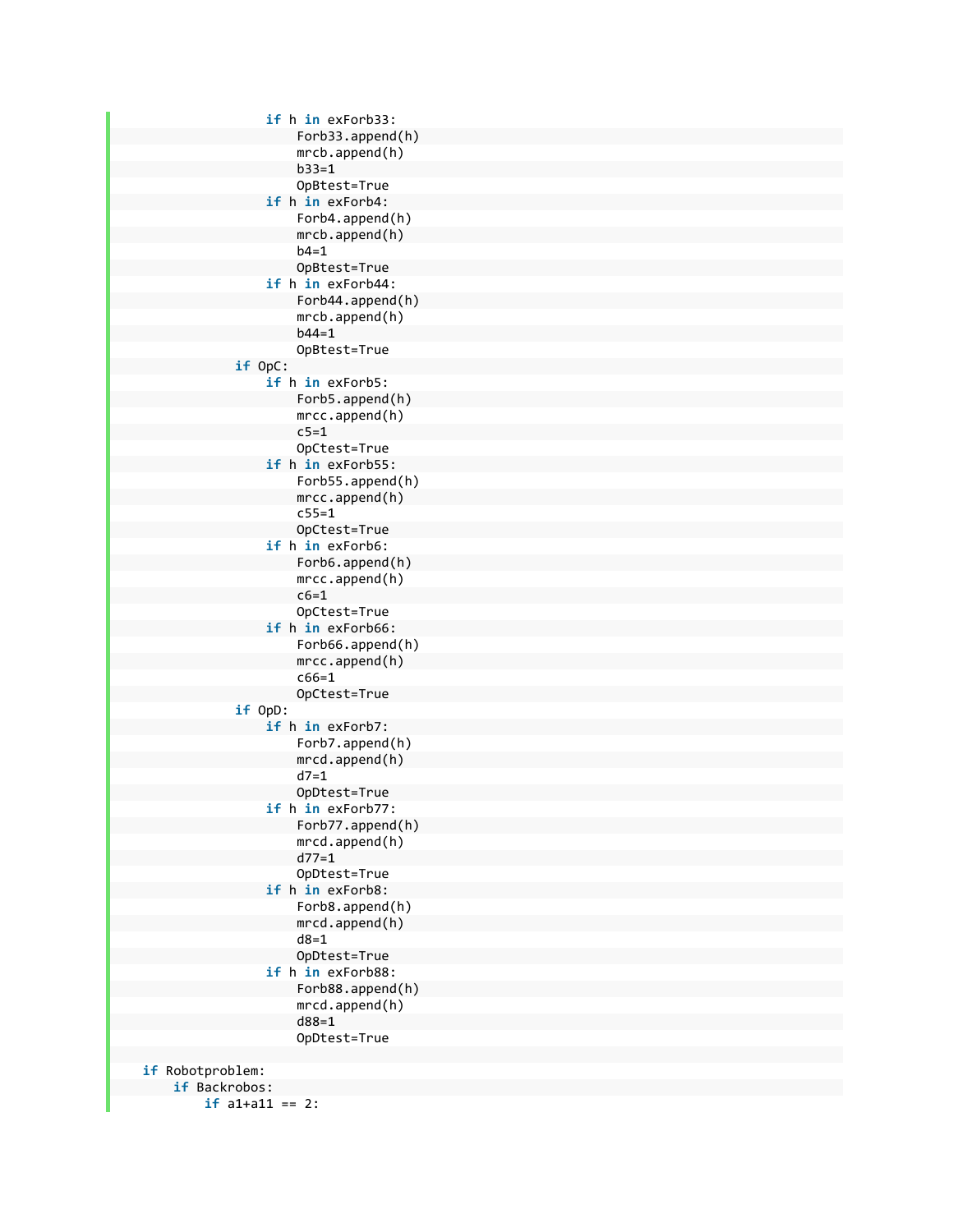entertwiceA=True **if** a1+a22 == 2: entertwiceA=True **if** a2+a11 == 2: entertwiceA=True **if not** entertwiceA: **if** a1+a2 > 0: enteronceA=True **if** a11+a22 > 0: enteronceA=True **if** b3+b33 == 2: entertwiceB=True **if** b4+b33 == 2: entertwiceB=True **if** b4+b44 == 2: entertwiceB=True **if not** entertwiceB: **if** b3+b4 > 0: enteronceB=True **if** b33+b44 > 0: enteronceB=True **if** c5+c55 == 2: entertwiceC=True **if** c6+c55== 2: entertwiceC=True **if** c6+c66 == 2: entertwiceC=True **if not** entertwiceC: **if**  $c5+c6 > 0$ : enteronceC=True **if** c55+c66 > 0: enteronceC=True **if** d7+d77 == 2: entertwiceD=True **if** d7+d88== 2: entertwiceD=True **if** d8+d88 == 2: entertwiceD=True **if not** entertwiceD: **if** d7+d8 > 0: enteronceD=True **if** d77+d88 > 0: enteronceD=True **if** Robotproblem: **if** Backrobos: **if** OpAtest: **if** OpBtest: **if** OpCtest: **if** OpDtest: opABCD=True **else**: opABC=True **elif** OpDtest: opABD=True **else**: opAB=True **elif** OpCtest: **if** OpDtest: opACD=True **else**: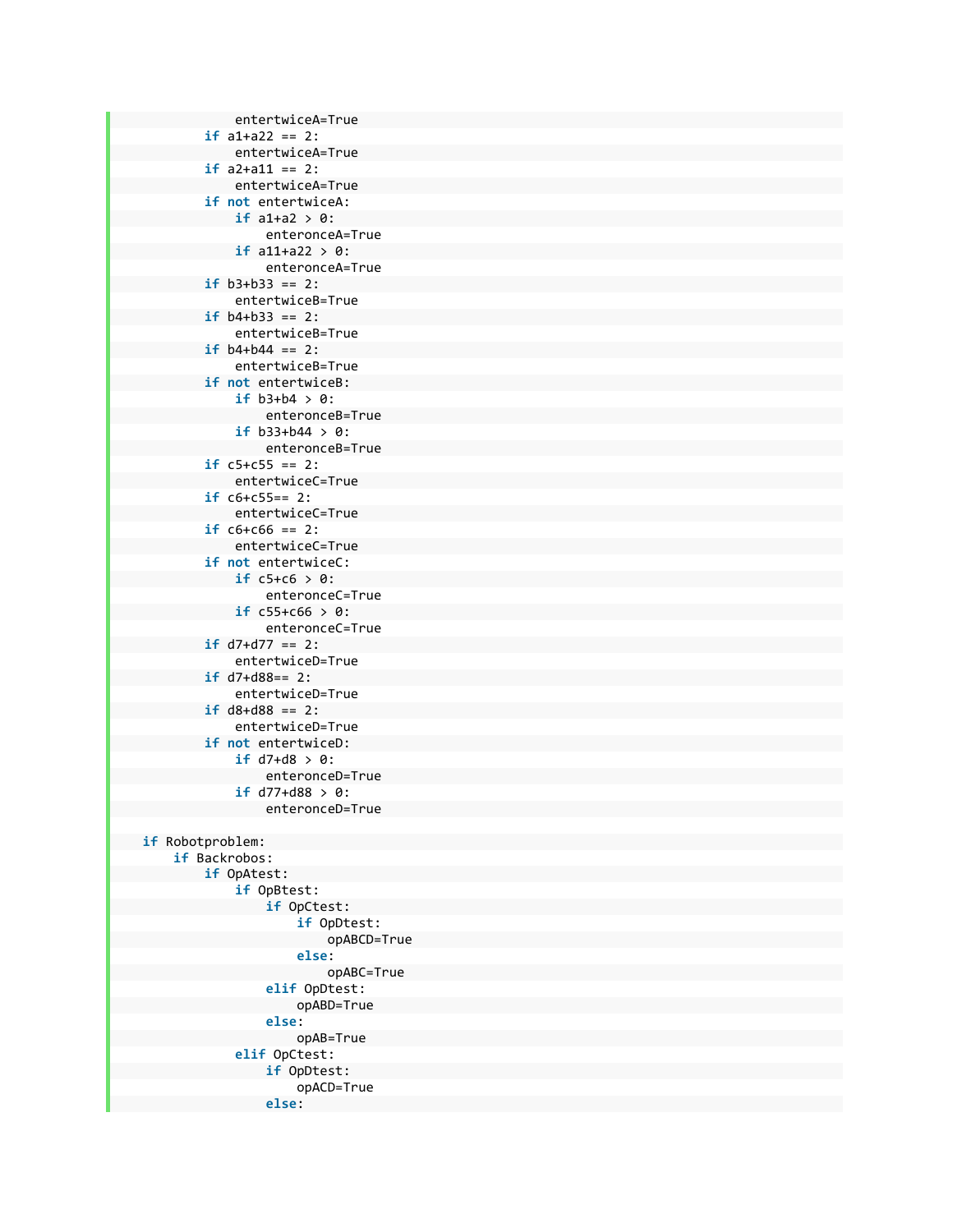```
                        opAC=True  
                                              elif OpDtest:  
                                                          opAD=True  
                                              else:  
                                                          opA=True  
                                  elif OpBtest:  
                                              if OpCtest:  
                                                          if OpDtest:  
                                                                      opBCD=True  
                                                          else:  
                                                                      opBC=True  
                                              elif OpDtest:  
                                                          opBD=True  
                                              else:  
                                                          opB=True  
                                      ero=ero+1  
                                  elif OpCtest:  
                                              if OpDtest:  
                                                          opCD=True  
                                              else:  
                                                          opC=True  
                                  elif OpDtest:  
                                              opD=True  
    Pr={}  
          with open('PMatrix2.csv', 'r') as f:  
                         N= csv.reader(f)  
                          for item in N:  
                                  ID=int(item[0])  
                                  Other=[]  
                                  for i in range(0,72):  
                                              if int(item[i+1]) == 1:  
                                                          Other.append(i+1)  
                                  Pr[ID]=Other  
    f.close()  
Pr1 = \{\}    with open('TaskTimeMatrix.csv', 'r') as f:  
                         N= csv.reader(f)  
                          for item in N:  
                                  ID=int(item[0])  
                                  TaskTime=int(item[1])  
                                  Pr1[ID]=TaskTime  
          f.close()  
          Pr2={}  
      with open('mc.csv', 'r') as f:
                         N= csv.reader(f)  
                         for item in N:  
                                  ID=int(item[0])  
                                  Tasks=[]  
                                  for i in range(1,usingtask+1):  
                                            if int(item[i]) == 1:  
                                                          Tasks.append(i)  
                                  Pr2[ID]=Tasks  
          f.close()  
          if Robotproblem:  
                    if Backrobos:  
                                  addtask1= []
```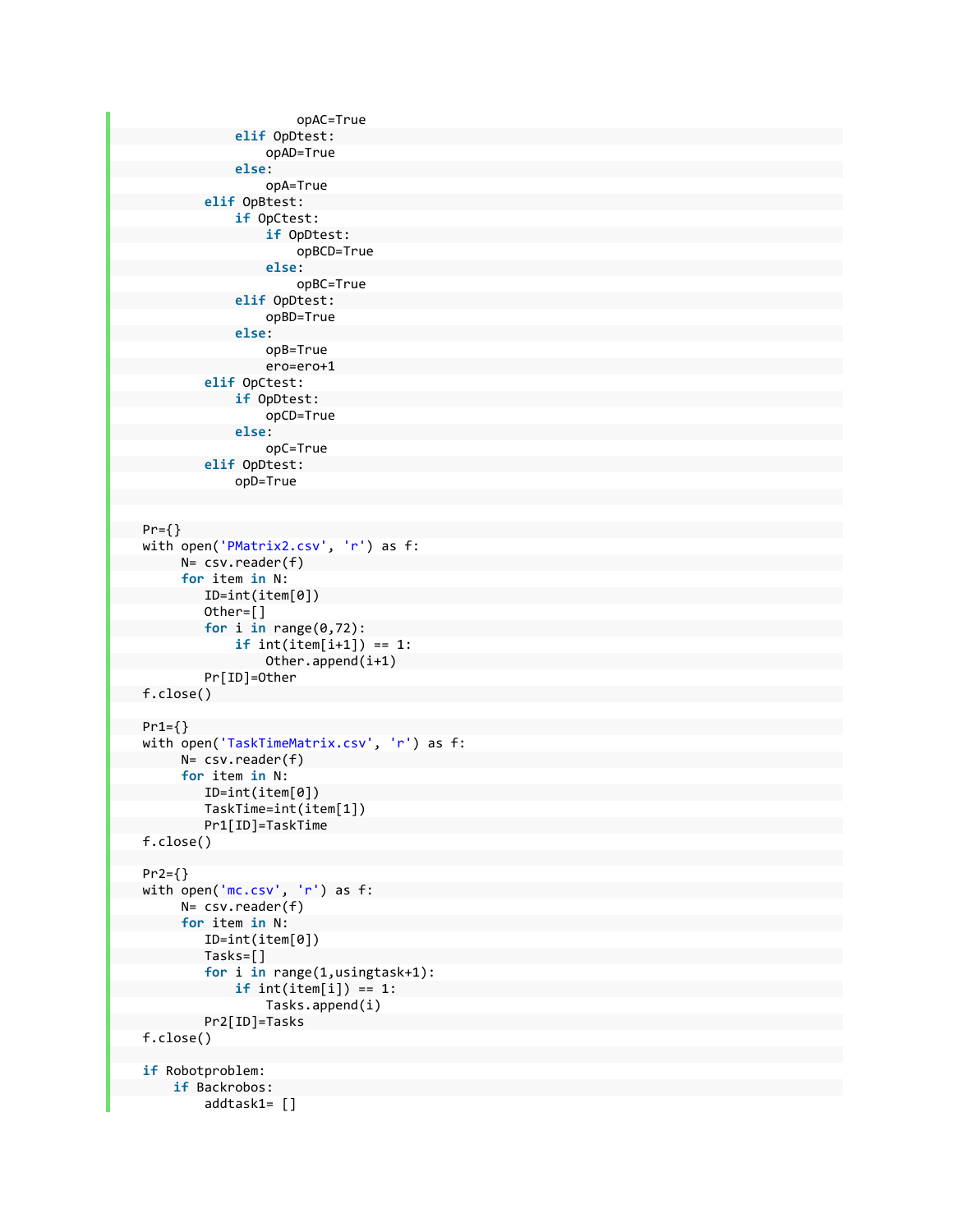```
            addtask11= []  
            addtask2= []  
            addtask22= []  
            addtask3= []  
            addtask33= []  
            addtask4= []  
            addtask44= []  
            addtask5= []  
addtask55=[]            addtask6= []  
            addtask66= []  
            addtask7= []  
            addtask77= []  
            addtask8= []  
            addtask88= []  
            for i in Pr2:  
                         for Y in Forb1:  
                                      if i == Y:  
                                                 for w1 in Pr2[i]:  
                                                                addtask1.append(w1)  
                         for B in Forb2:  
                                      if i == B:  
                                                 for w2 in Pr2[i]:  
                                                                addtask2.append(w2)  
                         for Y1 in Forb11:  
                                      if i == Y1:  
                                                 for w11 in Pr2[i]:  
                                                                addtask11.append(w11)  
                         for B1 in Forb22:  
                                      if i == B1:  
                                                 for w22 in Pr2[i]:  
                                                                addtask22.append(w22)  
                         for Z in Forb3:  
                                      if i == Z:  
                                                for w3 in Pr2[i]:  
                                                                addtask3.append(w3)  
                         for P in Forb4:  
                                      if i == P:  
                                                 for w4 in Pr2[i]:  
                                                                addtask4.append(w4)  
                         for Z1 in Forb33:  
                                      if i == Z1:  
                                                 for w33 in Pr2[i]:  
                                                                addtask33.append(w33)  
                         for P1 in Forb44:  
                                      if i == P1:  
                                                 for w44 in Pr2[i]:  
                                                                addtask44.append(w44)  
                         for Q in Forb5:  
                                      if i == Q:  
                                                for w5 in Pr2[i]:  
                                                                addtask5.append(w5)  
                         for XX in Forb6:  
                  if i == XX:
                                                 for w6 in Pr2[i]:  
                                                                addtask6.append(w6)  
                         for Q1 in Forb55:  
                                      if i == Q1:  
                                                  for w55 in Pr2[i]:  
                                                                addtask55.append(w55)  
                         for XX1 in Forb66:
```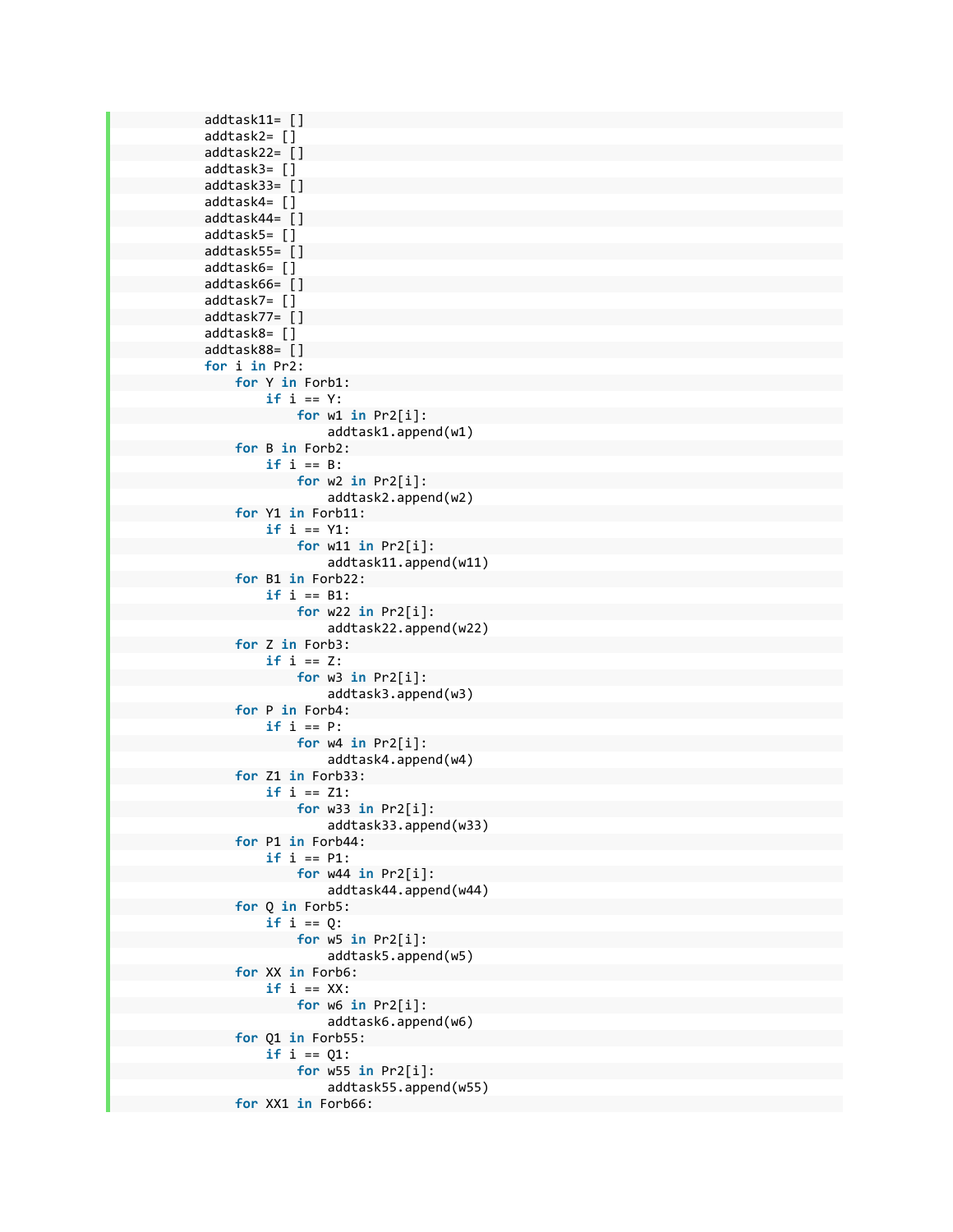```
                    if i == XX1:  
                                                             for w66 in Pr2[i]:  
                                                                        addtask66.append(w66)  
                                      for L in Forb7:  
                                                 if i == L:  
                                                             for w7 in Pr2[i]:  
                                                                        addtask7.append(w7)  
                                      for C in Forb8:  
                                                 if i == C:  
                                                             for w8 in Pr2[i]:  
                                                                        addtask8.append(w8)  
                                      for L1 in Forb77:  
                                                 if i == L1:  
                                                             for w77 in Pr2[i]:  
                                                                        addtask77.append(w77)  
                                      for C1 in Forb88:  
                                                 if i == C1:  
                                                             for w88 in Pr2[i]:  
                                                                        addtask88.append(w88)  
               if OpAtest:  
                          Pr2[usingrobo+1]=addtask1  
                          Pr2[usingrobo+2]=addtask2  
                          Pr2[usingrobo+9]=addtask11  
                          Pr2[usingrobo+10]=addtask22  
               if OpBtest:  
                          Pr2[usingrobo+3]=addtask3  
                          Pr2[usingrobo+4]=addtask4  
                          Pr2[usingrobo+11]=addtask33  
                          Pr2[usingrobo+12]=addtask44  
               if OpCtest:  
                          Pr2[usingrobo+5]=addtask5  
                          Pr2[usingrobo+6]=addtask6  
                          Pr2[usingrobo+13]=addtask55  
                          Pr2[usingrobo+14]=addtask66  
               if OpDtest:  
                          Pr2[usingrobo+7]=addtask7  
                          Pr2[usingrobo+8]=addtask8  
                          Pr2[usingrobo+15]=addtask77  
                          Pr2[usingrobo+16]=addtask88  
    if Robotproblem:  
      mrc = []        for rr in mrca:  
                          if rr not in mrc:  
                                     mrc.append(rr)  
               for pp in mrcb:  
                          if pp not in mrc:  
                                     mrc.append(pp)  
               for yy in mrcc:  
                          if yy not in mrc:  
                                      mrc.append(yy)  
               for uu in mrcd:  
                          if uu not in mrc:  
                                     mrc.append(uu)  
    if Robotproblem:  
       if len(mrc) > 0:
                          for ff in mrc:  
                                      mrchecker.remove(ff)
```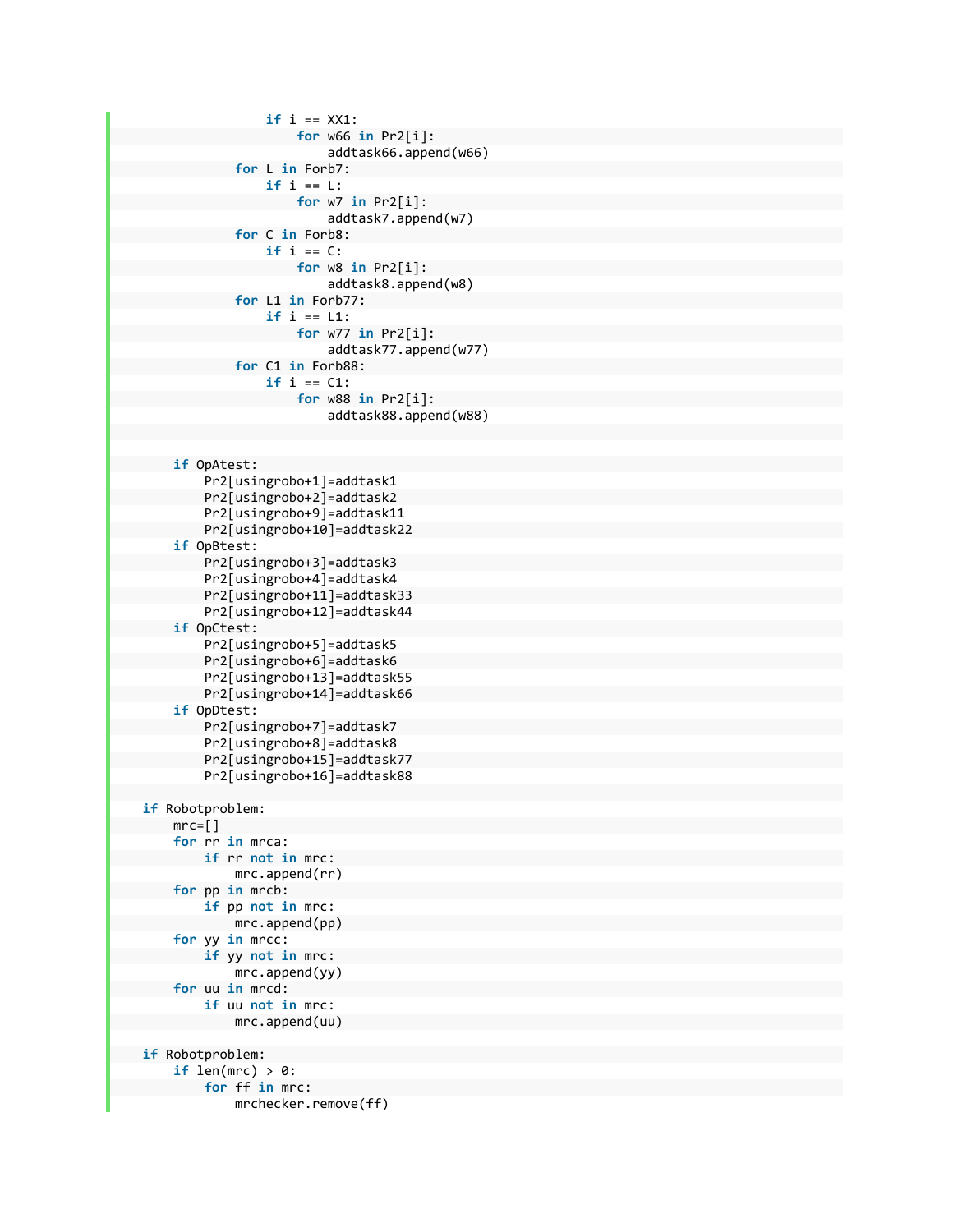| if Robotproblem:                                |
|-------------------------------------------------|
| if kahan:                                       |
| Mrep1111=False                                  |
| Mrep1112=False                                  |
| Mrep1113=False                                  |
| Mrep1114=False                                  |
| Mrep2221=False                                  |
| Mrep2222=False                                  |
| Mrep2223=False                                  |
| Mrep2224=False                                  |
| Mrep3331=False                                  |
| Mrep3332=False                                  |
| Mrep3333=False                                  |
| Mrep3334=False                                  |
| Mrep4441=False                                  |
|                                                 |
| Mrep4442=False                                  |
| Mrep4443=False                                  |
| Mrep4444=False                                  |
| Mrep5551=False                                  |
| Mrep5552=False                                  |
| Mrep5553=False                                  |
| Mrep5554=False                                  |
| Mrep6661=False                                  |
| Mrep6662=False                                  |
| Mrep6663=False                                  |
| Mrep6664=False                                  |
| Mrep7771=False                                  |
| Mrep7772=False                                  |
| Mrep7773=False                                  |
| Mrep7774=False                                  |
| Mrep8881=False                                  |
| Mrep8882=False                                  |
| Mrep8883=False                                  |
| Mrep8884=False                                  |
| Mrep9991=False                                  |
| Mrep9992=False                                  |
| Mrep9993=False                                  |
| Mrep9994=False                                  |
| Mrep10111=False                                 |
| Mrep10112=False                                 |
| Mrep10113=False                                 |
|                                                 |
| Mrep10114=False                                 |
| for $k1$ in range $(1,41,1)$ :<br>$if k1 == 1:$ |
|                                                 |
| for $dd in Pr2[k1]$ :                           |
| lis1111.append(dd)                              |
| elif $k1 == 2$ :                                |
| for $dd$ in $Pr2[k1]$ :                         |
| lis1112.append(dd)                              |
| elif $k1 == 3$ :                                |
| for dd in Pr2[kl]:                              |
| lis1113.append(dd)                              |
| elif $k$ l == 4:                                |
| for dd in Pr2[kl]:                              |
| lis1114.append(dd)                              |
| elif $k1 == 5$ :                                |
| for dd in Pr2[kl]:                              |
| lis2221.append(dd)                              |
| elif $k1 == 6$ :                                |
| for dd in Pr2[kl]:                              |
| lis2222.append(dd)                              |
|                                                 |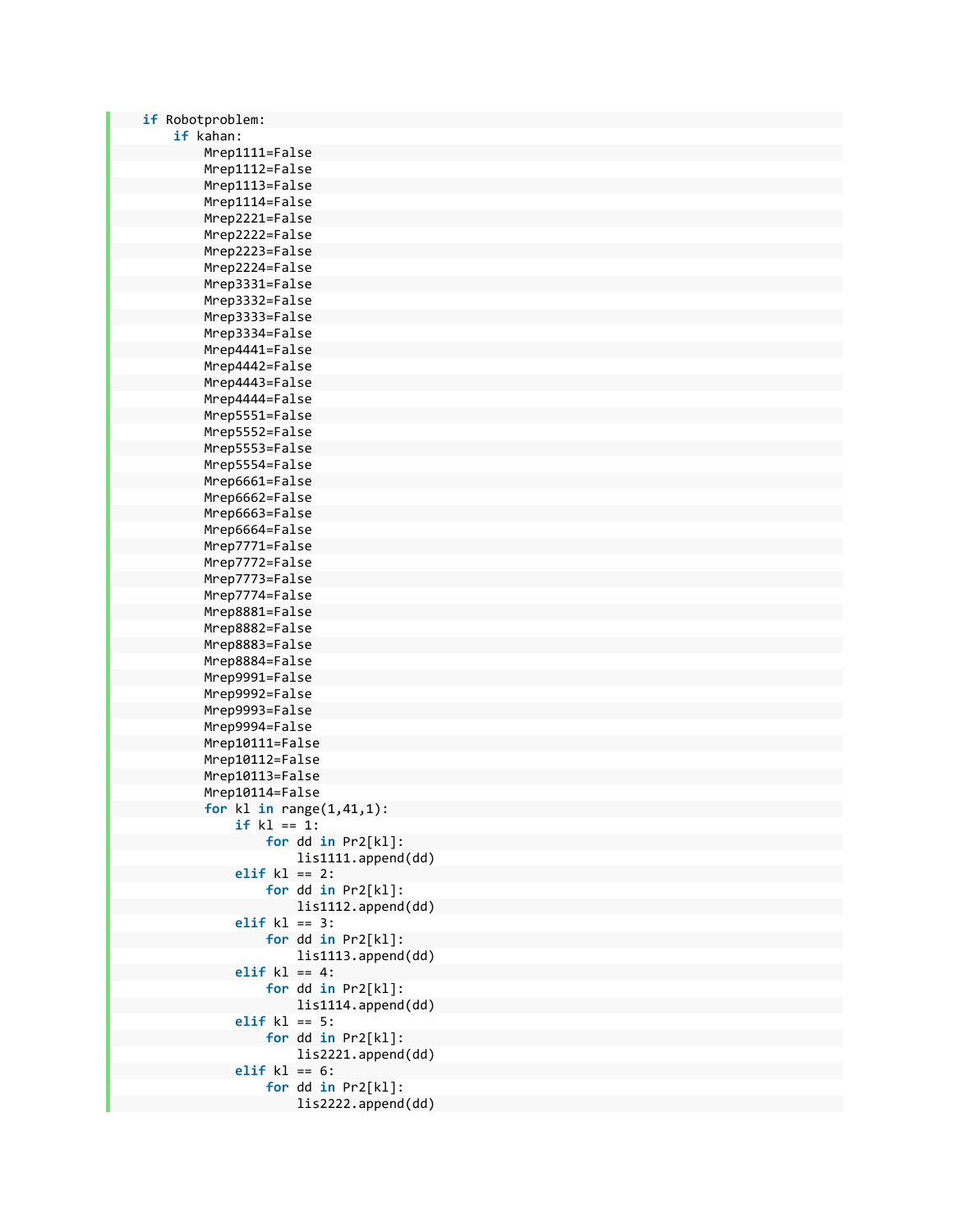```
                elif kl == 7:  
                             for dd in Pr2[kl]:  
                                          lis2223.append(dd)  
                elif kl == 8:  
                             for dd in Pr2[kl]:  
                                          lis2224.append(dd)  
                elif kl == 9:  
                             for dd in Pr2[kl]:  
                                          lis3331.append(dd)  
                elif kl == 10:  
                             for dd in Pr2[kl]:  
                                          lis3332.append(dd)  
                elif kl == 11:  
                             for dd in Pr2[kl]:  
                                          lis3333.append(dd)  
                elif kl == 12:  
                             for dd in Pr2[kl]:  
                                          lis3334.append(dd)  
                elif kl == 13:  
                             for dd in Pr2[kl]:  
                                          lis4441.append(dd)  
                elif kl == 14:  
                             for dd in Pr2[kl]:  
                                          lis4442.append(dd)  
                elif kl == 15:  
                             for dd in Pr2[kl]:  
                                          lis4443.append(dd)  
                elif kl == 16:  
                             for dd in Pr2[kl]:  
                                          lis4444.append(dd)  
                elif kl == 17:  
                             for dd in Pr2[kl]:  
                                          lis5551.append(dd)  
                elif kl == 18:  
                             for dd in Pr2[kl]:  
                                          lis5552.append(dd)  
                elif kl == 19:  
                             for dd in Pr2[kl]:  
                                          lis5553.append(dd)  
                elif kl == 20:  
                             for dd in Pr2[kl]:  
                                          lis5554.append(dd)  
                elif kl == 21:  
                             for dd in Pr2[kl]:  
                                          lis6661.append(dd)  
                elif kl == 22:  
                             for dd in Pr2[kl]:  
                                          lis6662.append(dd)  
                elif kl == 23:  
                             for dd in Pr2[kl]:  
                                          lis6663.append(dd)  
                elif kl == 24:  
                             for dd in Pr2[kl]:  
                                          lis6664.append(dd)  
                elif kl == 25:  
                             for dd in Pr2[kl]:  
                                          lis7771.append(dd)  
                elif kl == 26:  
                             for dd in Pr2[kl]:  
                                          lis7772.append(dd)  
                elif kl == 27:
```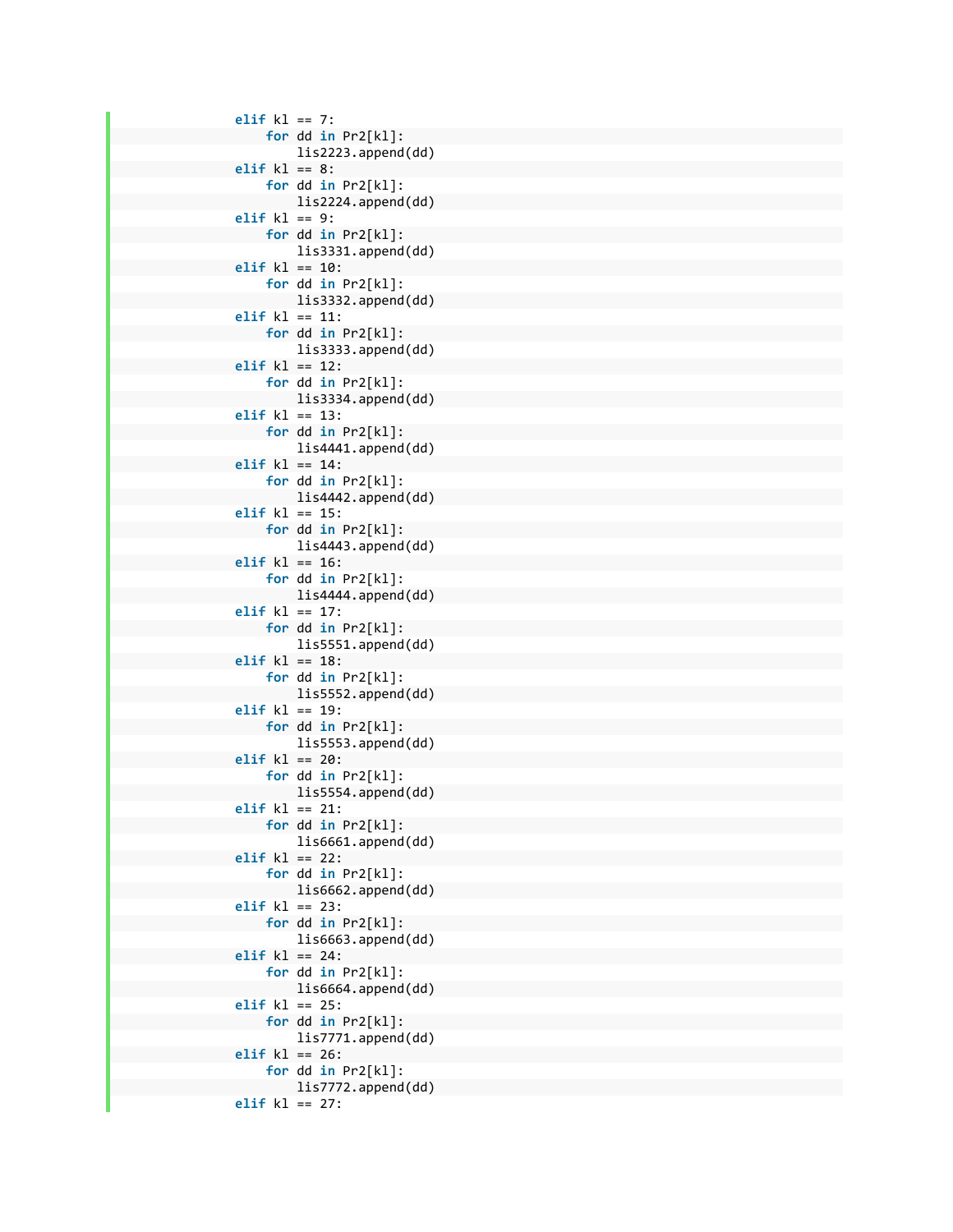```
                    for dd in Pr2[kl]:  
                                                                     lis7773.append(dd)  
                                          elif kl == 28:  
                                                        for dd in Pr2[kl]:  
                                                                     lis7774.append(dd)  
                                           elif kl == 29:  
                                                       for dd in Pr2[kl]:  
                                                                     lis8881.append(dd)  
                                           elif kl == 30:  
                                                        for dd in Pr2[kl]:  
                                                                     lis8882.append(dd)  
                                          elif kl == 31:  
                                                       for dd in Pr2[kl]:  
                                                                     lis8883.append(dd)  
                                           elif kl == 32:  
                                                        for dd in Pr2[kl]:  
                                                                     lis8884.append(dd)  
                                          elif kl == 33:  
                                                       for dd in Pr2[kl]:  
                                                                     lis9991.append(dd)  
                                           elif kl == 34:  
                                                        for dd in Pr2[kl]:  
                                                                     lis9992.append(dd)  
                                           elif kl == 35:  
                                                       for dd in Pr2[kl]:  
                                                                     lis9993.append(dd)  
                                           elif kl == 36:  
                                                        for dd in Pr2[kl]:  
                                                                     lis9994.append(dd)  
                                           elif kl == 37:  
                                                       for dd in Pr2[kl]:  
                                                                     lis10111.append(dd)  
                                           elif kl == 38:  
                                                        for dd in Pr2[kl]:  
                                                                     lis10112.append(dd)  
                                           elif kl == 39:  
                                                       for dd in Pr2[kl]:  
                                                                     lis10113.append(dd)  
                                           elif kl == 40:  
                                                        for dd in Pr2[kl]:  
                                                                    lis10114.append(dd)  
    if Robotproblem:  
                if kahan:  
                             if len(mrchecker) > 0:  
                                          for oo in mrchecker:  
                                                       Mrep=True  
                                    if oo == 1:  
                                                                     adder1=[]  
                                             for dd in lis1111:  
                                                                                  adder1.append(dd)  
                                                                     for gg in lis2221:  
                                                                                  adder1.append(gg)  
                                                                     Pr2[oo+4]=adder1  
                                             Mrep1111=True  
                                                        elif oo == 2:  
                                                                     adder2=[]  
                                             for dd in lis1112:  
                                                                                  adder2.append(dd)  
                                                                     for gg in lis2222:  
                                                                                  adder2.append(gg)  
                                                                     Pr2[oo+4]=adder2
```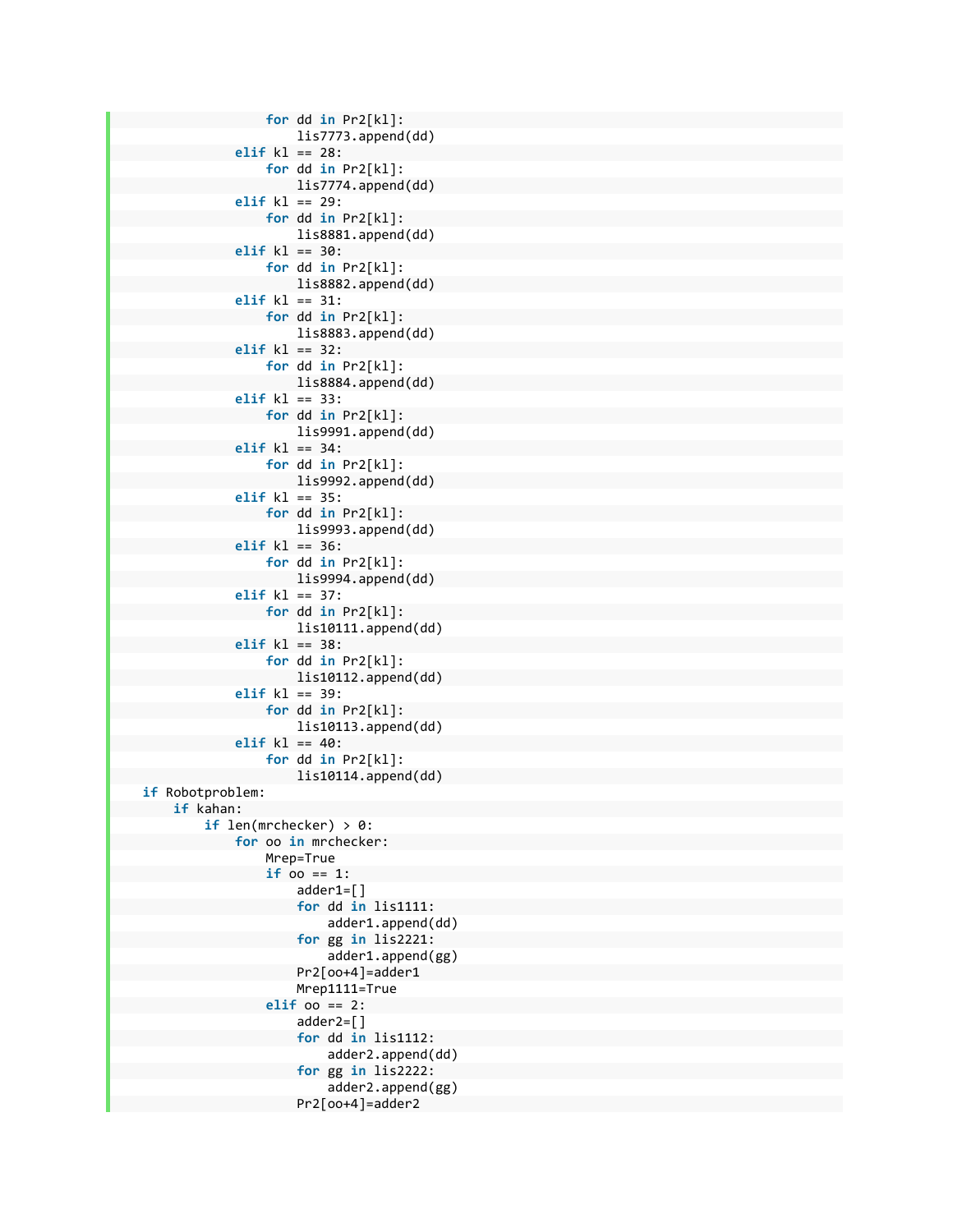Mrep1112=True **elif** oo == 3: adder3=[] **for** dd **in** lis1113: adder3.append(dd) **for** gg **in** lis2223: adder3.append(gg) Pr2[oo+4]=adder3 Mrep1113=True **elif** oo == 4: adder4=[] **for** dd **in** lis1114: adder4.append(dd) **for** gg **in** lis2224: adder4.append(gg) Pr2[oo+4]=adder4 Mrep1114=True **elif** oo == 5: adder5=[] **for** dd **in** lis2221: adder5.append(dd) **for** gg **in** lis3331: adder5.append(gg) Pr2[oo+4]=adder5 **if** Mrep1111: Pr2[1111]=lis1111 Mrep1=True Mrep2221=True **elif** oo == 6: adder6=[] **for** dd **in** lis2222: adder6.append(dd) **for** gg **in** lis3332: adder6.append(gg) Pr2[oo+4]=adder6 **if** Mrep1112: Pr2[1112]=lis1112 Mrep1=True Mrep2222=True **elif** oo == 7: adder7=[] **for** dd **in** lis2223: adder7.append(dd) **for** gg **in** lis3333: adder7.append(gg) Pr2[oo+4]=adder7 **if** Mrep1113: Pr2[1113]=lis1113 Mrep1=True Mrep2223=True **elif** oo == 8: adder8=[] **for** dd **in** lis2224: adder8.append(dd) **for** gg **in** lis3334: adder8.append(gg) Pr2[oo+4]=adder8 **if** Mrep1114: Pr2[1114]=lis1114 Mrep1=True Mrep2224=True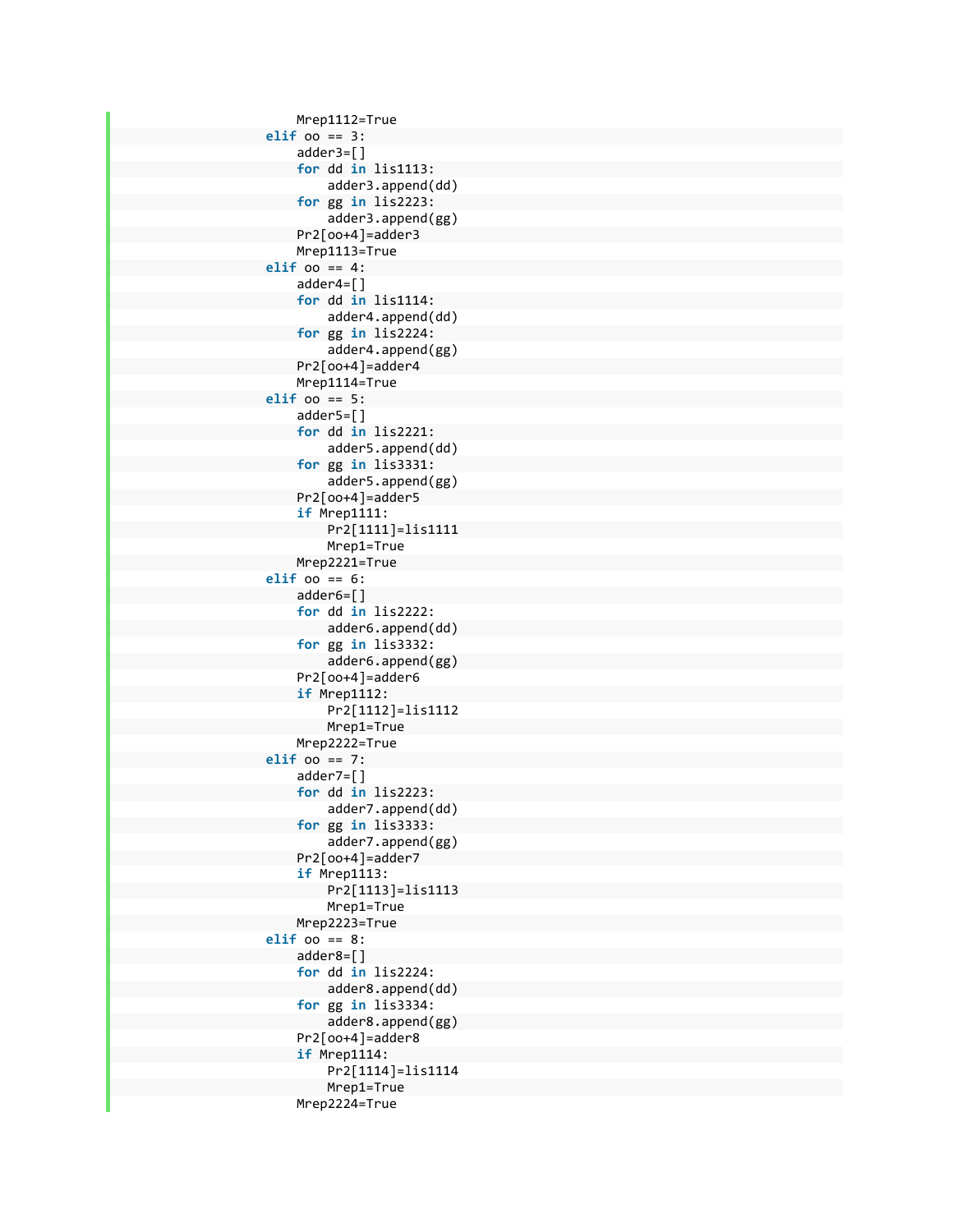**elif** oo == 9: adder9=[] **for** dd **in** lis3331: adder9.append(dd) **for** gg **in** lis4441: adder9.append(gg) Pr2[oo+4]=adder9 **if** Mrep2221: Pr2[2221]=lis2221 Mrep2=True Mrep3331=True **elif** oo == 10: adder10=[] **for** dd **in** lis3332: adder10.append(dd) **for** gg **in** lis4442: adder10.append(gg) Pr2[oo+4]=adder10 **if** Mrep2222: Pr2[2222]=lis2222 Mrep2=True Mrep3332=True **elif** oo == 11: adder11=[] **for** dd **in** lis3333: adder11.append(dd) **for** gg **in** lis4443: adder11.append(gg) Pr2[oo+4]=adder11 **if** Mrep2223: Pr2[2223]=lis2223 Mrep2=True Mrep3333=True **elif** oo == 12: adder12=[] **for** dd **in** lis3334: adder12.append(dd) **for** gg **in** lis4444: adder12.append(gg) Pr2[oo+4]=adder12 **if** Mrep2224: Pr2[2224]=lis2224 Mrep2=True Mrep3334=True **elif** oo == 13: adder13=[] **for** dd **in** lis4441: adder13.append(dd) **for** gg **in** lis5551: adder13.append(gg) Pr2[oo+4]=adder13 **if** Mrep3331: Pr2[3331]=lis3331 Mrep3=True Mrep4441=True **elif** oo == 14: adder14=[] **for** dd **in** lis4442: adder14.append(dd) **for** gg **in** lis5552: adder14.append(gg)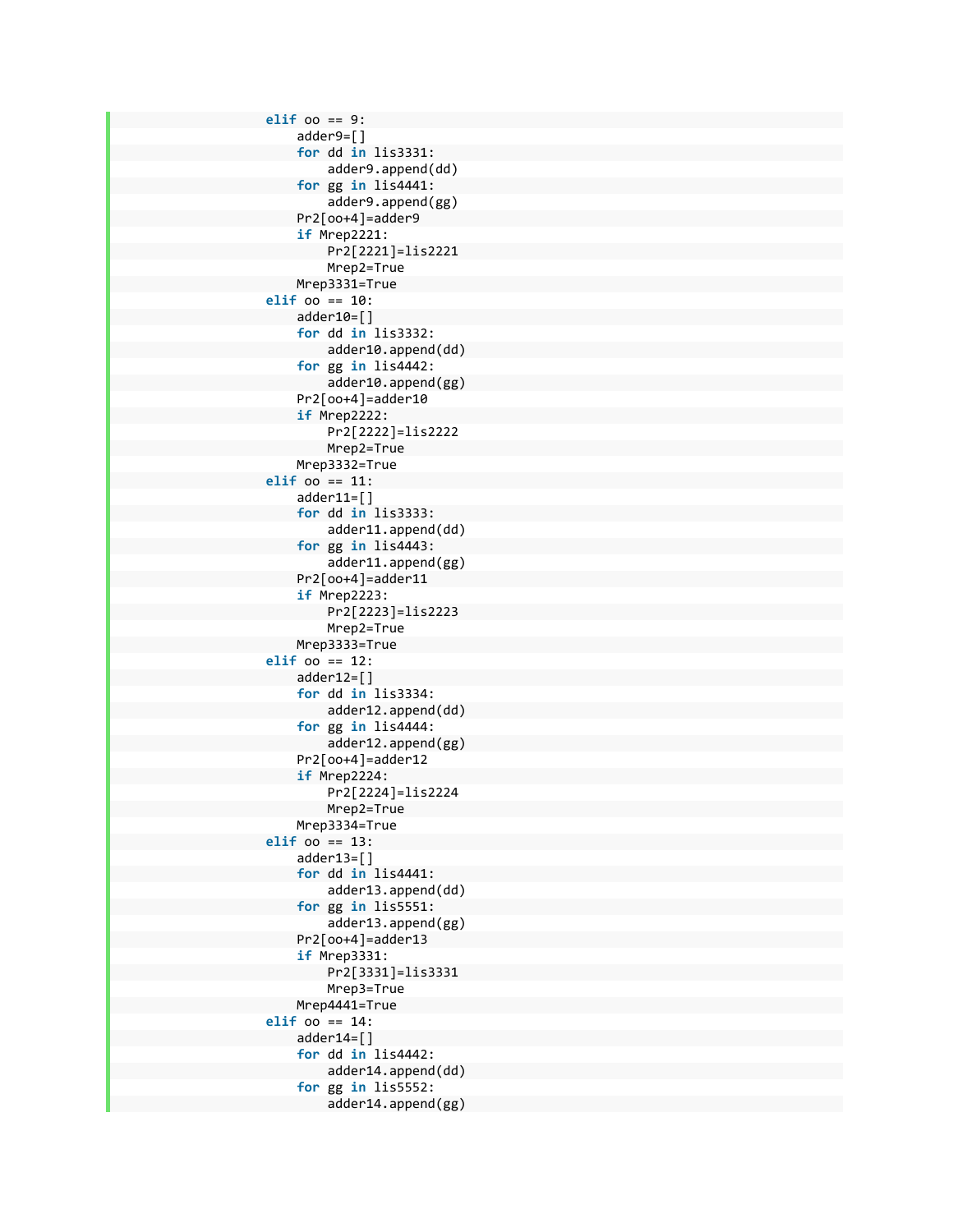Pr2[oo+4]=adder14 **if** Mrep3332: Pr2[3332]=lis3332 Mrep3=True Mrep4442=True **elif** oo == 15: adder15=[] **for** dd **in** lis4443: adder15.append(dd) **for** gg **in** lis5553: adder15.append(gg) Pr2[oo+4]=adder15 **if** Mrep3333: Pr2[3333]=lis3333 Mrep3=True Mrep4443=True **elif** oo == 16: adder16=[] **for** dd **in** lis4444: adder16.append(dd) **for** gg **in** lis5554: adder16.append(gg) Pr2[oo+4]=adder16 **if** Mrep3334: Pr2[3334]=lis3334 Mrep3=True Mrep4444=True **elif** oo == 17: adder17=[] **for** dd **in** lis5551: adder17.append(dd) **for** gg **in** lis6661: adder17.append(gg) Pr2[oo+4]=adder17 **if** Mrep4441: Pr2[4441]=lis4441 Mrep4=True Mrep5551=True **elif** oo == 18: adder18=[] **for** dd **in** lis5552: adder18.append(dd) **for** gg **in** lis6662: adder18.append(gg) Pr2[oo+4]=adder18 **if** Mrep4442: Pr2[4442]=lis4442 Mrep4=True Mrep5552=True **elif** oo == 19: adder19=[] **for** dd **in** lis5553: adder19.append(dd) **for** gg **in** lis6663: adder19.append(gg) Pr2[oo+4]=adder19 **if** Mrep4443: Pr2[4443]=lis4443 Mrep4=True Mrep5553=True **elif** oo == 20: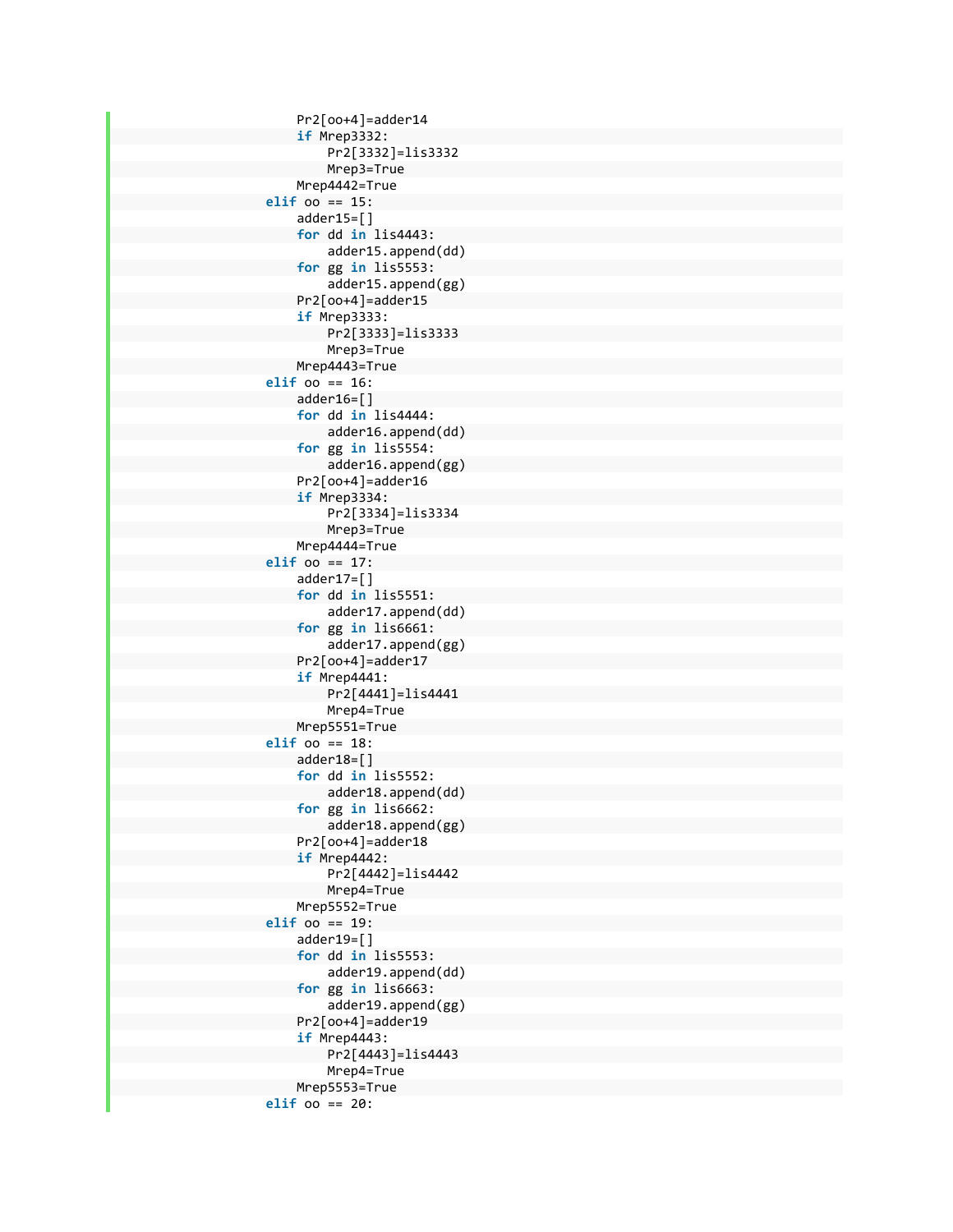adder20=[] **for** dd **in** lis5554: adder20.append(dd) **for** gg **in** lis6664: adder20.append(gg) Pr2[oo+4]=adder20 **if** Mrep4444: Pr2[4444]=lis4444 Mrep4=True Mrep5554=True **elif** oo == 21: adder21=[] **for** dd **in** lis6661: adder21.append(dd) **for** gg **in** lis7771: adder21.append(gg) Pr2[oo+4]=adder21 **if** Mrep5551: Pr2[5551]=lis5551 Mrep5=True Mrep6661=True **elif** oo == 22: adder22=[] **for** dd **in** lis6662: adder22.append(dd) **for** gg **in** lis7772: adder22.append(gg) Pr2[oo+4]=adder22 **if** Mrep5552: Pr2[5552]=lis5552 Mrep5=True Mrep6662=True **elif** oo == 23: adder23=[] **for** dd **in** lis6663: adder23.append(dd) **for** gg **in** lis7773: adder23.append(gg) Pr2[oo+4]=adder23 **if** Mrep5553: Pr2[5553]=lis5553 Mrep5=True Mrep6663=True **elif** oo == 24: adder24=[] **for** dd **in** lis6664: adder24.append(dd) **for** gg **in** lis7774: adder24.append(gg) Pr2[oo+4]=adder24 **if** Mrep5554: Pr2[5554]=lis5554 Mrep5=True Mrep6664=True **elif** oo == 25: adder25=[] **for** dd **in** lis7771: adder25.append(dd) **for** gg **in** lis8881: adder25.append(gg) Pr2[oo+4]=adder25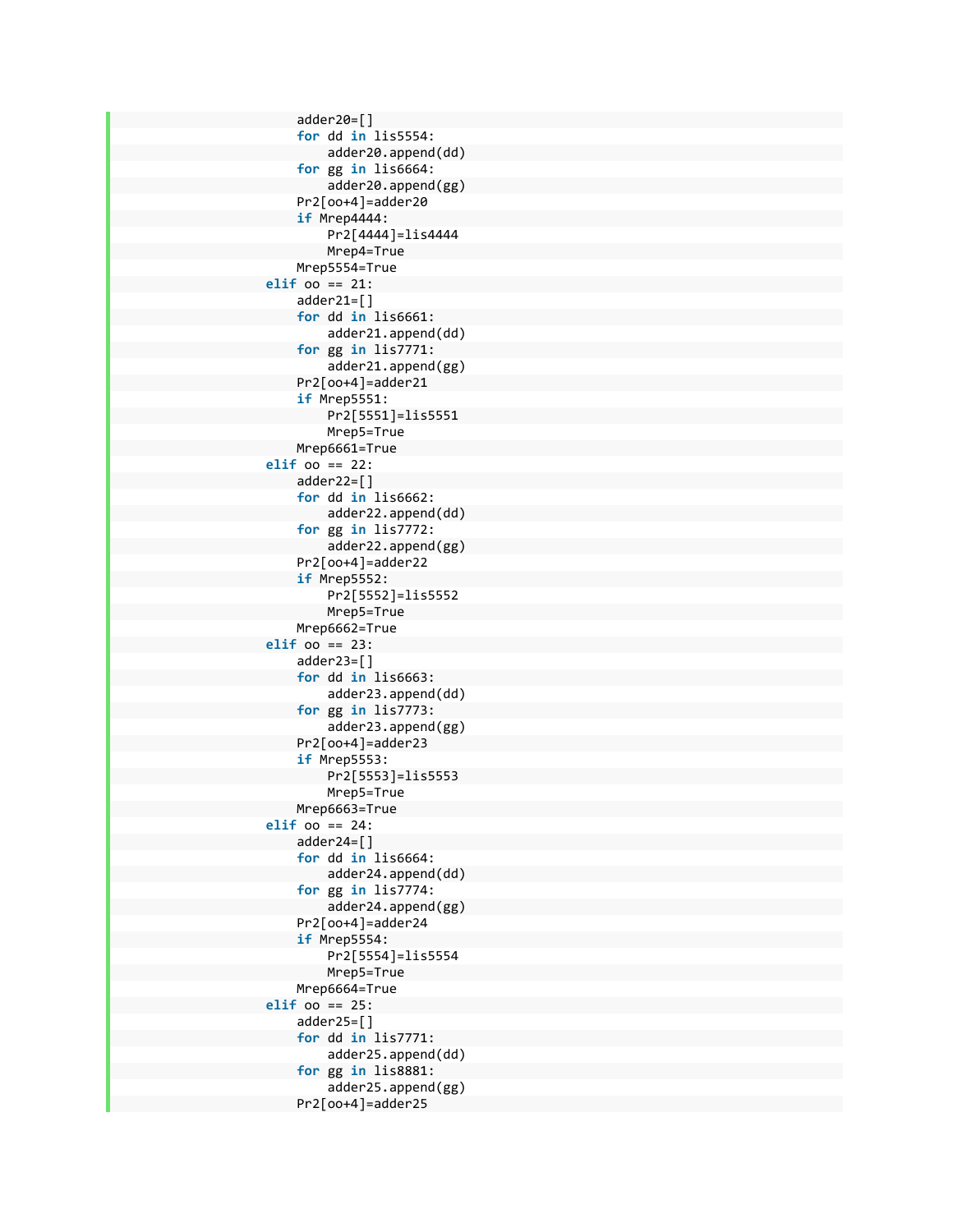**if** Mrep6661: Pr2[6661]=lis6661 Mrep6=True Mrep7771=True **elif** oo == 26: adder26=[] **for** dd **in** lis7772: adder26.append(dd) **for** gg **in** lis8882: adder26.append(gg) Pr2[oo+4]=adder26 **if** Mrep6662: Pr2[6662]=lis6662 Mrep6=True Mrep7772=True **elif** oo == 27: adder27=[] **for** dd **in** lis7773: adder27.append(dd) **for** gg **in** lis8883: adder27.append(gg) Pr2[oo+4]=adder27 **if** Mrep6663: Pr2[6663]=lis6663 Mrep6=True Mrep7773=True **elif** oo == 28: adder28=[] **for** dd **in** lis7774: adder28.append(dd) **for** gg **in** lis8884: adder28.append(gg) Pr2[oo+4]=adder28 **if** Mrep6664: Pr2[6664]=lis6664 Mrep6=True Mrep7774=True **elif** oo == 29: adder29=[] **for** dd **in** lis8881: adder29.append(dd) **for** gg **in** lis9991: adder29.append(gg) Pr2[oo+4]=adder29 **if** Mrep7771: Pr2[7771]=lis7771 Mrep7=True Mrep8881=True **elif** oo == 30: adder30=[] **for** dd **in** lis8882: adder30.append(dd) **for** gg **in** lis9992: adder30.append(gg) Pr2[oo+4]=adder30 **if** Mrep7772: Pr2[7772]=lis7772 Mrep7=True Mrep8882=True **elif** oo == 31: adder31=[]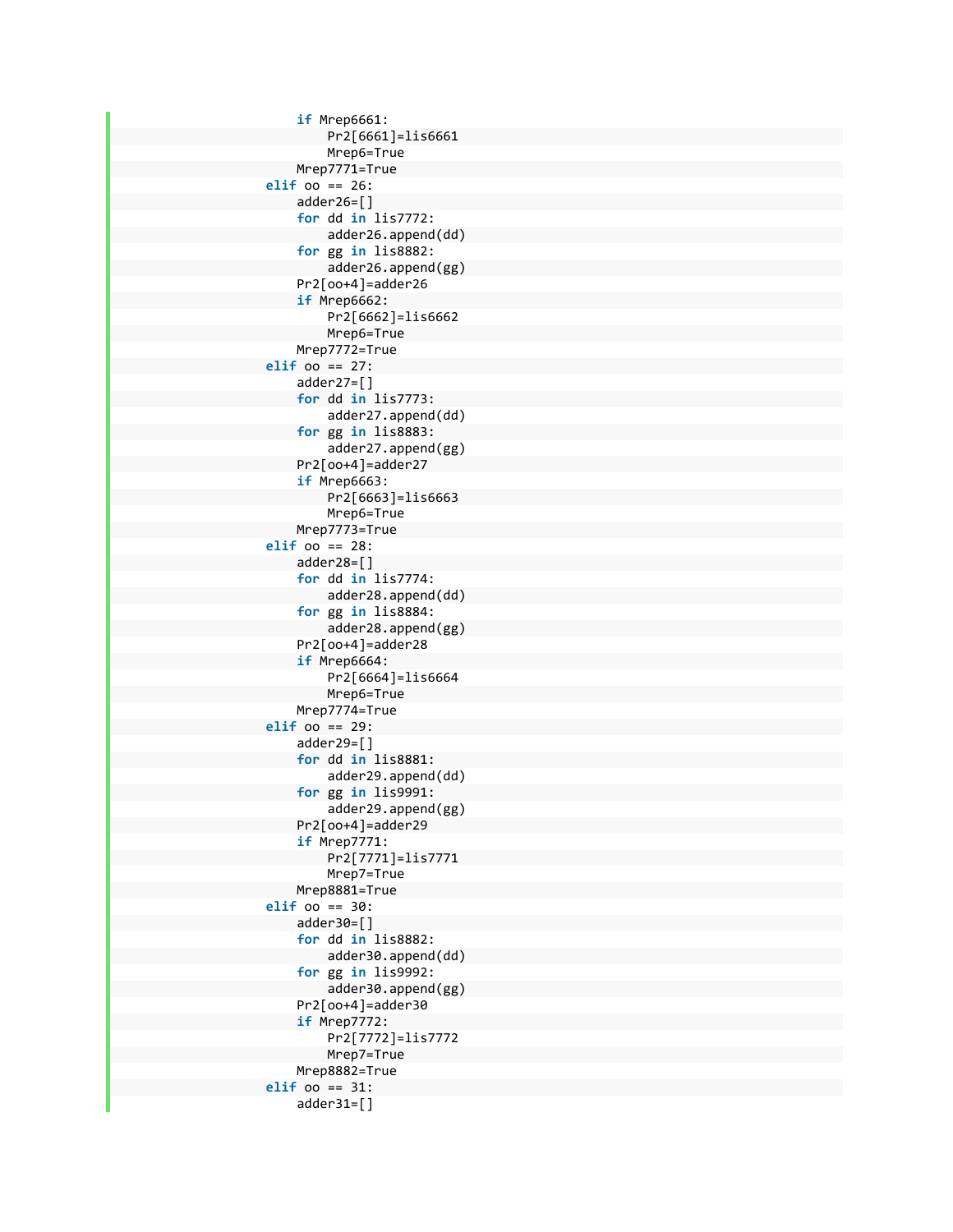**for** dd **in** lis8883: adder31.append(dd) **for** gg **in** lis9993: adder31.append(gg) Pr2[oo+4]=adder31 **if** Mrep7773: Pr2[7773]=lis7773 Mrep7=True Mrep8883=True **elif** oo == 32: adder32=[] **for** dd **in** lis8884: adder32.append(dd) **for** gg **in** lis9994: adder32.append(gg) Pr2[oo+4]=adder32 **if** Mrep7774: Pr2[7774]=lis7774 Mrep7=True Mrep8884=True **elif** oo == 33: adder33=[] **for** dd **in** lis9991: adder33.append(dd) **for** gg **in** lis10111: adder33.append(gg) Pr2[oo+4]=adder33 **if** Mrep8881: Pr2[8881]=lis8881 Mrep8=True Mrep9991=True **elif** oo == 34: adder34=[] **for** dd **in** lis9992: adder34.append(dd) **for** gg **in** lis10112: adder34.append(gg) Pr2[oo+4]=adder34 **if** Mrep8882: Pr2[8882]=lis8882 Mrep8=True Mrep9992=True **elif** oo == 35: adder35=[] **for** dd **in** lis9993: adder35.append(dd) **for** gg **in** lis10113: adder35.append(gg) Pr2[oo+4]=adder35 **if** Mrep8883: Pr2[8883]=lis8883 Mrep8=True Mrep9993=True **elif** oo == 36: adder36=[] **for** dd **in** lis9994: adder36.append(dd) **for** gg **in** lis10114: adder36.append(gg) Pr2[oo+4]=adder36 **if** Mrep8884: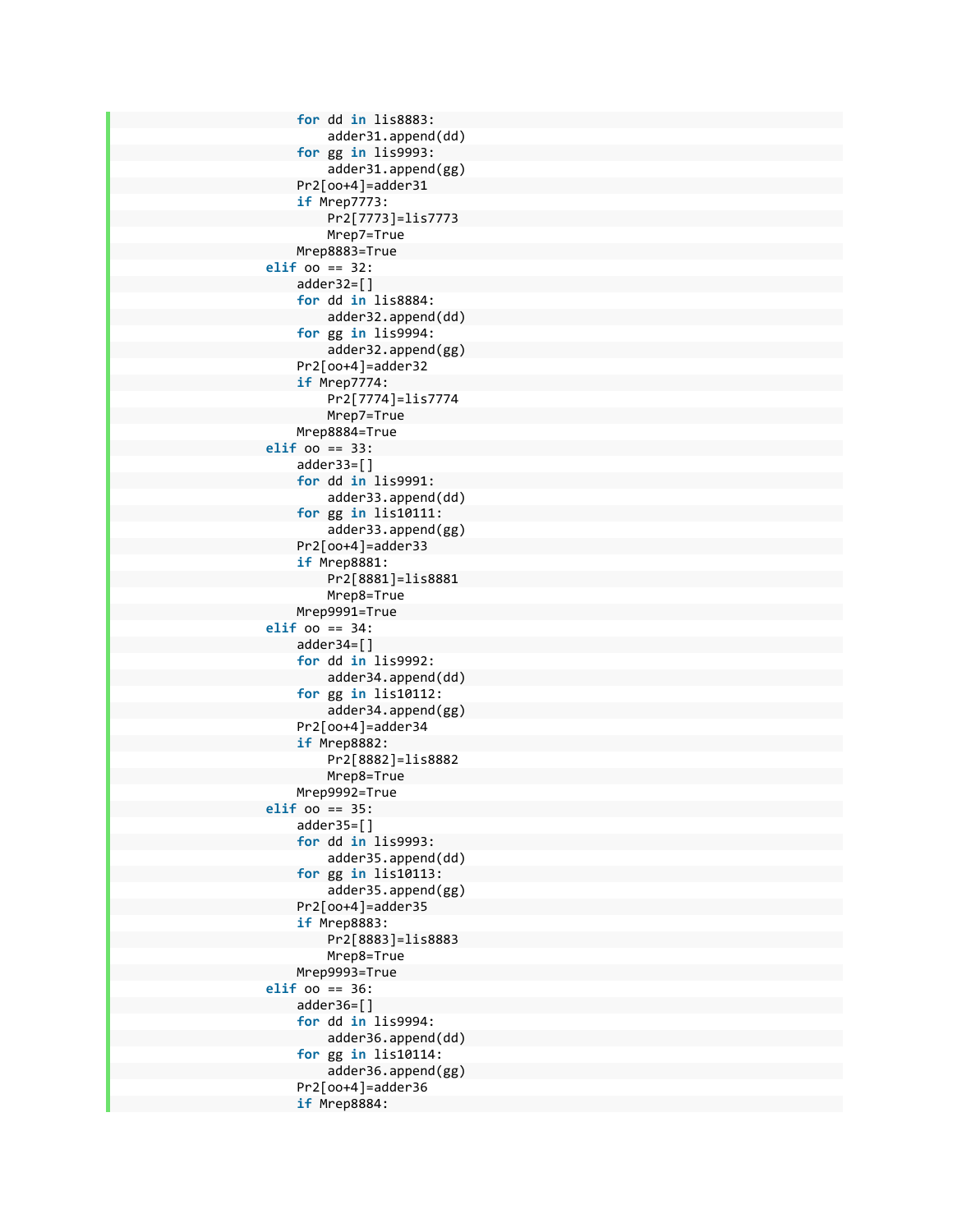```
                            Pr2[8884]=lis8884  
                                            Mrep8=True  
                                                           Mrep9994=True  
                                               elif oo == 37:  
                                                           Pr2[10111]=lis10111  
                                   if Mrep9991:  
                                                                        Pr2[9991]=lis9991  
                                            Mrep9=True  
                                                           Mrep10=True  
                                               elif oo == 38:  
                                                           Pr2[10112]=lis10112  
                                   if Mrep9992:  
                                                                        Pr2[9992]=lis9992  
                                            Mrep9=True  
                                                           Mrep10=True  
                                               elif oo == 39:  
                                                           Pr2[10113]=lis10113  
                                   if Mrep9993:  
                                                                        Pr2[9993]=lis9993  
                                            Mrep9=True  
                                                           Mrep10=True  
                                               elif oo == 40:  
                                                           Pr2[10114]=lis10114  
                                    if Mrep9994:  
                                                                        Pr2[9994]=lis9994  
                                            Mrep9=True  
                                                           Mrep10=True  
        else:  
                     if len(mrchecker) > 0:  
                                 for oo in mrchecker:  
                                              Mrep=True  
                           if oo == 1:  
                                                           Pr2[1111]=Pr2[oo]  
                                   for dd in Pr2[1111]:  
                                                                        lis1111.append(dd)  
                                                           Mrep1=True  
                                               elif oo == 2:  
                                                           Pr2[1112]=Pr2[oo]  
                                   for dd in Pr2[1112]:  
                                                                        lis1112.append(dd)  
                                                           Mrep1=True  
                                               elif oo == 3:  
                                                           Pr2[1113]=Pr2[oo]  
                                   for dd in Pr2[1113]:  
                                                                        lis1113.append(dd)  
                                                           Mrep1=True  
                                               elif oo == 4:  
                                                           Pr2[1114]=Pr2[oo]  
                                   for dd in Pr2[1114]:  
                                                                        lis1114.append(dd)  
                                                           Mrep1=True  
                                               elif oo == 5:  
                                                           Mrep2=True  
                                   for gg in Pr2[oo]:  
                                                                        lis1111.append(gg)  
                                                           Pr2[1111]=lis1111  
                                   Pr2[2221]=Pr2[oo]  
                                   for dd in Pr2[2221]:  
                                                                        lis2221.append(dd)  
                                               elif oo == 6:  
                                                           Mrep2=True
```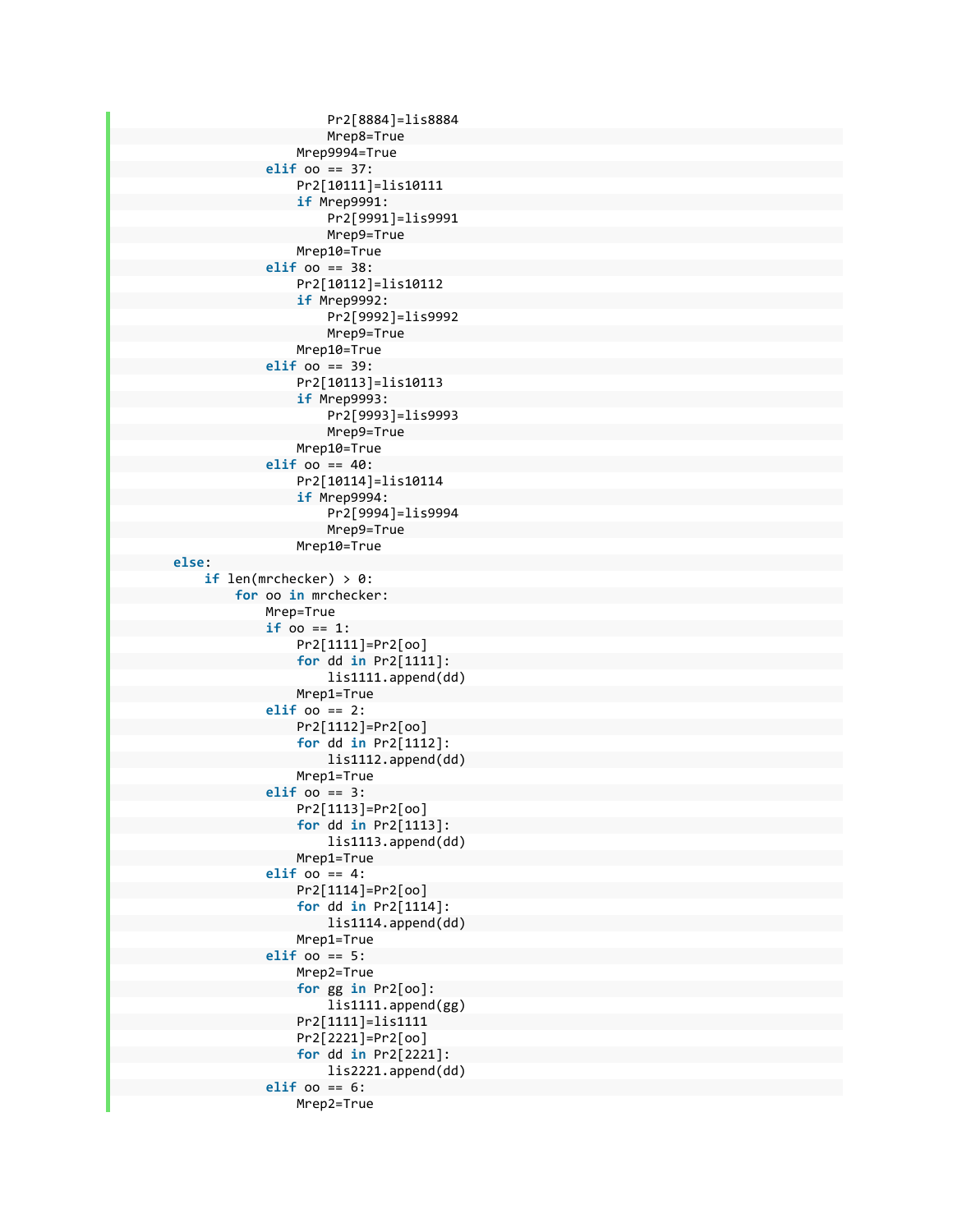```
                        for gg in Pr2[oo]:  
                                           lis1112.append(gg)  
                               Pr2[1112]=lis1112  
       Pr2[2222]=Pr2[oo]  
       for dd in Pr2[2222]:  
                                            lis2222.append(dd)  
                    elif oo == 7:  
                               Mrep2=True  
       for gg in Pr2[oo]:  
                                            lis1113.append(gg)  
                               Pr2[1113]=lis1113  
       Pr2[2223]=Pr2[oo]  
       for dd in Pr2[2223]:  
                                            lis2223.append(dd)  
                    elif oo == 8:  
                               Mrep2=True  
       for gg in Pr2[oo]:  
                                            lis1114.append(gg)  
                               Pr2[1114]=lis1114  
       Pr2[2224]=Pr2[oo]  
       for dd in Pr2[2224]:  
                                            lis2224.append(dd)  
                    elif oo == 9:  
                               Mrep3=True  
       for gg in Pr2[oo]:  
                                            lis2221.append(gg)  
                               Pr2[2221]=lis2221  
       Pr2[3331]=Pr2[oo]  
       for dd in Pr2[3331]:  
                                           lis3331.append(dd)  
                    elif oo == 10:  
                               Mrep3=True  
       for gg in Pr2[oo]:  
                                            lis2222.append(gg)  
                               Pr2[2222]=lis2222  
       Pr2[3332]=Pr2[oo]  
       for dd in Pr2[3332]:  
                                            lis3332.append(dd)  
                    elif oo == 11:  
                               Mrep3=True  
       for gg in Pr2[oo]:  
                                            lis2223.append(gg)  
                               Pr2[2223]=lis2223  
       Pr2[3333]=Pr2[oo]  
       for dd in Pr2[3333]:  
                                           lis3333.append(dd)  
                    elif oo == 12:  
                               Mrep3=True  
       for gg in Pr2[oo]:  
                                            lis2224.append(gg)  
                               Pr2[2224]=lis2224  
       Pr2[3334]=Pr2[oo]  
       for dd in Pr2[3334]:  
                                            lis3334.append(dd)  
                    elif oo == 13:  
                               Mrep4=True  
       for gg in Pr2[oo]:  
                                            lis3331.append(gg)  
                               Pr2[3331]=lis3331  
       Pr2[4441]=Pr2[oo]  
       for dd in Pr2[4441]:
```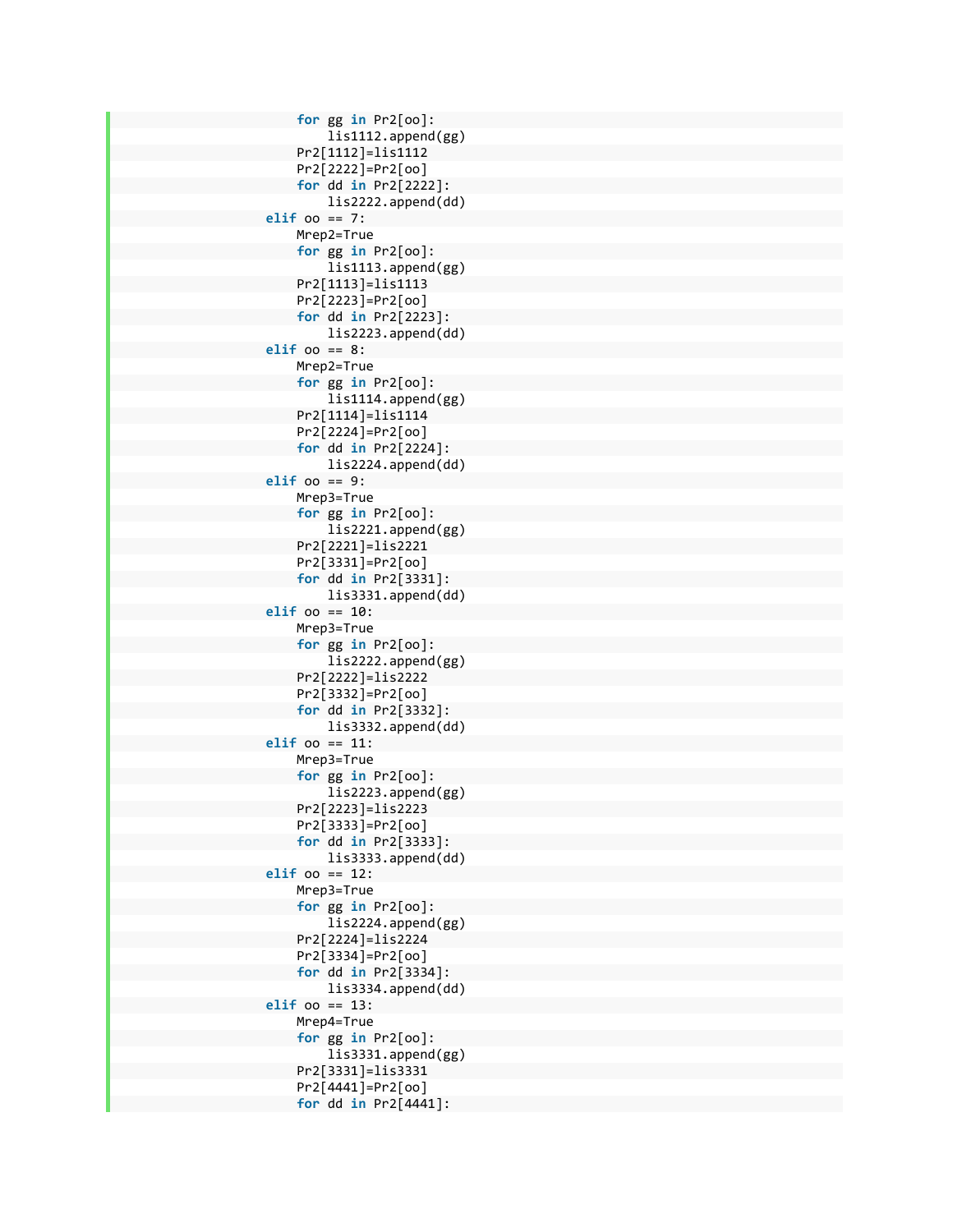```
                            lis4441.append(dd)  
                    elif oo == 14:  
                                Mrep4=True  
        for gg in Pr2[oo]:  
                                            lis3332.append(gg)  
                                Pr2[3332]=lis3332  
        Pr2[4442]=Pr2[oo]  
        for dd in Pr2[4442]:  
                                            lis4442.append(dd)  
                    elif oo == 15:  
                                Mrep4=True  
        for gg in Pr2[oo]:  
                                            lis3333.append(gg)  
                                Pr2[3333]=lis3333  
        Pr2[4443]=Pr2[oo]  
        for dd in Pr2[4443]:  
                                            lis4443.append(dd)  
                    elif oo == 16:  
                                Mrep4=True  
        for gg in Pr2[oo]:  
                                            lis3334.append(gg)  
                                Pr2[3334]=lis3334  
        Pr2[4444]=Pr2[oo]  
        for dd in Pr2[4444]:  
                                            lis4444.append(dd)  
                    elif oo == 17:  
                                Mrep5=True  
        for gg in Pr2[oo]:  
                                            lis4441.append(gg)  
                                Pr2[4441]=lis4441  
        Pr2[5551]=Pr2[oo]  
        for dd in Pr2[5551]:  
                                            lis5551.append(dd)  
                    elif oo == 18:  
                                Mrep5=True  
        for gg in Pr2[oo]:  
                                            lis4442.append(gg)  
                                Pr2[4442]=lis4442  
        Pr2[5552]=Pr2[oo]  
        for dd in Pr2[5552]:  
                                            lis5552.append(dd)  
                    elif oo == 19:  
                                Mrep5=True  
        for gg in Pr2[oo]:  
                                            lis4443.append(gg)  
                                Pr2[4443]=lis4443  
        Pr2[5553]=Pr2[oo]  
        for dd in Pr2[5553]:  
                                            lis5553.append(dd)  
                    elif oo == 20:  
                                Mrep5=True  
        for gg in Pr2[oo]:  
                                            lis4444.append(gg)  
                                Pr2[4444]=lis4444  
        Pr2[5554]=Pr2[oo]  
        for dd in Pr2[5554]:  
                                            lis5554.append(dd)  
                    elif oo == 21:  
                                Mrep6=True  
        for gg in Pr2[oo]:  
                                            lis5551.append(gg)
```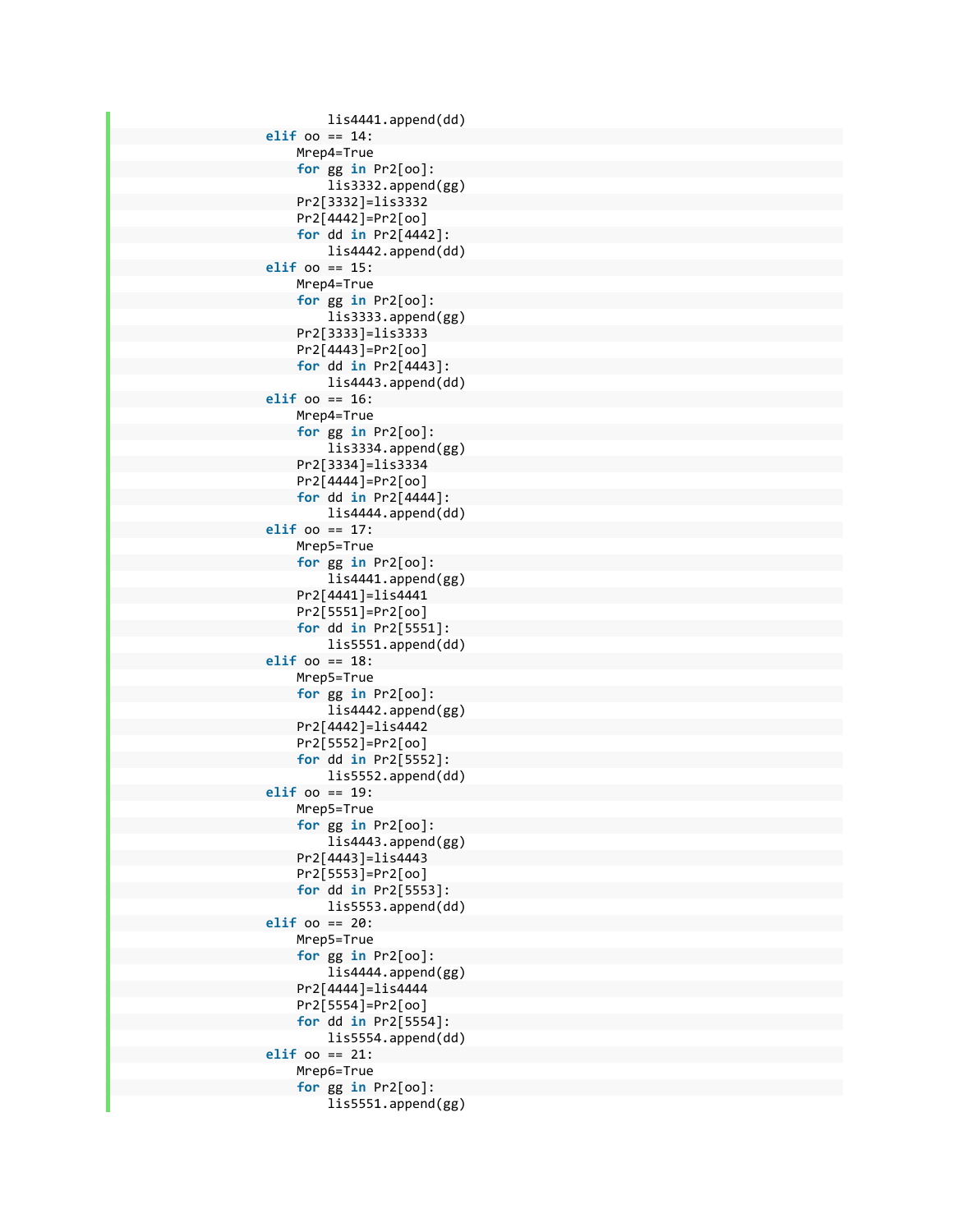Pr2[5551]=lis5551 Pr2[6661]=Pr2[oo] **for** dd **in** Pr2[6661]: lis6661.append(dd) **elif** oo == 22: Mrep6=True **for** gg **in** Pr2[oo]: lis5552.append(gg) Pr2[5552]=lis5552 Pr2[6662]=Pr2[oo] **for** dd **in** Pr2[6662]: lis6662.append(dd) **elif** oo == 23: Mrep6=True **for** gg **in** Pr2[oo]: lis5553.append(gg) Pr2[5553]=lis5553 Pr2[6663]=Pr2[oo] **for** dd **in** Pr2[6663]: lis6663.append(dd) **elif** oo == 24: Mrep6=True **for** gg **in** Pr2[oo]: lis5554.append(gg) Pr2[5554]=lis5554 Pr2[6664]=Pr2[oo] **for** dd **in** Pr2[6664]: lis6664.append(dd) **elif** oo == 25: Mrep7=True **for** gg **in** Pr2[oo]: lis6661.append(gg) Pr2[6661]=lis6661 Pr2[7771]=Pr2[oo] **for** dd **in** Pr2[7771]: lis7771.append(dd) **elif** oo == 26: Mrep7=True **for** gg **in** Pr2[oo]: lis6662.append(gg) Pr2[6662]=lis6662 Pr2[7772]=Pr2[oo] **for** dd **in** Pr2[7772]: lis7772.append(dd) **elif** oo == 27: Mrep7=True **for** gg **in** Pr2[oo]: lis6663.append(gg) Pr2[6663]=lis6663 Pr2[7773]=Pr2[oo] **for** dd **in** Pr2[7773]: lis7773.append(dd) **elif** oo == 28: Mrep7=True **for** gg **in** Pr2[oo]: lis6664.append(gg) Pr2[6664]=lis6664 Pr2[7774]=Pr2[oo] **for** dd **in** Pr2[7774]: lis7774.append(dd) **elif** oo == 29: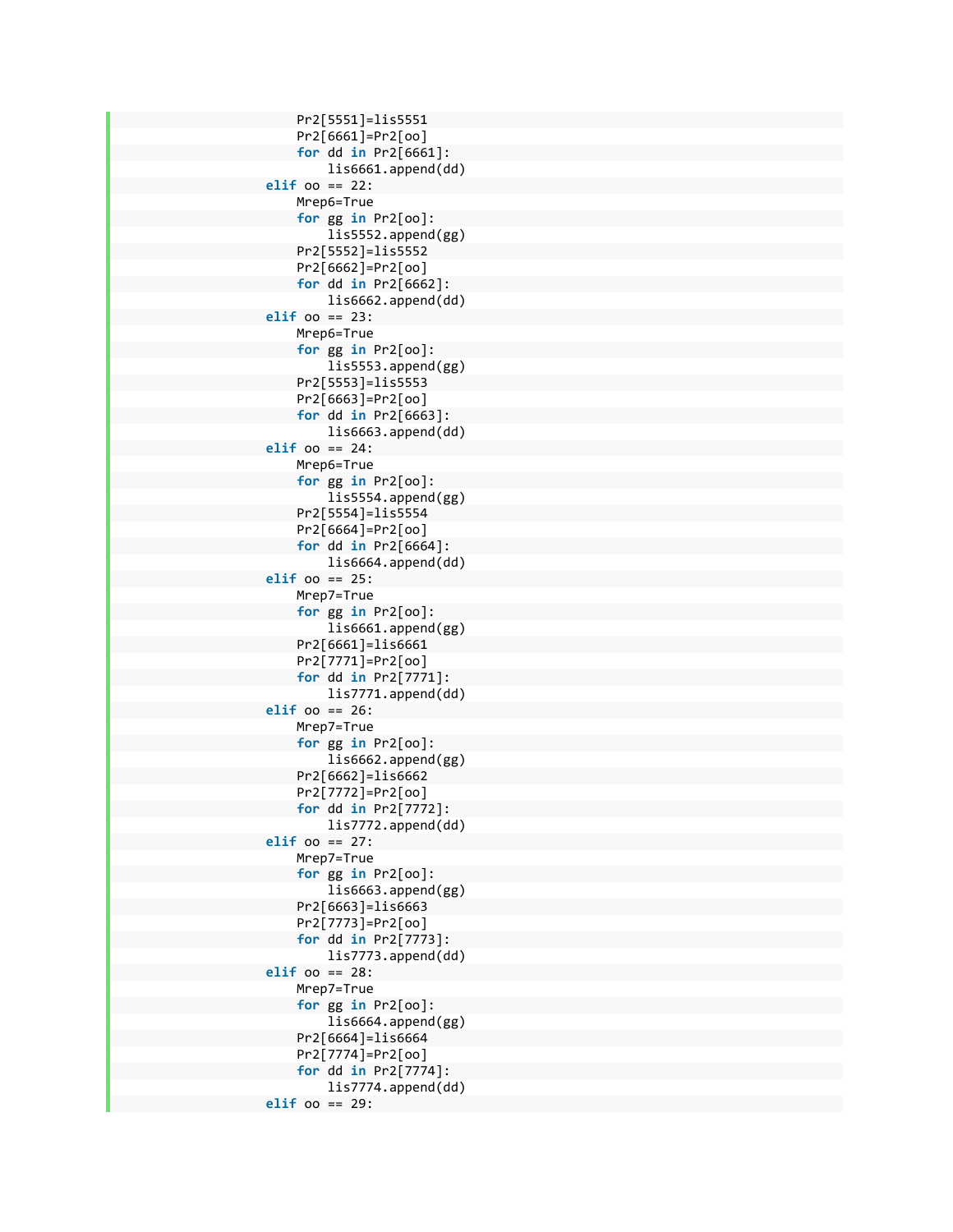Mrep8=True **for** gg **in** Pr2[oo]: lis7771.append(gg) Pr2[7771]=lis7771 Pr2[8881]=Pr2[oo] **for** dd **in** Pr2[8881]: lis8881.append(dd) **elif** oo == 30: Mrep8=True **for** gg **in** Pr2[oo]: lis7772.append(gg) Pr2[7772]=lis7772 Pr2[8882]=Pr2[oo] **for** dd **in** Pr2[8882]: lis8882.append(dd) **elif** oo == 31: Mrep8=True **for** gg **in** Pr2[oo]: lis7773.append(gg) Pr2[7773]=lis7773 Pr2[8883]=Pr2[oo] **for** dd **in** Pr2[8883]: lis8883.append(dd) **elif** oo == 32: Mrep8=True **for** gg **in** Pr2[oo]: lis7774.append(gg) Pr2[7774]=lis7774 Pr2[8884]=Pr2[oo] **for** dd **in** Pr2[8884]: lis8884.append(dd) **elif** oo == 33: Mrep9=True **for** gg **in** Pr2[oo]: lis8881.append(gg) Pr2[8881]=lis8881 Pr2[9991]=Pr2[oo] **for** dd **in** Pr2[9991]: lis9991.append(dd) **elif** oo == 34: Mrep9=True **for** gg **in** Pr2[oo]: lis8882.append(gg) Pr2[8882]=lis8882 Pr2[9992]=Pr2[oo] **for** dd **in** Pr2[9992]: lis9992.append(dd) **elif** oo == 35: Mrep9=True **for** gg **in** Pr2[oo]: lis8883.append(gg) Pr2[8883]=lis8883 Pr2[9993]=Pr2[oo] **for** dd **in** Pr2[9993]: lis9993.append(dd) **elif** oo == 36: Mrep9=True **for** gg **in** Pr2[oo]: lis8884.append(gg) Pr2[8884]=lis8884 Pr2[9994]=Pr2[oo]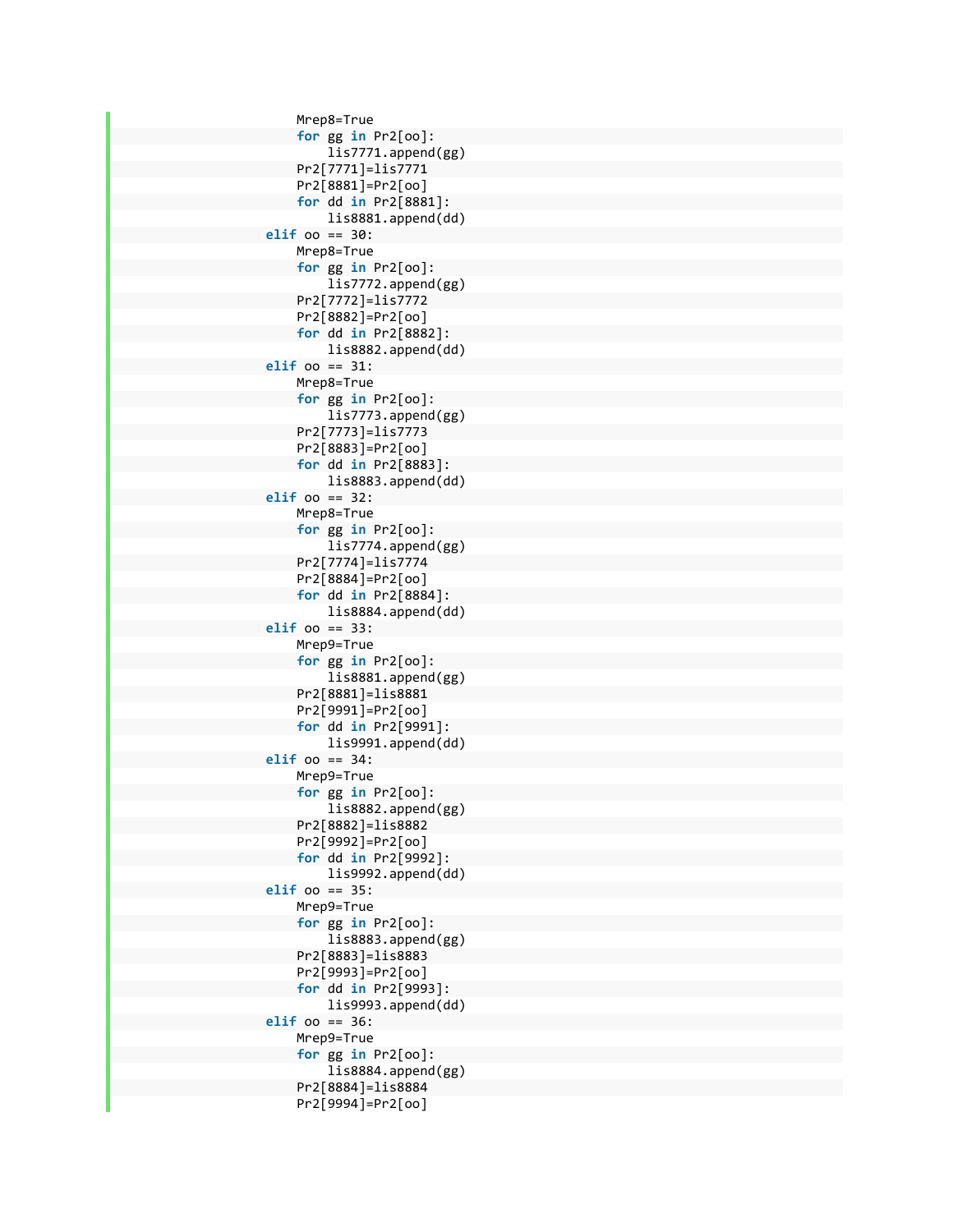```
                        for dd in Pr2[9994]:  
                                                                            lis9994.append(dd)  
                                                      elif oo == 37:  
                                                                 Mrep10=True  
                                         for gg in Pr2[oo]:  
                                                                            lis9991.append(gg)  
                                                                 Pr2[9991]=lis9991  
                                         Pr2[10111]=Pr2[oo]  
                                                      elif oo == 38:  
                                                                 Mrep10=True  
                                         for gg in Pr2[oo]:  
                                                                            lis9992.append(gg)  
                                                                 Pr2[9992]=lis9992  
                                         Pr2[10112]=Pr2[oo]  
                                                      elif oo == 39:  
                                                                 Mrep10=True  
                                         for gg in Pr2[oo]:  
                                                                            lis9993.append(gg)  
                                                                 Pr2[9993]=lis9993  
                                         Pr2[10113]=Pr2[oo]  
                                                      elif oo == 40:  
                                                                 Mrep10=True  
                                         for gg in Pr2[oo]:  
                                                                            lis9994.append(gg)  
                                                                 Pr2[9994]=lis9994  
                                         Pr2[10114]=Pr2[oo]  
          print(Robotout)  
          if Robotproblem:  
                     mrtime=[]  
                     for ss in Pr2:  
                                if ss > 1000:  
                                          for nn in Pr2[ss]:  
                                                      if nn not in mrtime:  
                                                                 mrtime.append(nn)  
                     if len(mrtime) > 0:  
                                for ee in mrtime:  
                                           Pr1[ee]=Pr1[ee]*3  
          if Robotproblem:  
                     for RU in Pr2:  
                                if RU in Robotout:  
                           Pr2[RU]=[]    print(Pr2)  
          pickle.dump(Pr,open('P1.pkl','wb'),protocol=2)  
          pickle.dump(Pr1,open('P2.pkl','wb'),protocol=2)  
          pickle.dump(Pr2,open('P3.pkl','wb'),protocol=2)  
          #‐‐‐‐‐‐‐‐‐‐‐‐‐‐‐‐‐‐‐‐‐‐‐‐‐‐‐‐‐‐‐‐‐‐‐‐‐‐‐‐‐‐‐‐‐‐‐‐‐‐‐‐‐‐‐‐‐‐‐‐‐‐‐‐‐‐‐‐‐‐  
          # End Import matrix  
    #‐‐‐‐‐‐‐‐‐‐‐‐‐‐‐‐‐‐‐‐‐‐‐‐‐‐‐‐‐‐‐‐‐‐‐‐‐‐‐‐‐‐‐‐‐‐‐‐‐‐‐‐‐‐‐‐‐‐‐‐‐‐‐‐‐‐‐‐‐‐‐
          #‐‐‐‐‐‐‐‐‐‐‐‐‐‐‐‐‐‐‐‐‐‐‐‐‐‐‐‐‐‐‐‐‐‐‐‐‐‐‐‐‐‐‐‐‐‐‐‐‐‐‐‐‐‐‐‐‐‐‐‐‐‐‐‐‐‐‐‐‐‐‐
          # Start the Genetic algorithm with input tranformation into variables  
          #‐‐‐‐‐‐‐‐‐‐‐‐‐‐‐‐‐‐‐‐‐‐‐‐‐‐‐‐‐‐‐‐‐‐‐‐‐‐‐‐‐‐‐‐‐‐‐‐‐‐‐‐‐‐‐‐‐‐‐‐‐‐‐‐‐‐‐‐‐‐‐
          # ############# Dictionaries with input data ############################  
      f = open('P1.pdf', 'rb')
```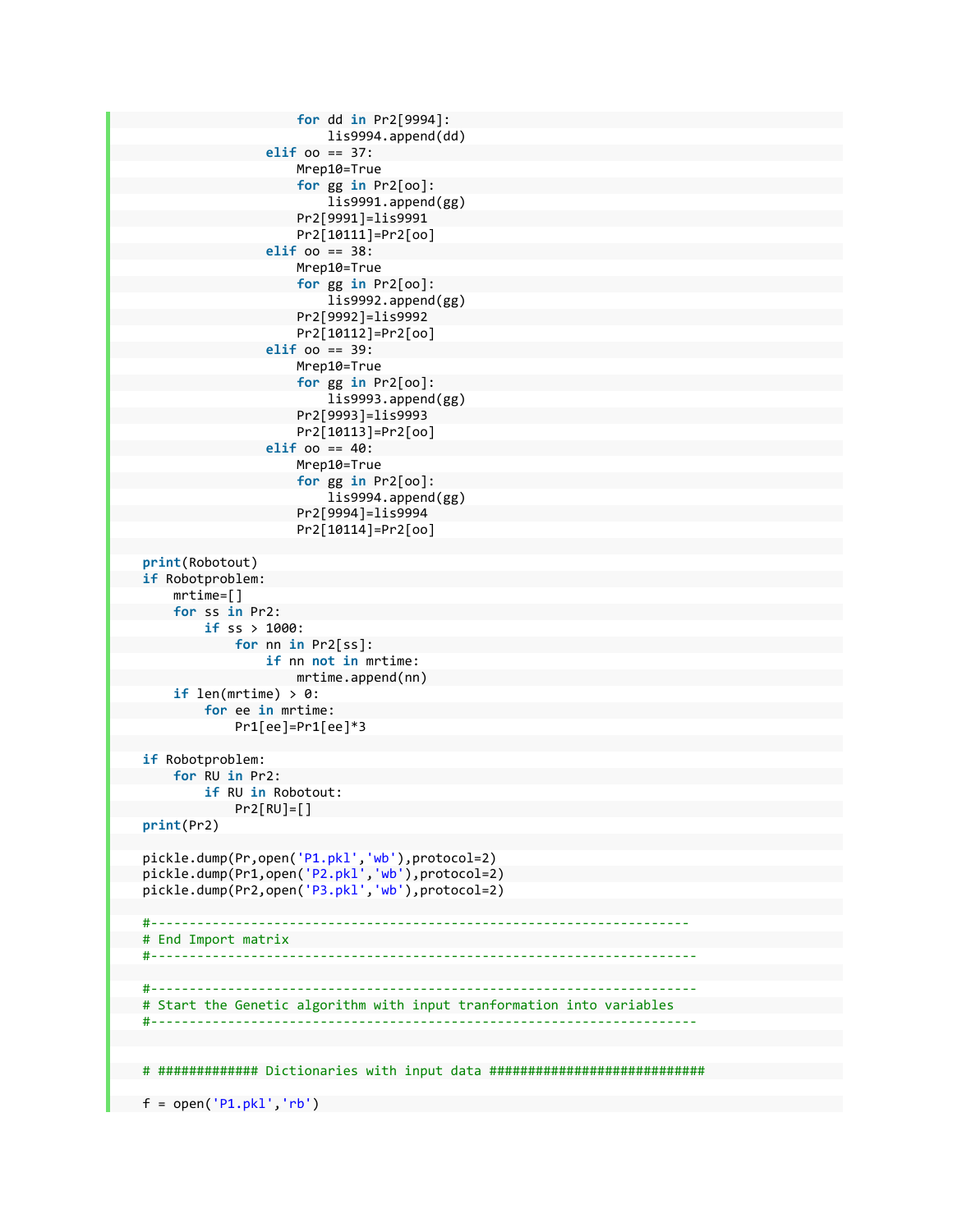```
    Pr = pickle.load(f)  
    f.close()  
    f = open('P2.pkl','rb')  
         Pr2 = pickle.load(f)  
    f.close()  
    f = open('P3.pkl','rb')  
         Pr3 = pickle.load(f)  
    f.close()  
    Pr3rev={}  
         for da in Pr3:  
                  for di in Pr3[da]:  
                              if di not in Pr3rev:  
                         qs=[]                qs.append(da)  
                                         Pr3rev[di]=qs  
                              else:  
                         qs=[]                for l in Pr3rev[di]:  
                                                   if l not in qs:  
                                                              qs.append(l)  
                                         qs.append(da)  
                                         Pr3rev[di]=qs  
    # #################### Function for Task sequence #######################
    def Order(s):  
                    for i in range(40):  
                              for item in s:  
                                         St=s.index(item)  
                                         End=Pr[item]  
                                         if len(End)>0:  
                                                    for temp in range(len(End)):  
                                                              End2=s.index(End[temp])  
                                      if St<End2:  
                                                                        it=s[St]  
                                            s[St]=s[End2]  
                                            s[End2]=it  
                    return s  
         # ####### Function to find a feasible task to station allocation ########
         def fescheck(seq1,Path2):  
                    os=0  
                    us=0  
                    roballoc=[]  
                    robcollec=[]  
            robadd = 1roc = 1rocacc = 1        mrsetter=1  
                    stationamount = int(len(seq1))  
                    aa=0  
                    bb=0  
                    cc=0  
                    dd=0  
                    aa2=0  
                    bb2=0
```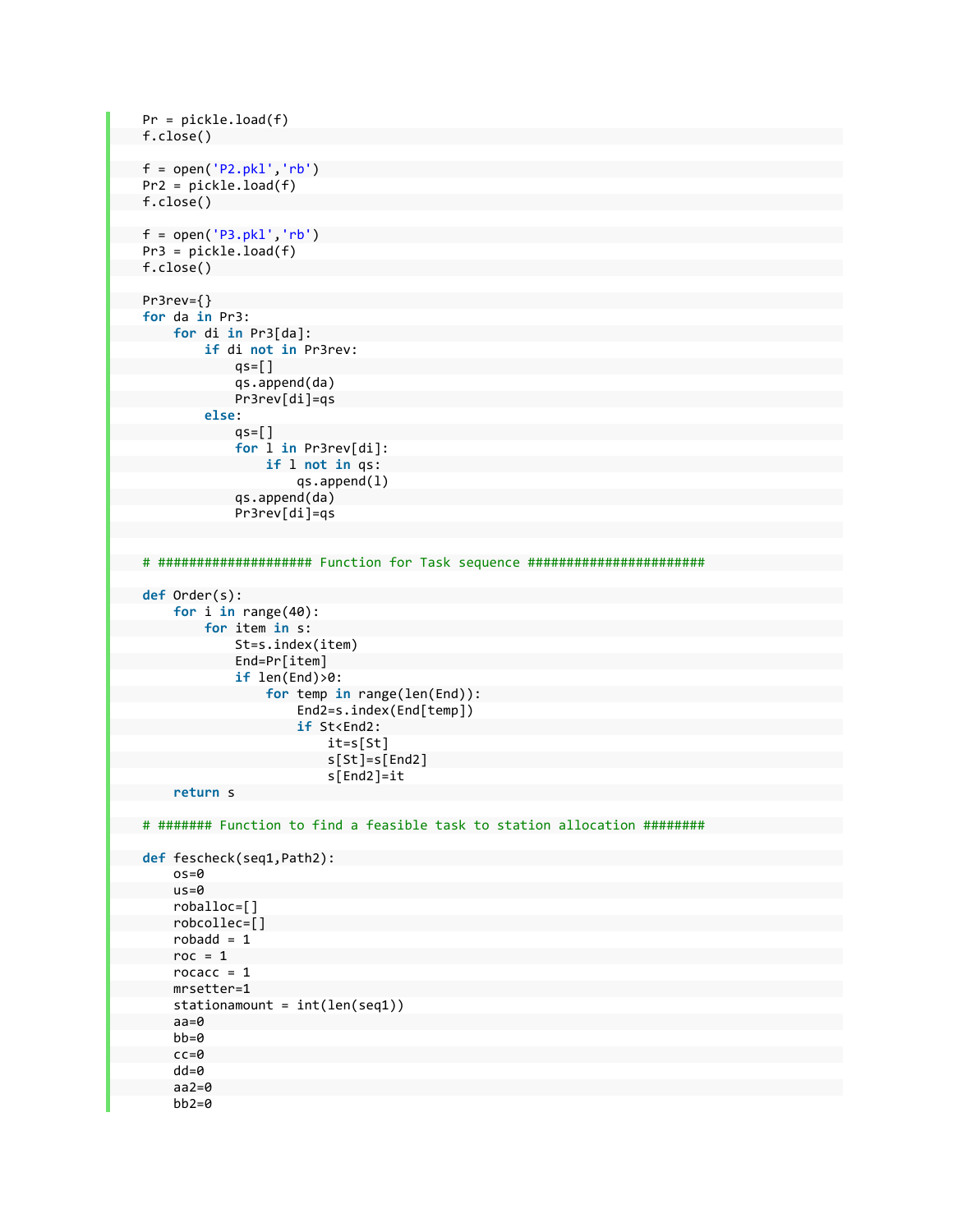$cc2=0$  dd2=0 **if** Backrobos: **while** roc <= stationamount: **if** roc == 2: **if** OpAtest: caa=[] caa.append(usingrobo+1) caa.append(usingrobo+2) roballoc.append(caa) roc=roc+1 aa=1  $if$   $roc == (3+aa):$  **if** OpBtest: caa=[] caa.append(usingrobo+3) caa.append(usingrobo+4) roballoc.append(caa) roc=roc+1 bb=1 **if** roc == (4+aa+bb): **if** OpCtest: caa=[] caa.append(usingrobo+5) caa.append(usingrobo+6) roballoc.append(caa) roc=roc+1  $cc=1$  $if$   $roc == (5+aa+bb+cc):$  **if** OpDtest: caa=[] caa.append(usingrobo+7) caa.append(usingrobo+8) roballoc.append(caa) roc=roc+1 dd=1  $if$   $roc == (8 + aa + bb + cc)$ : **if** OpDtest: caa=[] caa.append(usingrobo+15) caa.append(usingrobo+16) roballoc.append(caa) roc=roc+1  $dd2=1$  $if$   $roc == (9+aa+bb+dd+dd2):$  **if** OpCtest: caa=[] caa.append(usingrobo+13) caa.append(usingrobo+14) roballoc.append(caa) roc=roc+1  $cc2=1$  **if** roc == (10+aa+cc+cc2+dd+dd2): **if** OpBtest: caa=[] caa.append(usingrobo+11) caa.append(usingrobo+12) roballoc.append(caa) roc=roc+1  $bb2=1$ **if** roc == (11+bb+bb2+cc+cc2+dd+dd2):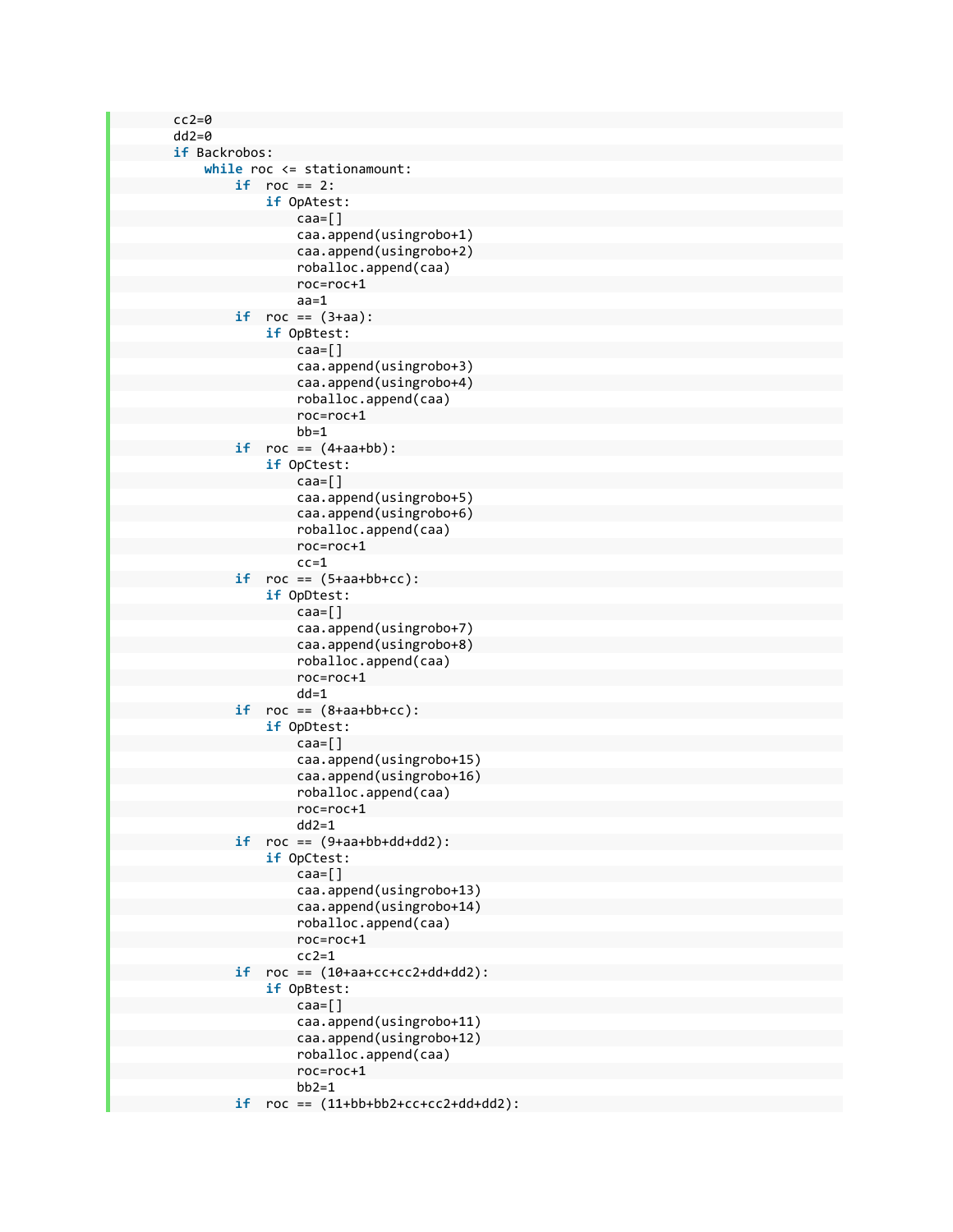```
                    if OpAtest:  
                                     caa=[]  
             caa.append(usingrobo+9)  
             caa.append(usingrobo+10)  
             roballoc.append(caa)  
             roc=roc+1  
             aa2=1  
                while rocacc <= robonstation:  
                          robcollec.append(robadd)  
      rocacc = rocacc +1
      robadd = robadd +1                if Mrep:  
                          if mrsetter == 1:  
                                     if Mrep1:  
                                                robcollec.append(1111)  
                    robcollec.append(1112)  
                    robcollec.append(1113)  
                    robcollec.append(1114)  
                          elif mrsetter == 2:  
                                     if Mrep2:  
                                                robcollec.append(2221)  
                    robcollec.append(2222)  
                    robcollec.append(2223)  
                    robcollec.append(2224)  
                          elif mrsetter == 3:  
                                     if Mrep3:  
                                                robcollec.append(3331)  
                    robcollec.append(3332)  
                    robcollec.append(3333)  
                    robcollec.append(3334)  
                           elif mrsetter == 4:  
                                     if Mrep4:  
                                                robcollec.append(4441)  
                    robcollec.append(4442)  
                    robcollec.append(4443)  
                    robcollec.append(4444)  
                          elif mrsetter == 5:  
                                     if Mrep5:  
                                                robcollec.append(5551)  
                    robcollec.append(5552)  
                    robcollec.append(5553)  
                    robcollec.append(5554)  
                          elif mrsetter == 6:  
                                     if Mrep6:  
                                                robcollec.append(6661)  
                    robcollec.append(6662)  
                    robcollec.append(6663)  
                    robcollec.append(6664)  
                          elif mrsetter == 7:  
                                     if Mrep7:  
                                                robcollec.append(7771)  
                    robcollec.append(7772)  
                    robcollec.append(7773)  
                    robcollec.append(7774)  
                           elif mrsetter == 8:  
                                     if Mrep8:  
                                                robcollec.append(8881)  
                    robcollec.append(8882)  
                    robcollec.append(8883)  
                    robcollec.append(8884)  
                           elif mrsetter == 9:
```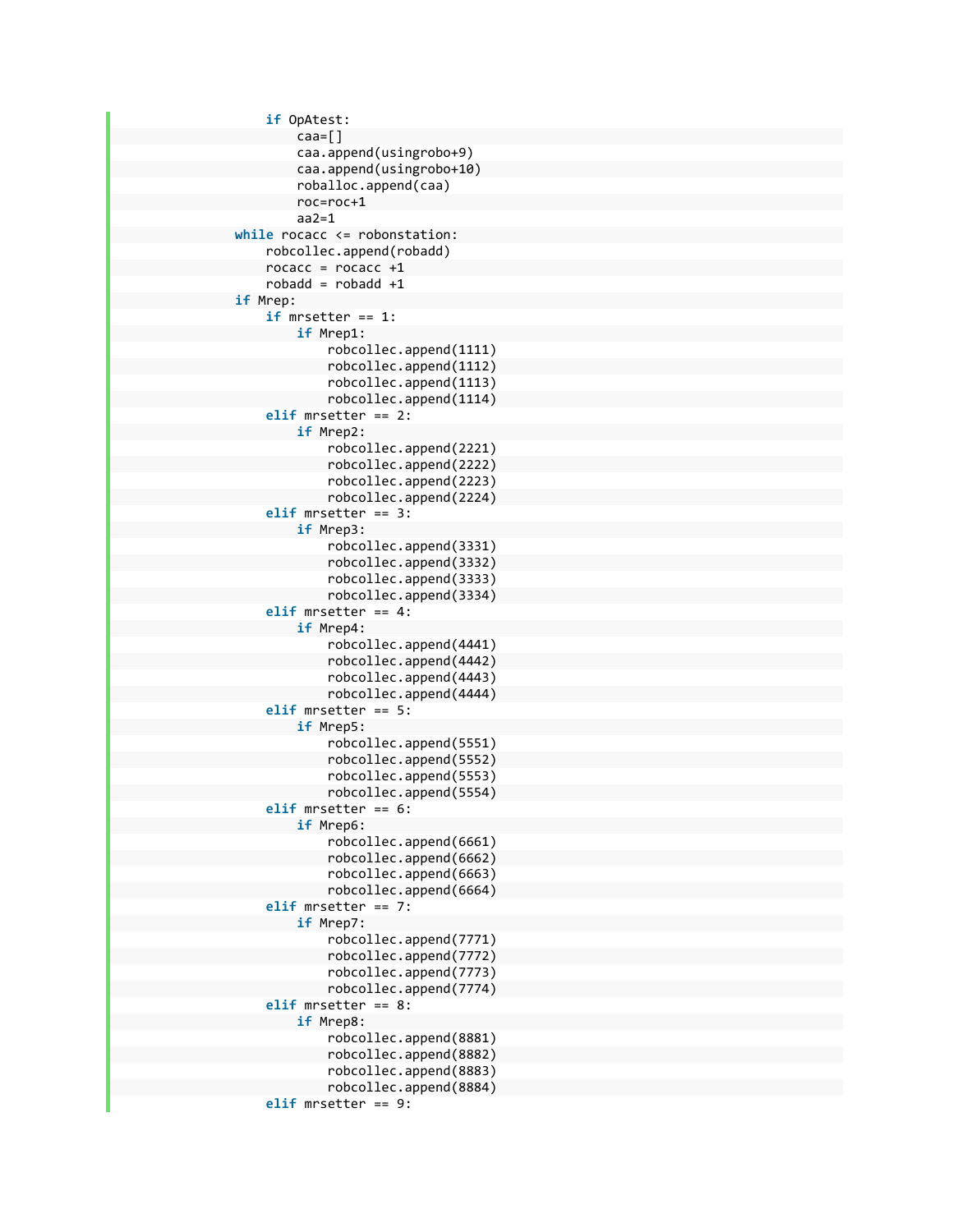```
                        if Mrep9:  
                                                               robcollec.append(9991)  
                                  robcollec.append(9992)  
                                   robcollec.append(9993)  
                                  robcollec.append(9994)  
                                         elif mrsetter == 10:  
                                                   if Mrep10:  
                                                               robcollec.append(10111)  
                                  robcollec.append(10112)  
                                   robcollec.append(10113)  
                                   robcollec.append(10114)  
                             roballoc.append(robcollec)  
             roc = roc +1                rocacc=1  
                             mrsetter=mrsetter+1  
                             robcollec=[]  
        else:  
                   while roc <= stationamount:  
                             while rocacc <= robonstation:  
                                         robcollec.append(robadd)  
                    rocacc = rocacc +1
                     robadd = robadd +1                if Mrep:  
                                         if mrsetter == 1:  
                                                   if Mrep1:  
                                                               robcollec.append(1111)  
                                   robcollec.append(1112)  
                                   robcollec.append(1113)  
                                   robcollec.append(1114)  
                                         elif mrsetter == 2:  
                                                   if Mrep2:  
                                                               robcollec.append(2221)  
                                   robcollec.append(2222)  
                                   robcollec.append(2223)  
                                   robcollec.append(2224)  
                                         elif mrsetter == 3:  
                                                   if Mrep3:  
                                                               robcollec.append(3331)  
                                   robcollec.append(3332)  
                                   robcollec.append(3333)  
                                   robcollec.append(3334)  
                                         elif mrsetter == 4:  
                                                   if Mrep4:  
                                                               robcollec.append(4441)  
                                   robcollec.append(4442)  
                                   robcollec.append(4443)  
                                  robcollec.append(4444)  
                                         elif mrsetter == 5:  
                                                   if Mrep5:  
                                                               robcollec.append(5551)  
                                   robcollec.append(5552)  
                                   robcollec.append(5553)  
                                   robcollec.append(5554)  
                                         elif mrsetter == 6:  
                                                   if Mrep6:  
                                                               robcollec.append(6661)  
                                   robcollec.append(6662)  
                                   robcollec.append(6663)  
                                  robcollec.append(6664)  
                                         elif mrsetter == 7:  
                                                   if Mrep7:
```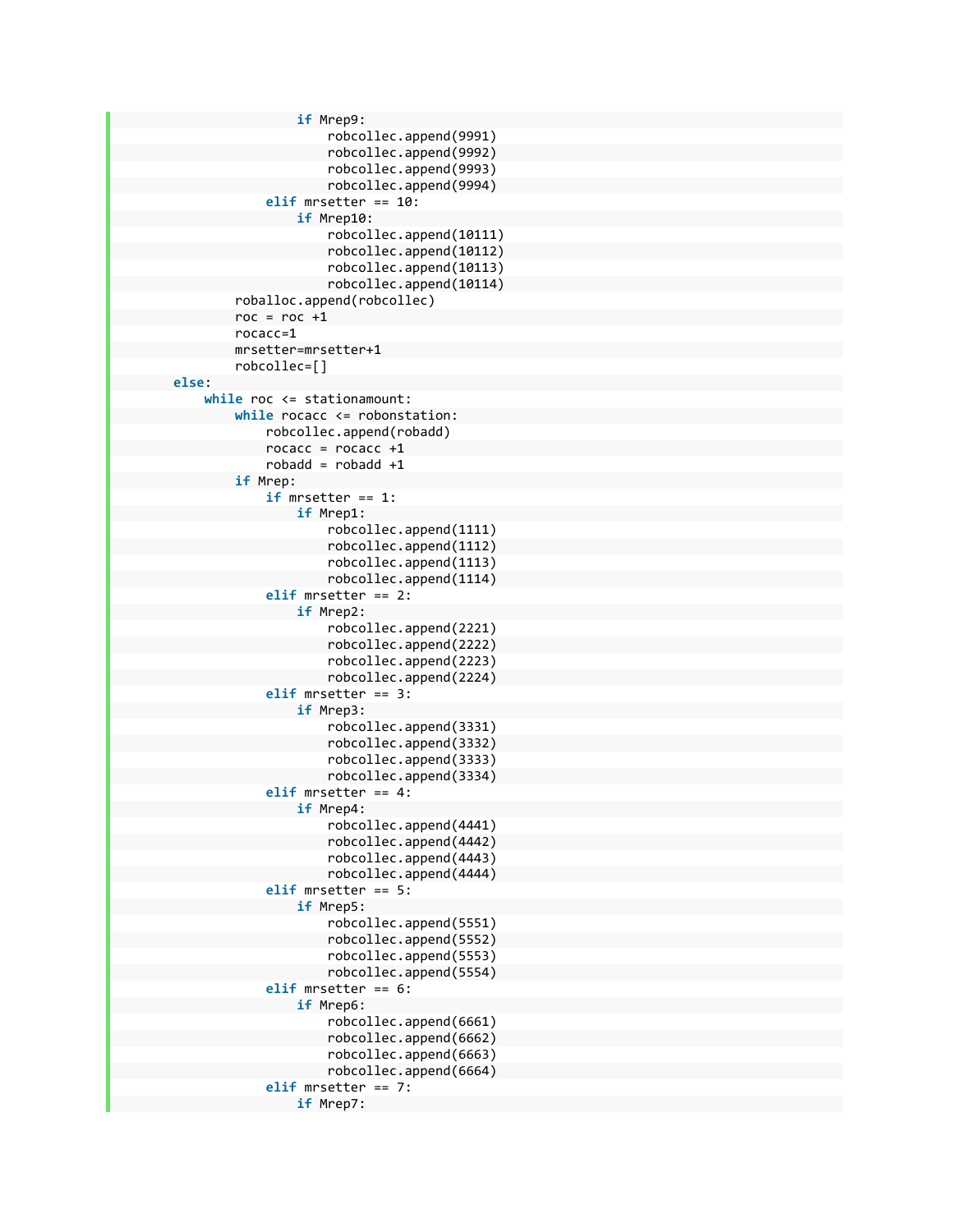```
                            robcollec.append(7771)  
                                   robcollec.append(7772)  
                                   robcollec.append(7773)  
                                   robcollec.append(7774)  
                                         elif mrsetter == 8:  
                                                    if Mrep8:  
                                                               robcollec.append(8881)  
                                   robcollec.append(8882)  
                                   robcollec.append(8883)  
                                   robcollec.append(8884)  
                                         elif mrsetter == 9:  
                                                    if Mrep9:  
                                                               robcollec.append(9991)  
                                   robcollec.append(9992)  
                                   robcollec.append(9993)  
                                   robcollec.append(9994)  
                                         elif mrsetter == 10:  
                                                    if Mrep10:  
                                                               robcollec.append(10111)  
                                   robcollec.append(10112)  
                                   robcollec.append(10113)  
                                   robcollec.append(10114)  
                              roballoc.append(robcollec)  
              roc = roc +1                rocacc=1  
                              mrsetter=mrsetter+1  
                              robcollec=[]  
        valcolle=[]  
        valcolle.append(aa)  
        valcolle.append(bb)  
        valcolle.append(cc)  
        valcolle.append(dd)  
        valcolle.append(aa2)  
        valcolle.append(bb2)  
        valcolle.append(cc2)  
        valcolle.append(dd2)  
sp = 1        fes=[]  
        adder=[]  
        for at in seq1:  
                  os=os+at  
                   Taskamount=Path2[us:os]+adder  
      ok = []            notok=[]  
                   for ca in Taskamount:  
                              for cc in roballoc[sp‐1]:  
                                        for d in Pr3rev[ca]:  
                                                    if d == cc:  
                                                               if ca not in ok:  
                                                                          ok.append(ca)  
                   fes.append(ok)  
                   us=os  
                   sp=sp+1  
                   for dd in ok:  
                              Taskamount.remove(dd)  
                   adder=Taskamount  
sp=1        while len(Taskamount) > 0:  
      ok=[]            for bo in Taskamount:
```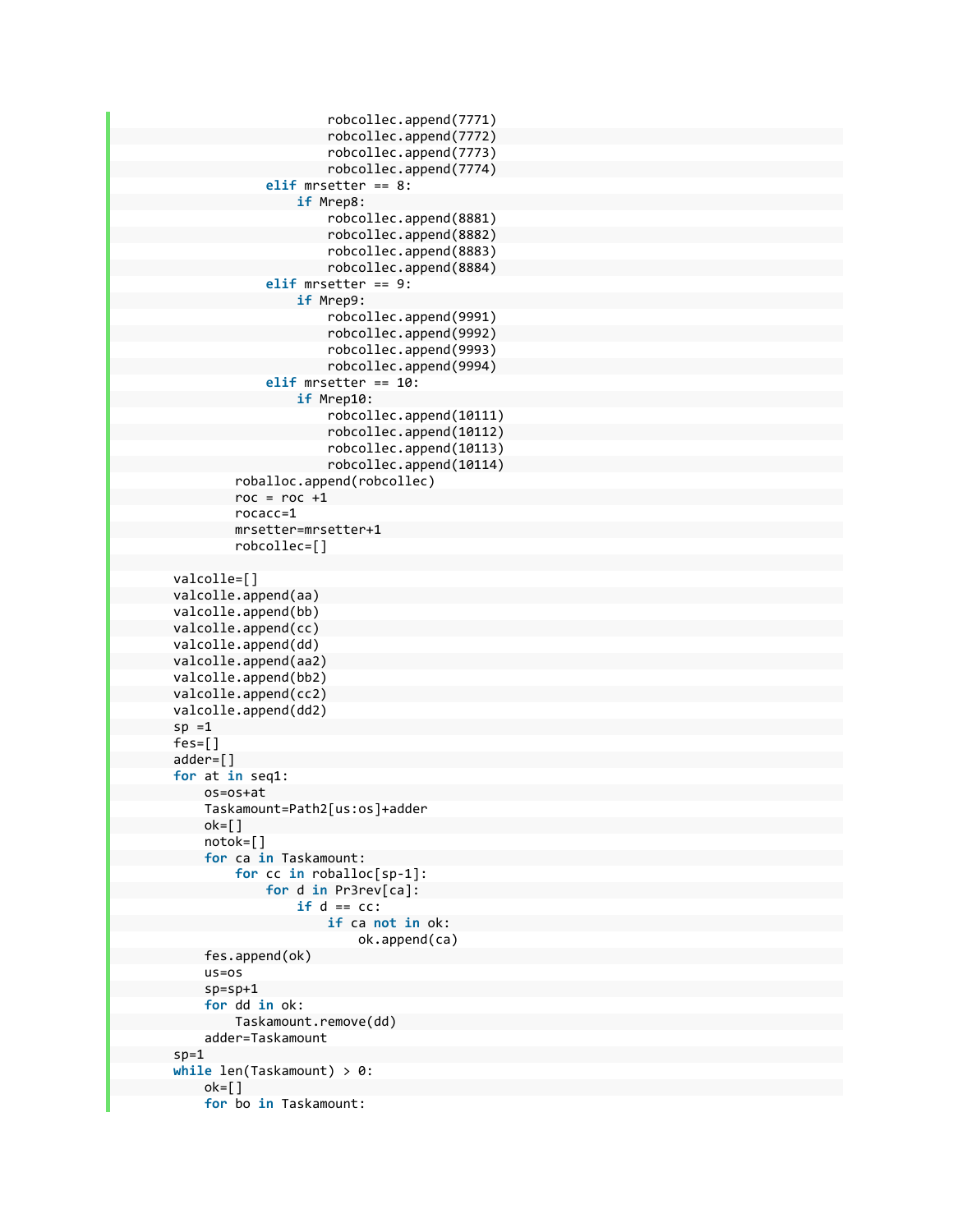```
                for yy in roballoc[sp‐1]:  
                                               for d in Pr3rev[bo]:  
                                  if d == yy:                            if bo not in ok:  
                                                                               ok.append(bo)  
                         fes[sp‐1]=fes[sp‐1]+ok  
                         for zz in ok:  
                                    Taskamount.remove(zz)  
                         sp=sp+1  
              newstation = []  
              jj=0  
              newseq=[]  
              for rr in fes:  
                         newstation.append(len(fes[jj]))  
                         for ww in fes[jj]:  
                                    newseq.append(ww)  
             jj=jj+1        return [newstation,newseq,roballoc,valcolle]  
    # ######## Function for calculating each station Cycle time #############
    def LengthPiece(Path1,scheck,roballoc):  
              TaskTime=0  
      Ta = [ ]        TaTime=[]  
              Statadviser={}  
              Statsender={}  
              for t in Path1:  
                         posrob=[]  
             qr = \lceil \rceil            for v in Pr3rev[t]:  
                                    posrob.append(v)  
                         takerob=random.choice(posrob)  
                         while takerob not in roballoc[scheck]:  
                                    posrob.remove(takerob)  
                                    takerob=random.choice(posrob)  
                         Statadviser[t]=takerob  
                         qr.append(takerob)  
                         Statsender[t]=qr  
              robtaker={}  
              for ol in  Statsender:  
                         for ul in Statsender[ol]:  
                    qs=[ ]                if ul not in robtaker.keys():  
                                               qs.append(ol)  
                           robtaker[ul]=qs  
                                    else:  
                                               for y in robtaker[ul]:  
                                                          qs.append(y)  
                                               qs.append(ol)  
                           robtaker[ul]=qs  
      le = len(Path1)        dbPath1=[]  
              for t in Path1:  
                         dbPath1.append(t)  
              Robotime=0  
              trueset=[]  
              proofer=False  
              for t in Path1:  
                         dbPath1.remove(t)
```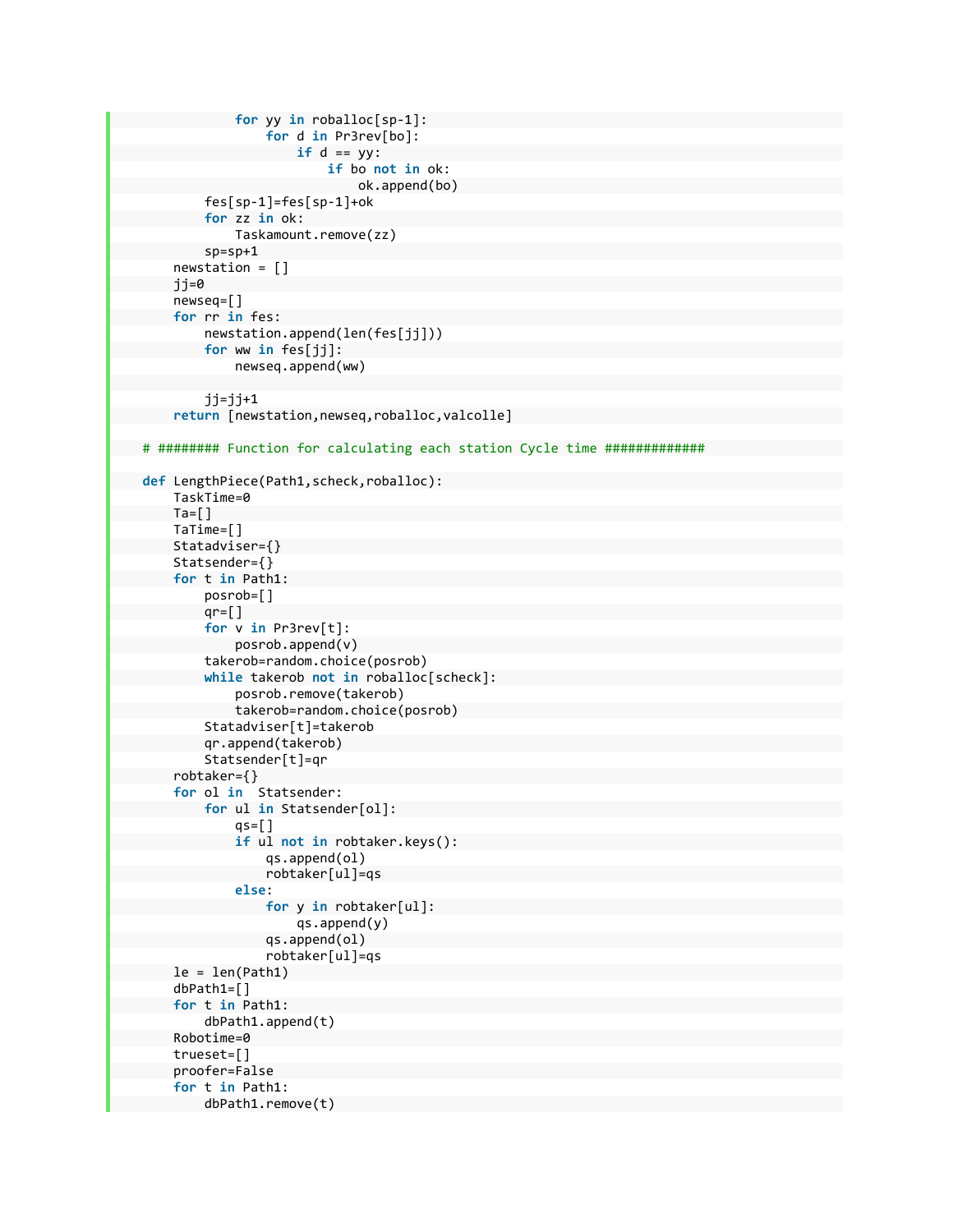```
            dbTaskTime=0  
                         for ti in dbPath1:  
                                    if Statadviser[t] ==  Statadviser[ti]:  
                                              dbTaskTime=Pr2[ti]+dbTaskTime  
                          Ta.append(ti)  
                         TaskTime=Pr2[t]+dbTaskTime  
                         if Statadviser[t] > 1000:  
                                    mst=TaskTime  
                                    proofer=True  
                                    trueset.append(mst)  
                                    TaskTime=0  
                         Ta.append(t)  
                         TaTime.append(TaskTime)  
                         if proofer:  
                                    mast=max(TaTime)  
                                    mrtime=max(trueset)  
                                    TaskTime=mrtime+mast  
                         else:  
                                    TaskTime=max(TaTime)  
               return [TaskTime,list(set(Ta)),robtaker,Robotime]  
    # ######### Formula for the idle time ##################################
    def IdleTime(Ctime,A):  
               w=0  
               for item in Ctime:  
                         if Ctime != 0:  
                                    w=w+(A‐item)  
               return w  
    # ########### Start for the solution search ############################
    def LengthTasks(Path):  
       CT = [ ]        robadder=[]  
               robotime=[]  
               Task=[]  
               Stations=makeStations()  
               tester=fescheck(Stations,Path)  
               Stations=tester[0]  
               Path=tester[1]  
               roballoc=tester[2]  
               valluer=tester[3]  
               aa=valluer[0]  
               bb=valluer[1]  
               cc=valluer[2]  
               dd=valluer[3]  
               aa2=valluer[4]  
               bb2=valluer[5]  
               cc2=valluer[6]  
               dd2=valluer[7]  
       k=01=0        scheck=0  
               for St in Stations:  
             l=1+St            Length=LengthPiece(Path[k:l],scheck, roballoc)  
                         if Robotproblem:  
                                    if Backrobos:  
                                              trace=[]  
                          if OpDtest:  
                                 if scheck == (7+aa+bb+cc):
                                                                   df=Length[0]+CT[4+aa+bb+cc]  
                                       CT.append(df)
```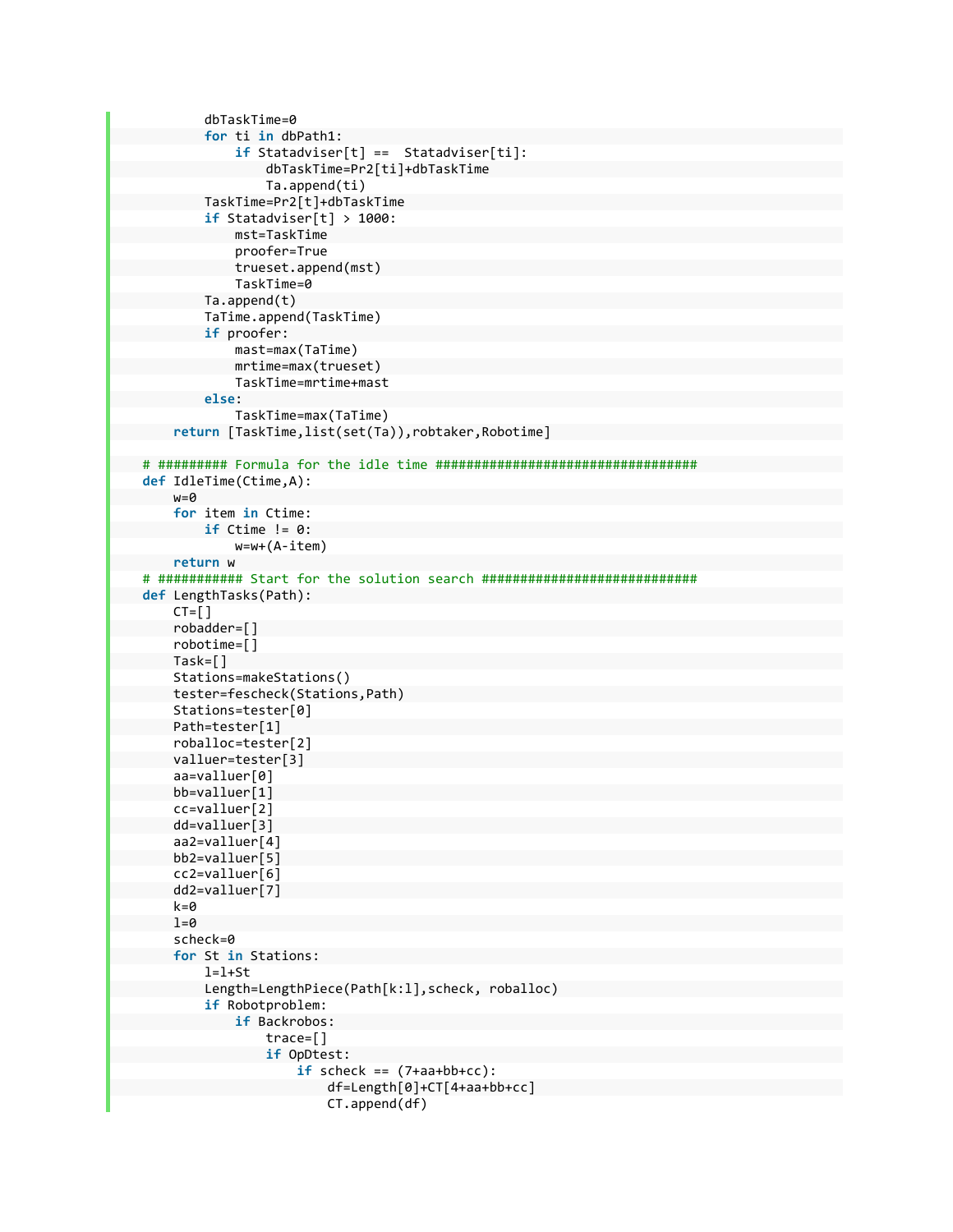```
                            trace.append(df)  
                                                  if OpCtest:  
                                    if scheck == (8+a^2+b^2+d^2+d^2):
                                                                      df=Length[0]+CT[3+aa+bb]  
                                          CT.append(df)  
                                          trace.append(df)  
                                                  if OpBtest:  
                                                            if scheck == (9+aa+cc+cc2+dd+dd2):  
                                                                      df=Length[0]+CT[2+aa]  
                                          CT.append(df)  
                                          trace.append(df)  
                                                  if OpAtest:  
                                                            if scheck == (10+bb+bb2+cc+cc2+dd+dd2):  
                                                                      df=Length[0]+CT[1]  
                                          CT.append(df)  
                                          trace.append(df)  
                                                  if len(trace)==0:  
                                                                      CT.append(Length[0])  
                                        else:  
                                                  CT.append(Length[0])  
                              else:  
                                        CT.append(Length[0])  
                              Task.append(Length[1])  
                  k=1            robadder.append(Length[2])  
                              robotime.append(Length[3])  
                              scheck=scheck+1  
                    C=max(CT)  
           Obj = -1*C        Obj1=IdleTime(CT,C)  
                    return [Obj,Path,Task,Stations,Obj1,robadder,CT]  
          # ####### Function to find stations for the list of task sequence ######
          def makeStations(S=[]):  
                   if Backrobos:  
                              if opA:  
                                        Number6 = random.randint(25, 35)  
                                        Number5 = random.randint(19, Number6‐1)  
                                        Number7 = random.randint(Number6+1, 40)  
                                        Number4 = random.randint(13, Number5‐1)  
                                        Number8 = random.randint(Number7+1, 48)  
                        Number3 = random.randint(8, Number4 - 1)
                                        Number9 = random.randint(Number8 + 1, 56)  
                                        Number2 = random.randint(7, Number3‐1)  
                                        Number10 = random.randint(Number9 + 1, 64)  
                                        Number1 = random.randint(1, Number2‐1)  
                                        Number11 = random.randint(Number10 + 1, 65)  
                                        S=[Number1, Number2 ‐ Number1, Number3 ‐ Number2,Number4 ‐ Number3,Number5 ‐ N
umber4,Number6 ‐ Number5,Number7 ‐ Number6,Number8 ‐ Number7,Number9 ‐ Number8, Number10 ‐ Num
ber9, Number11 ‐ Number10, 72 ‐ Number11]  
                              elif opB:  
                                        Number6 = random.randint(25, 35)  
                                        Number5 = random.randint(19, Number6‐1)  
                                        Number7 = random.randint(Number6+1, 40)  
                                        Number4 = random.randint(13, Number5‐1)  
                                        Number8 = random.randint(Number7+1, 48)  
                                        Number3 = random.randint(12, Number4 ‐ 1)
```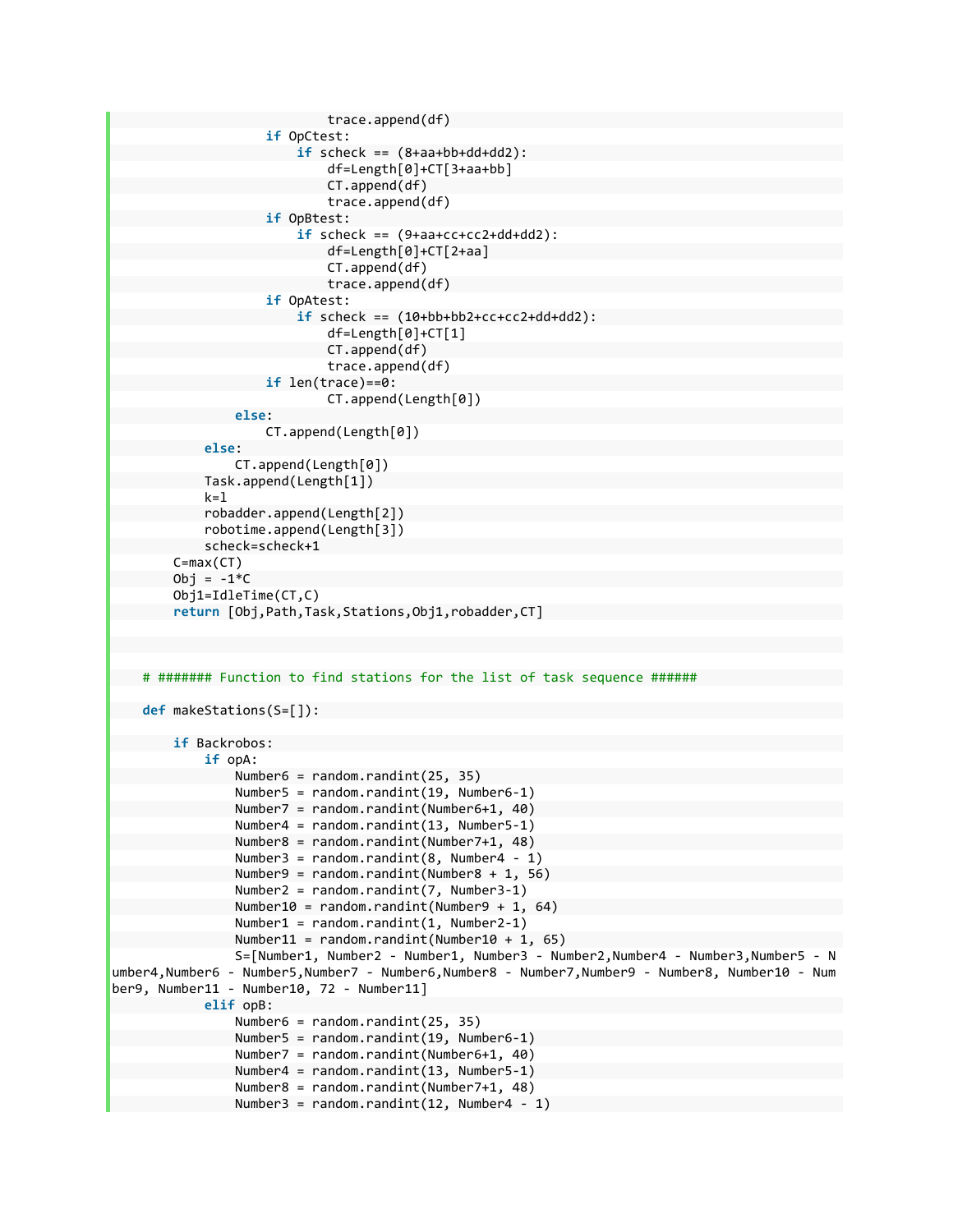```
                Number9 = random.randint(Number8 + 1, 56)  
                                     Number2 = random.randint(8, Number3‐1)  
                                     Number10 = random.randint(Number9 + 1, 57)  
                                     Number1 = random.randint(1, Number2‐1)  
                                     Number11 = random.randint(Number10 + 1, 64)  
                                     S=[Number1, Number2 ‐ Number1, Number3 ‐ Number2,Number4 ‐ Number3,Number5 ‐ N
umber4,Number6 ‐ Number5,Number7 ‐ Number6,Number8 ‐ Number7,Number9 ‐ Number8, Number10 ‐ Num
ber9, Number11 ‐ Number10, 72 ‐ Number11]  
                           elif opC:  
                                    Number6 = random.randint(25, 35)  
                                     Number5 = random.randint(19, Number6‐1)  
                                    Number7 = random.randint(Number6+1, 40)  
                                     Number4 = random.randint(18, Number5‐1)  
                                     Number8 = random.randint(Number7+1, 48)  
                                     Number3 = random.randint(13, Number4 ‐ 1)  
                                     Number9 = random.randint(Number8 + 1, 49)  
                                     Number2 = random.randint(8, Number3‐1)  
                                     Number10 = random.randint(Number9 + 1, 56)  
                                     Number1 = random.randint(1, Number2‐1)  
                    Number11 = random.randint(Number10 + 1, 64)
                                    S=[Number1, Number2 ‐ Number1, Number3 ‐ Number2,Number4 ‐ Number3,Number5 ‐ N
umber4,Number6 ‐ Number5,Number7 ‐ Number6,Number8 ‐ Number7,Number9 ‐ Number8, Number10 ‐ Num
ber9, Number11 ‐ Number10, 72 ‐ Number11]  
                           elif opD:  
                                    Number6 = random.randint(25, 35)  
                                     Number5 = random.randint(24, Number6‐1)  
                                     Number7 = random.randint(Number6+1, 40)  
                                     Number4 = random.randint(19, Number5‐1)  
                                     Number8 = random.randint(Number7+1, 41)  
                                     Number3 = random.randint(13, Number4 ‐ 1)  
                                     Number9 = random.randint(Number8 + 1, 48)  
                                     Number2 = random.randint(8, Number3‐1)  
                                     Number10 = random.randint(Number9 + 1, 56)  
                                    Number1 = random.randint(1, Number2‐1)  
                     Number11 = random.randint(Number10 + 1, 64)
                                     S=[Number1, Number2 ‐ Number1, Number3 ‐ Number2,Number4 ‐ Number3,Number5 ‐ N
umber4,Number6 ‐ Number5,Number7 ‐ Number6,Number8 ‐ Number7,Number9 ‐ Number8, Number10 ‐ Num
ber9, Number11 - Number10, 72 - Number11]
                           elif opAB:  
                                    Number7 = random.randint(25, 35)  
                                     Number6 = random.randint(19, Number7‐1)  
                                     Number8 = random.randint(Number7+1, 40)  
                                     Number5 = random.randint(13, Number6‐1)  
                                     Number9 = random.randint(Number8+1, 48)  
                                     Number4 = random.randint(12, Number5 ‐ 1)  
                                     Number10 = random.randint(Number9 + 1, 56)  
                                     Number3 = random.randint(8, Number4‐1)  
                     Number11 = random.randint(Number10 + 1, 57)
                                     Number2 = random.randint(7, Number3‐1)  
                     Number12 = random.randint(Number11 + 1, 64)
                                     Number1 = random.randint(1, Number2‐1)  
                                     Number13 = random.randint(Number12 + 1, 65)  
                                    S=[Number1, Number2 ‐ Number1, Number3 ‐ Number2,Number4 ‐ Number3,Number5 ‐ N
umber4,Number6 ‐ Number5,Number7 ‐ Number6,Number8 ‐ Number7,Number9 ‐ Number8,Number10 ‐ Numb
er9,Number11 ‐ Number10,Number12 ‐ Number11,Number13 ‐ Number12,72 ‐ Number13]  
                           elif opAC:  
                                     Number7 = random.randint(25, 35)  
                                     Number6 = random.randint(19, Number7‐1)  
                                     Number8 = random.randint(Number7+1, 40)  
                                    Number5 = random.randint(18, Number6‐1)  
                                     Number9 = random.randint(Number8+1, 48)
```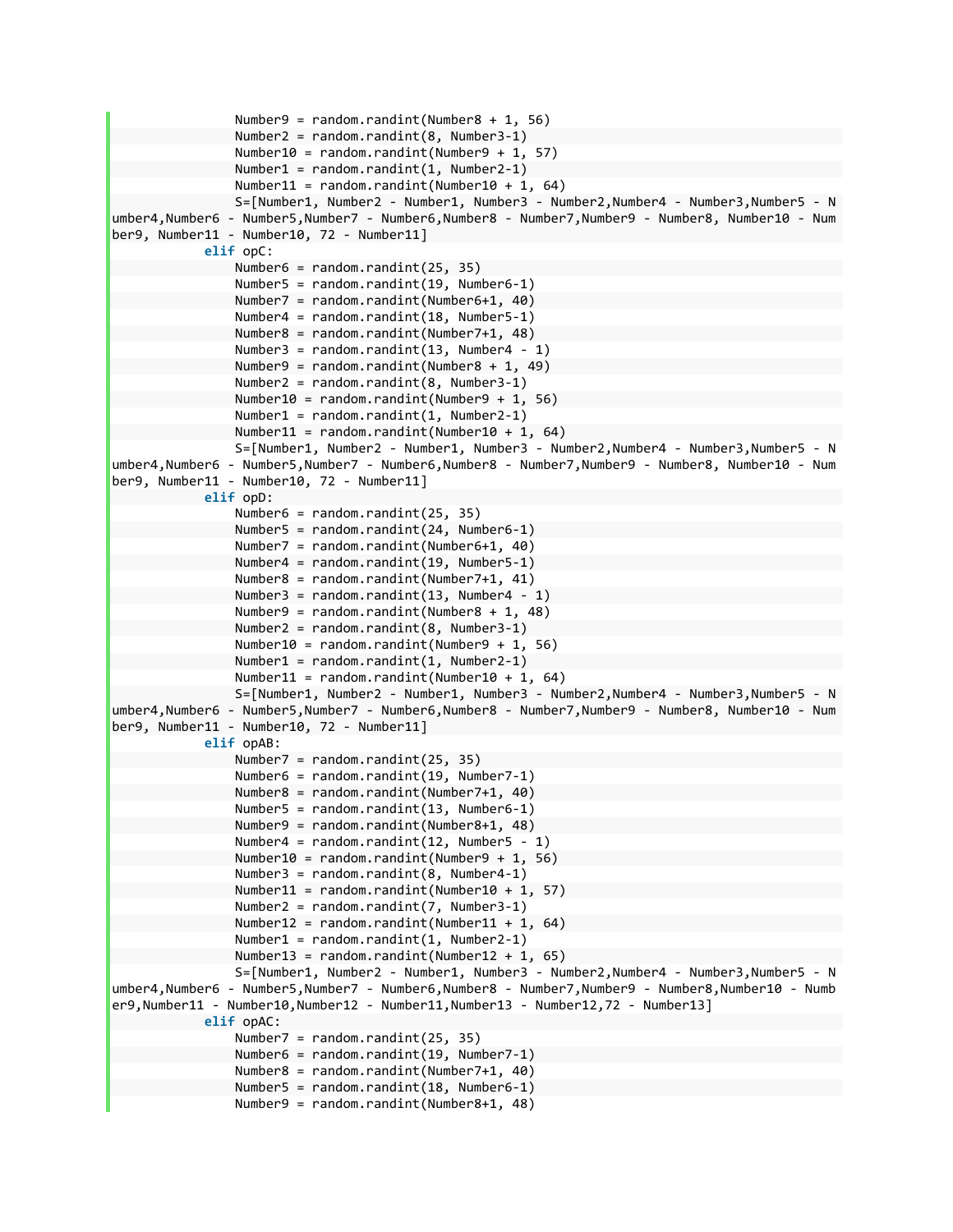```
Number4 = random.randint(13, Number5 - 1)
                                    Number10 = random.randint(Number9 + 1, 49)  
                                    Number3 = random.randint(8, Number4‐1)  
                                    Number11 = random.randint(Number10 + 1, 56)  
                                    Number2 = random.randint(7, Number3‐1)  
                                    Number12 = random.randint(Number11 + 1, 64)  
                                    Number1 = random.randint(1, Number2‐1)  
                    Number13 = random.randint(Number12 + 1, 65)
                                    S=[Number1, Number2 ‐ Number1, Number3 ‐ Number2,Number4 ‐ Number3,Number5 ‐ N
umber4,Number6 ‐ Number5,Number7 ‐ Number6,Number8 ‐ Number7,Number9 ‐ Number8,Number10 ‐ Numb
er9,Number11 ‐ Number10,Number12 ‐ Number11,Number13 ‐ Number12,72 ‐ Number13]  
                           elif opAD:  
                                    Number7 = random.randint(25, 35)  
                                    Number6 = random.randint(24, Number7‐1)  
                                    Number8 = random.randint(Number7+1, 40)  
                                    Number5 = random.randint(19, Number6‐1)  
                                    Number9 = random.randint(Number8+1, 41)  
                                    Number4 = random.randint(13, Number5 ‐ 1)  
                                    Number10 = random.randint(Number9 + 1, 48)  
                                    Number3 = random.randint(8, Number4‐1)  
                                    Number11 = random.randint(Number10 + 1, 56)  
                                    Number2 = random.randint(7, Number3‐1)  
                    Number12 = random.randint(Number11 + 1, 64)
                                    Number1 = random.randint(1, Number2‐1)  
                                    Number13 = random.randint(Number12 + 1, 65)  
                                    S=[Number1, Number2 ‐ Number1, Number3 ‐ Number2,Number4 ‐ Number3,Number5 ‐ N
umber4,Number6 ‐ Number5,Number7 ‐ Number6,Number8 ‐ Number7,Number9 ‐ Number8,Number10 ‐ Numb
er9,Number11 ‐ Number10,Number12 ‐ Number11,Number13 ‐ Number12,72 ‐ Number13]  
                           elif opBC:  
                                    Number7 = random.randint(25, 35)  
                                    Number6 = random.randint(19, Number7‐1)  
                                    Number8 = random.randint(Number7+1, 40)  
                                    Number5 = random.randint(18, Number6‐1)  
                                    Number9 = random.randint(Number8+1, 48)  
                    Number4 = random.randint(13, Number5 - 1)
                    Number10 = random.randint(Number9 + 1, 49)
                                    Number3 = random.randint(12, Number4‐1)  
                                    Number11 = random.randint(Number10 + 1, 56)  
                                    Number2 = random.randint(8, Number3‐1)  
                                    Number12 = random.randint(Number11 + 1, 57)  
                                    Number1 = random.randint(1, Number2‐1)  
                                    Number13 = random.randint(Number12 + 1, 64)  
                                    S=[Number1, Number2 ‐ Number1, Number3 ‐ Number2,Number4 ‐ Number3,Number5 ‐ N
umber4,Number6 ‐ Number5,Number7 ‐ Number6,Number8 ‐ Number7,Number9 ‐ Number8,Number10 ‐ Numb
er9,Number11 ‐ Number10,Number12 ‐ Number11,Number13 ‐ Number12,72 ‐ Number13]  
                           elif opBD:  
                                    Number7 = random.randint(25, 35)  
                                    Number6 = random.randint(24, Number7‐1)  
                                    Number8 = random.randint(Number7+1, 40)  
                                    Number5 = random.randint(19, Number6‐1)  
                                    Number9 = random.randint(Number8+1, 41)  
                                    Number4 = random.randint(13, Number5 ‐ 1)  
                                    Number10 = random.randint(Number9 + 1, 48)  
                                    Number3 = random.randint(12, Number4‐1)  
                    Number11 = random.randint(Number10 + 1, 56)
                                    Number2 = random.randint(8, Number3‐1)  
                    Number12 = random.randint(Number11 + 1, 57)
                                    Number1 = random.randint(1, Number2‐1)  
                    Number13 = random.randint(Number12 + 1, 64)
```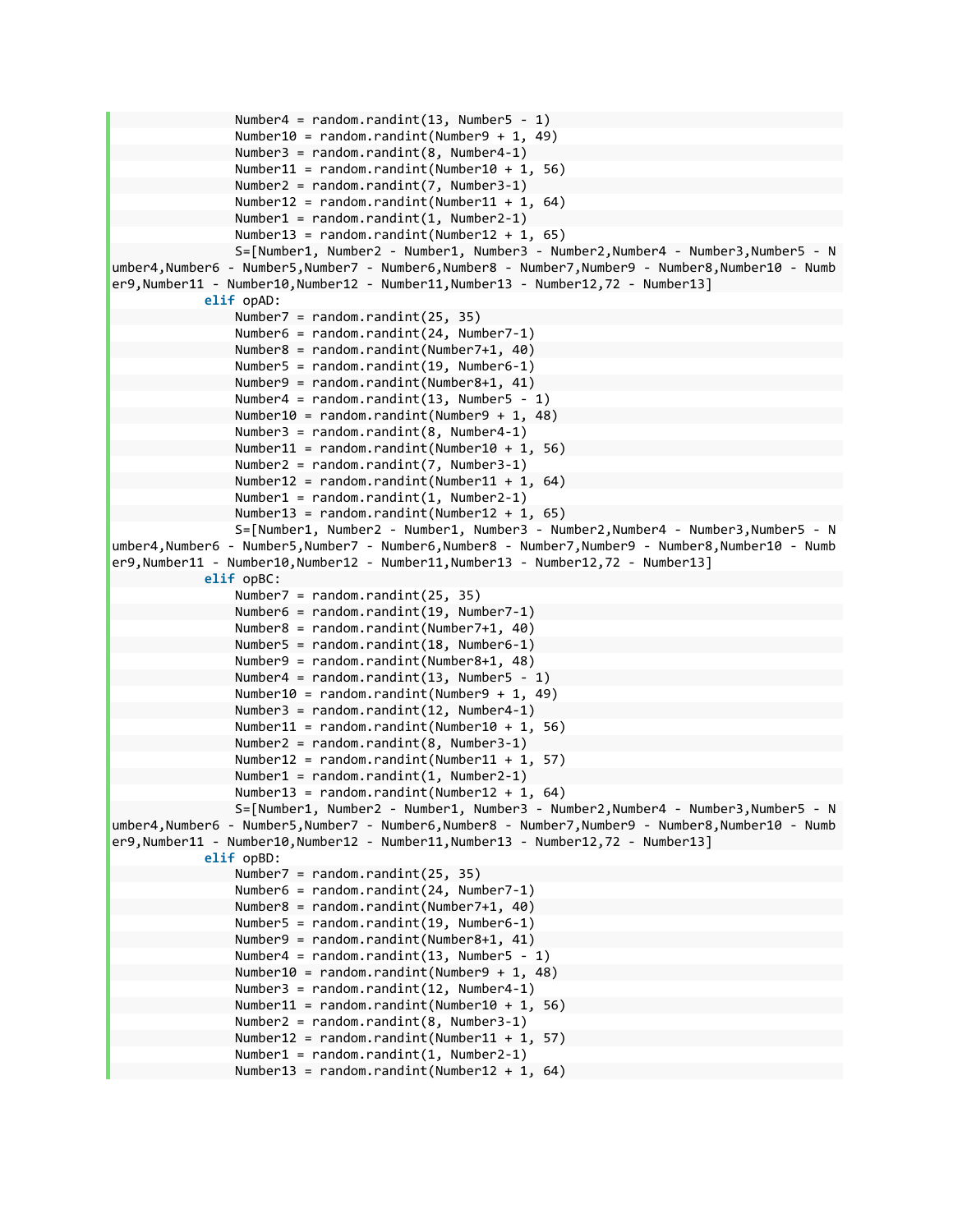```
                S=[Number1, Number2 ‐ Number1, Number3 ‐ Number2,Number4 ‐ Number3,Number5 ‐ N
umber4,Number6 ‐ Number5,Number7 ‐ Number6,Number8 ‐ Number7,Number9 ‐ Number8,Number10 ‐ Numb
er9,Number11 ‐ Number10,Number12 ‐ Number11,Number13 ‐ Number12,72 ‐ Number13]  
                          elif opCD:  
                                    Number7 = random.randint(25, 35)  
                                    Number6 = random.randint(24, Number7‐1)  
                                    Number8 = random.randint(Number7+1, 40)  
                                    Number5 = random.randint(19, Number6‐1)  
                                    Number9 = random.randint(Number8+1, 41)  
                                    Number4 = random.randint(18, Number5 ‐ 1)  
                                    Number10 = random.randint(Number9 + 1, 48)  
                                    Number3 = random.randint(13, Number4‐1)  
                    Number11 = random.randint(Number10 + 1, 49)
                                    Number2 = random.randint(8, Number3‐1)  
                    Number12 = random.random(Number11 + 1, 56)                Number1 = random.randint(1, Number2‐1)  
                                    Number13 = random.randint(Number12 + 1, 64)  
                                    S=[Number1, Number2 ‐ Number1, Number3 ‐ Number2,Number4 ‐ Number3,Number5 ‐ N
umber4,Number6 ‐ Number5,Number7 ‐ Number6,Number8 ‐ Number7,Number9 ‐ Number8,Number10 ‐ Numb
er9,Number11 ‐ Number10,Number12 ‐ Number11,Number13 ‐ Number12,72 ‐ Number13]  
                           elif opABC:  
                                    Number8 = random.randint(25, 35)  
                                    Number7 = random.randint(19, Number8‐1)  
                                    Number9 = random.randint(Number8+1, 40)  
                                    Number6 = random.randint(18, Number7‐1)  
                                    Number10 = random.randint(Number9+1, 48)  
                    Number5 = random.randint(13, Number6 - 1)
                    Number11 = random.randint(Number10 + 1, 49)
                                    Number4 = random.randint(12, Number5‐1)  
                    Number12 = random.randint(Number11 + 1, 56)
                                    Number3 = random.randint(8, Number4‐1)  
                                    Number13 = random.randint(Number12 + 1, 57)  
                                    Number2 = random.randint(7, Number3‐1)  
                    Number14 = random.randint(Number13 + 1, 64)
                                    Number1 = random.randint(1, Number2‐1)  
                                    Number15 = random.randint(Number14 + 1, 65)  
                                    S=[Number1, Number2 ‐ Number1, Number3 ‐ Number2,Number4 ‐ Number3,Number5 ‐ N
umber4,Number6 ‐ Number5,Number7 ‐ Number6,Number8 ‐ Number7,Number9 ‐ Number8,Number10 ‐ Numb
er9,Number11 ‐ Number10,Number12 ‐ Number11,Number13 ‐ Number12,Number14 ‐ Number13,Number15 ‐
Number14,72 ‐ Number15]  
                          elif opABD:  
                                    Number8 = random.randint(25, 35)  
                                    Number7 = random.randint(24, Number8‐1)  
                                    Number9 = random.randint(Number8+1, 40)  
                                    Number6 = random.randint(19, Number7‐1)  
                                    Number10 = random.randint(Number9+1, 41)  
                                    Number5 = random.randint(13, Number6 ‐ 1)  
                                    Number11 = random.randint(Number10 + 1, 48)  
                                    Number4 = random.randint(12, Number5‐1)  
                                    Number12 = random.randint(Number11 + 1, 56)  
                                    Number3 = random.randint(8, Number4‐1)  
                                    Number13 = random.randint(Number12 + 1, 57)  
                                    Number2 = random.randint(7, Number3‐1)  
                    Number14 = random.randint(Number13 + 1, 64)
                                    Number1 = random.randint(1, Number2‐1)  
                    Number15 = random.randint(Number14 + 1, 65)
                                    S=[Number1, Number2 ‐ Number1, Number3 ‐ Number2,Number4 ‐ Number3,Number5 ‐ N
umber4,Number6 ‐ Number5,Number7 ‐ Number6,Number8 ‐ Number7,Number9 ‐ Number8,Number10 ‐ Numb
er9,Number11 ‐ Number10,Number12 ‐ Number11,Number13 ‐ Number12,Number14 ‐ Number13,Number15 ‐
Number14,72 ‐ Number15]  
                           elif opACD:
```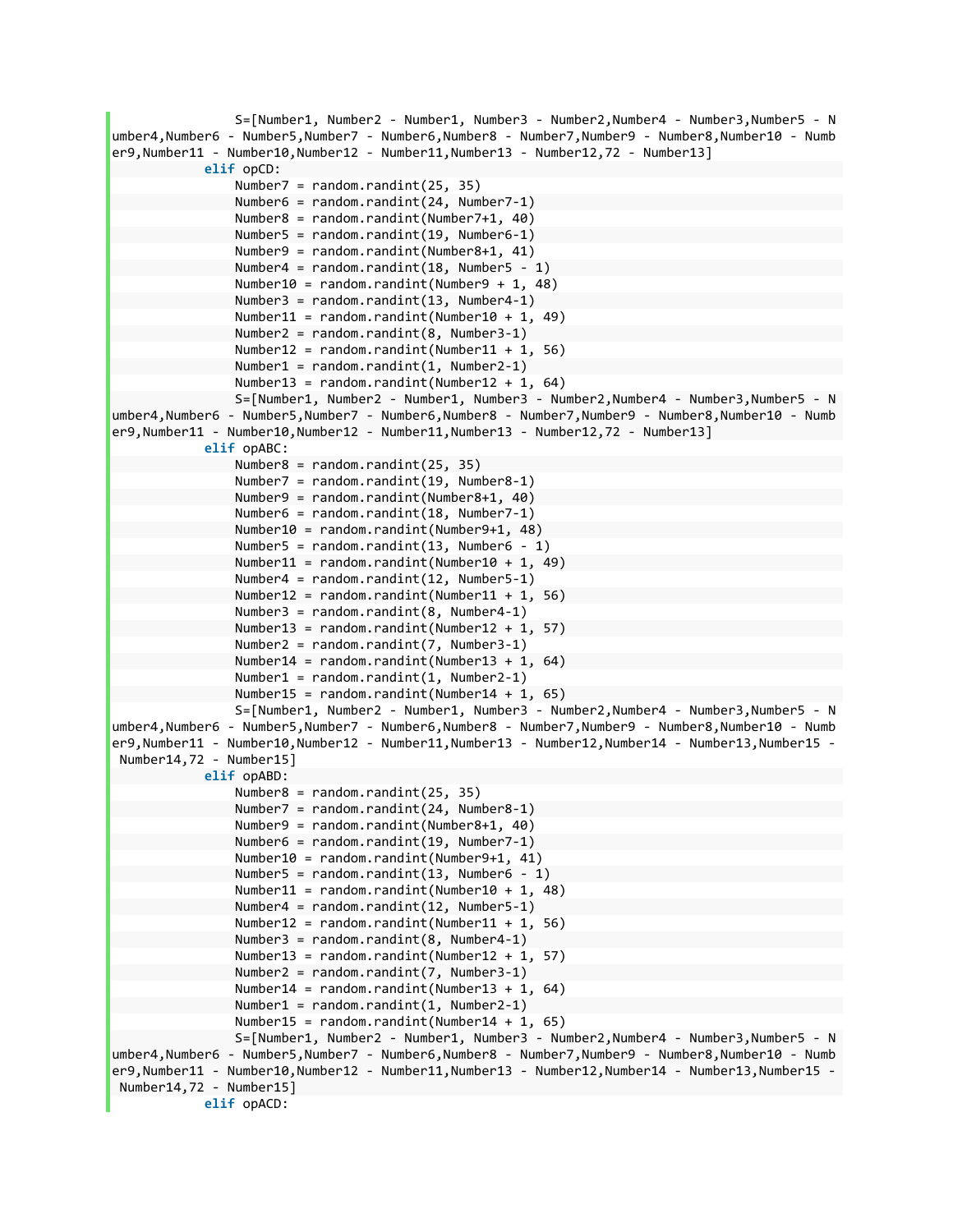```
                Number8 = random.randint(25, 35)  
                                    Number7 = random.randint(24, Number8‐1)  
                                    Number9 = random.randint(Number8+1, 40)  
                                    Number6 = random.randint(19, Number7‐1)  
                                    Number10 = random.randint(Number9+1, 41)  
                                    Number5 = random.randint(18, Number6 ‐ 1)  
                    Number11 = random.randint(Number10 + 1, 48)
                                    Number4 = random.randint(13, Number5‐1)  
                    Number12 = random.randint(Number11 + 1, 49)
                                    Number3 = random.randint(8, Number4‐1)  
                                    Number13 = random.randint(Number12 + 1, 56)  
                                    Number2 = random.randint(7, Number3‐1)  
                                    Number14 = random.randint(Number13 + 1, 64)  
                                    Number1 = random.randint(1, Number2‐1)  
                                    Number15 = random.randint(Number14 + 1, 65)  
                                    S=[Number1, Number2 ‐ Number1, Number3 ‐ Number2,Number4 ‐ Number3,Number5 ‐ N
umber4,Number6 ‐ Number5,Number7 ‐ Number6,Number8 ‐ Number7,Number9 ‐ Number8,Number10 ‐ Numb
er9,Number11 ‐ Number10,Number12 ‐ Number11,Number13 ‐ Number12,Number14 ‐ Number13,Number15 ‐
Number14,72 ‐ Number15]  
                           elif opBCD:  
                                    Number8 = random.randint(25, 35)  
                                    Number7 = random.randint(24, Number8‐1)  
                                    Number9 = random.randint(Number8+1, 40)  
                                    Number6 = random.randint(19, Number7‐1)  
                                    Number10 = random.randint(Number9+1, 41)  
                                    Number5 = random.randint(18, Number6 ‐ 1)  
                    Number11 = random.randint(Number10 + 1, 48)
                                    Number4 = random.randint(13, Number5‐1)  
                    Number12 = random.randint(Number11 + 1, 49)
                                    Number3 = random.randint(12, Number4‐1)  
                                    Number13 = random.randint(Number12 + 1, 56)  
                                    Number2 = random.randint(8, Number3‐1)  
                    Number14 = random.randint(Number13 + 1, 57)
                    Number1 = random.randint(1, Number2-1)
                    Number15 = random.randint(Number14 + 1, 64)
                                    S=[Number1, Number2 ‐ Number1, Number3 ‐ Number2,Number4 ‐ Number3,Number5 ‐ N
umber4,Number6 ‐ Number5,Number7 ‐ Number6,Number8 ‐ Number7,Number9 ‐ Number8,Number10 ‐ Numb
er9,Number11 ‐ Number10,Number12 ‐ Number11,Number13 ‐ Number12,Number14 ‐ Number13,Number15 ‐
Number14,72 ‐ Number15]  
                           elif opABCD:  
                                    Number9 = random.randint(25, 35)  
                                    Number8 = random.randint(24, Number9‐1)  
                                    Number10 = random.randint(Number9+1, 40)  
                                    Number7 = random.randint(19, Number8‐1)  
                                    Number11 = random.randint(Number10+1, 41)  
                                    Number6 = random.randint(18, Number7 ‐ 1)  
                    Number12 = random.random(Number11 + 1, 48)                Number5 = random.randint(13, Number6‐1)  
                                    Number13 = random.randint(Number12 + 1, 49)  
                                    Number4 = random.randint(12, Number5‐1)  
                                    Number14 = random.randint(Number13 + 1, 56)  
                                    Number3 = random.randint(8, Number4‐1)  
                                    Number15 = random.randint(Number14 + 1, 57)  
                                    Number2 = random.randint(7, Number3‐1)  
                    Number16 = random.randint(Number15 + 1, 64)
                                    Number1 = random.randint(1, Number2‐1)  
                                    Number17 = random.randint(Number16 + 1, 65)  
                                    S=[Number1, Number2 ‐ Number1, Number3 ‐ Number2,Number4 ‐ Number3,Number5 ‐ N
umber4,Number6 ‐ Number5,Number7 ‐ Number6,Number8 ‐ Number7,Number9 ‐ Number8,Number10 ‐ Numb
er9,Number11 ‐ Number10,Number12 ‐ Number11,Number13 ‐ Number12,Number14 ‐ Number13,Number15 ‐
Number14,Number16 ‐ Number15,Number17 ‐ Number16,72 ‐ Number17]
```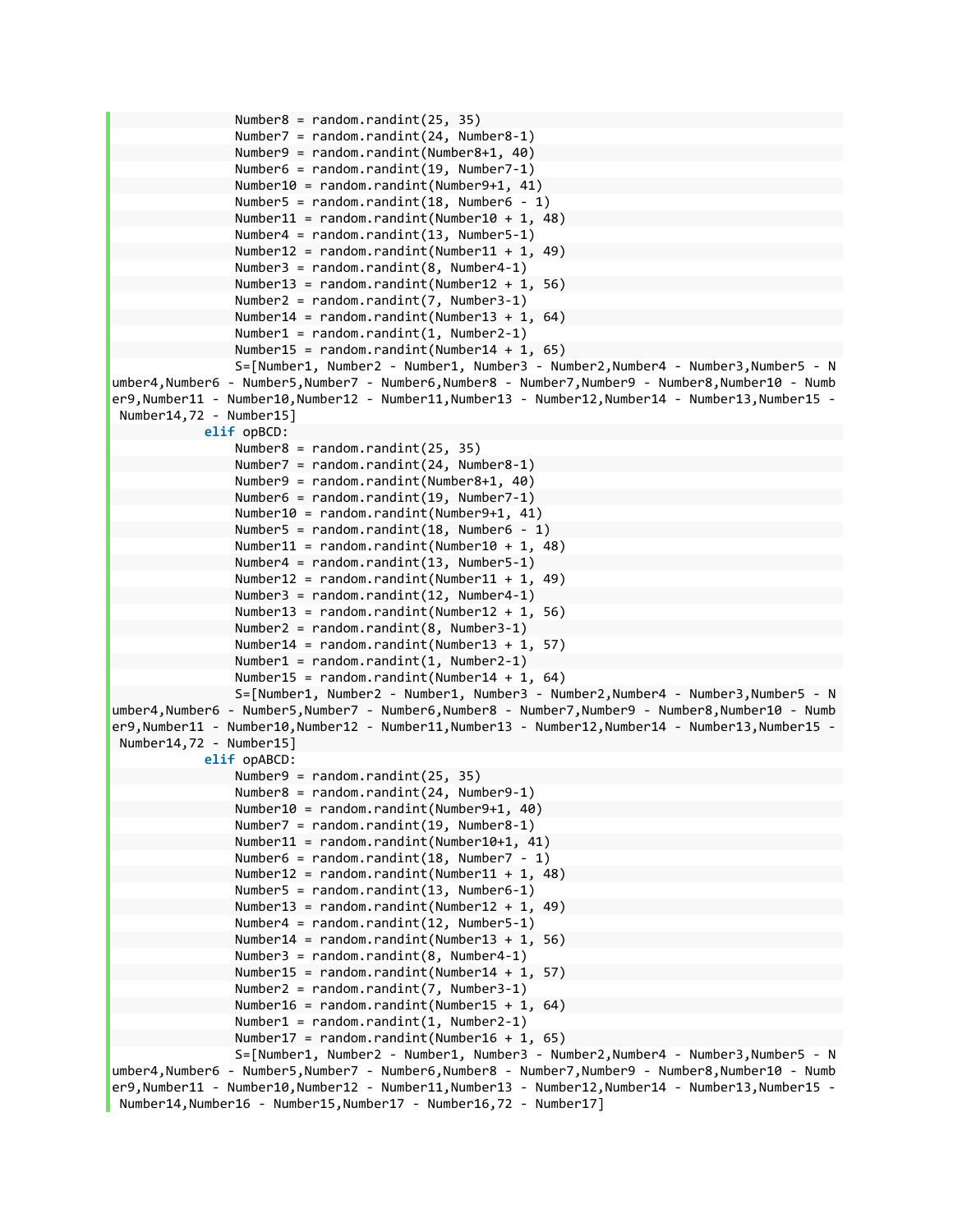```
            else:  
                                     Number5 = random.randint(25, 35)  
                                     Number4 = random.randint(19, Number5‐1)  
                                     Number6 = random.randint(Number5+1, 40)  
                                     Number3 = random.randint(13, Number4‐1)  
                                     Number7 = random.randint(Number6+1, 48)  
                     Number2 = random.randint(8, Number3 - 1)
                     Number8 = random.randint(Number7 + 1, 56)
                                     Number1 = random.randint(1, Number2‐1)  
                     Number9 = random.randint(Number8 + 1, 64)
                                     S=[Number1, Number2 ‐ Number1, Number3 ‐ Number2,Number4 ‐ Number3,Number5 ‐ N
umber4,Number6 ‐ Number5,Number7 ‐ Number6,Number8 ‐ Number7,Number9 ‐ Number8, 72 ‐ Number9]
                  else:  
                           Number5 = random.randint(25, 35)  
                           Number4 = random.randint(19, Number5‐1)  
                           Number6 = random.randint(Number5+1, 40)  
                           Number3 = random.randint(13, Number4‐1)  
                           Number7 = random.randint(Number6+1, 48)  
                           Number2 = random.randint(8, Number3 ‐ 1)  
                           Number8 = random.randint(Number7 + 1, 56)  
                           Number1 = random.randint(1, Number2‐1)  
                           Number9 = random.randint(Number8 + 1, 64)  
                           S=[Number1, Number2 ‐ Number1, Number3 ‐ Number2,Number4 ‐ Number3,Number5 ‐ Numbe
r4,Number6 ‐ Number5,Number7 ‐ Number6,Number8 ‐ Number7,Number9 ‐ Number8, 72 ‐ Number9]  
                  return S  
         # ################# CrossOver part Function #############################
         def InsertPiece(Path,Piece,I1):  
                I2=I1+len(Piece)  
                  Children1=Path[:I1]  
                  Children3=Path[I2:]  
                  Children=Children1+Piece+Children3  
                  MissedTask=list(set(Path) ‐ set(Children))  
                  if MissedTask:  
                           Children=Children+MissedTask  
                  for i in Children:  
                           c=Children.count(i)  
                           if c>1:  
                                     Children.pop(Children.index(i))  
                  Children=Order(Children)  
                  return Children  
         # ################# Xover Function ######################################
         def CrossOver(Parent):  
                  Parent1=Parent[0]  
                  Parent2=Parent[1]  
                  R=range(1,len(Parent1)‐1)  
                  i1=choice(R)  
                  R.pop(R.index(i1))  
                  i2=choice(R)  
                  I1=min(i1,i2)  
                  I2=max(i1,i2)  
                  Children=InsertPiece(Parent1,Parent2[I1:I2],I1)  
                  Children=list(set(Children))  
                  return Children
```

```
    # ################### Mutation Function #################################
```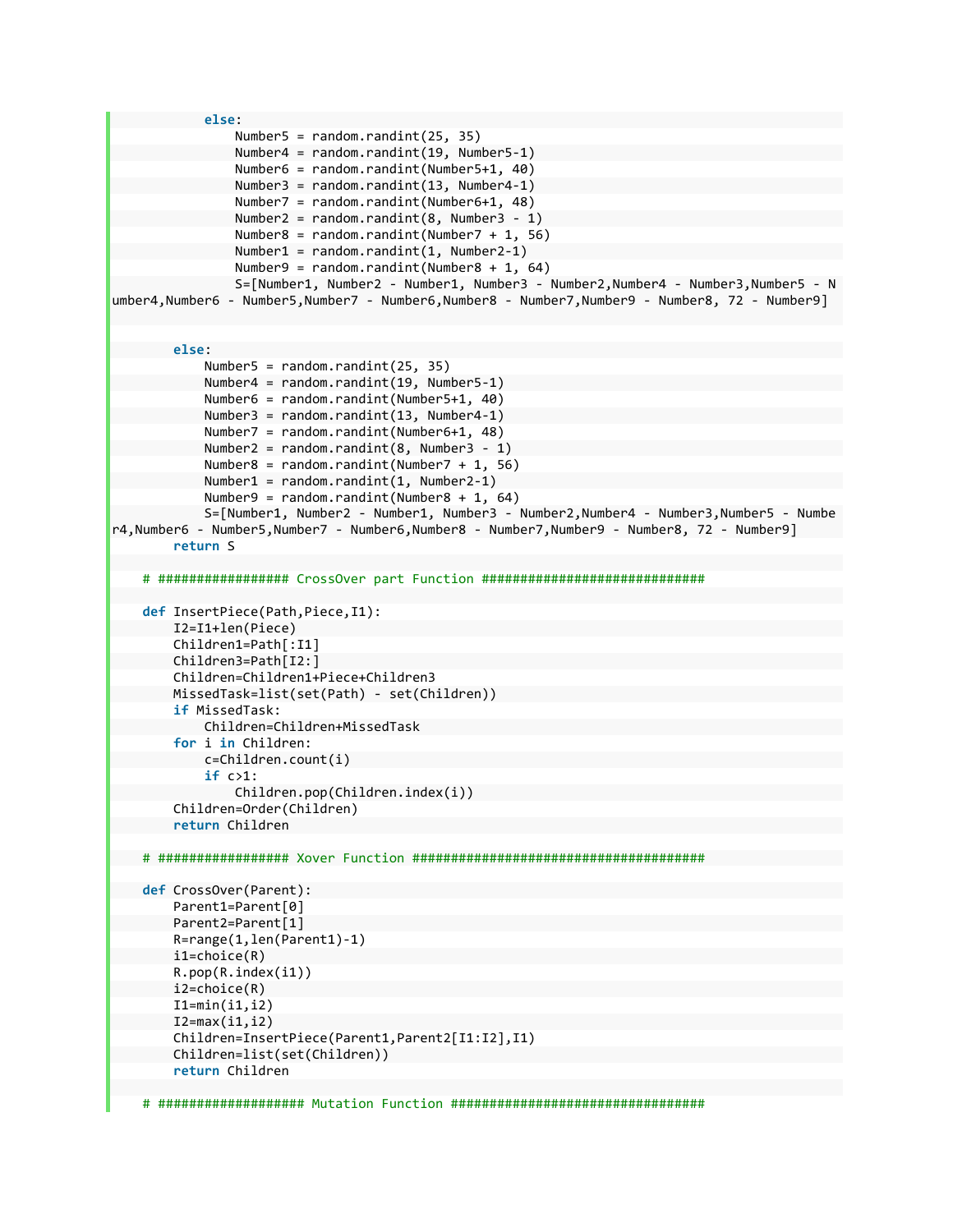```
    def Mutation(Path):  
              Ind=choice(range(len(Path)))  
              NewNode=choice(xrange(1,72))  
              Path=InsertPiece(Path,[NewNode],Ind)  
              return Path  
    # ########################## Grouping Function ##########################
    def Group(A):  
      L=[]
              for i in xrange(5):  
                         a=[]  
             b = []            a=choice(A)  
                         b=choice(A)  
                         L.append([a[1],b[1]])  
              return L  
    # ################## Generating population ##############################
    bestopt=[]  
    ts=time.clock()  
    reply=40  
    for d in range(reply):  
              t1=time.clock()  
              cbresponse=[]  
              Pop=[]  
      h = \lceil \cdot \rceil        Popsize=100  
              for i in range(Popsize):  
             s = \lceil \rceil            s=random.sample(xrange(1,73),72)  
                         h.append(s)  
              h=map(Order,h)  
              h=map(LengthTasks,h)  
              for item in h:  
                         heapq.heappush(Pop,item)  
              for i in range(100):  
                         Child=[]  
             Ind1=[]            Parent=[]  
                         Ind1=heapq.nlargest(5, Pop)  
                         Parent=Group(Ind1)  
                         Child=map(CrossOver,Parent)  
                         Child=map(Mutation,Child)  
                         Child=map(LengthTasks,Child)  
                         for item in Child:  
                                   heapq.heappushpop(Pop,item)  
                         if i == 0:  
                                  cbresponse= Pop  
                   besttime = time.close() - t1            else:  
                                   a= Pop[len(Pop)‐1][0]  
                                   b= cbresponse[len(cbresponse)‐1][0]  
                                   if a > b:  
                                             cbresponse= Pop  
                         besttime = time.close() - t1        if d == 0:  
                         bestopt=Pop[len(Pop)‐1]  
                         opttime=time.clock()‐ts
```